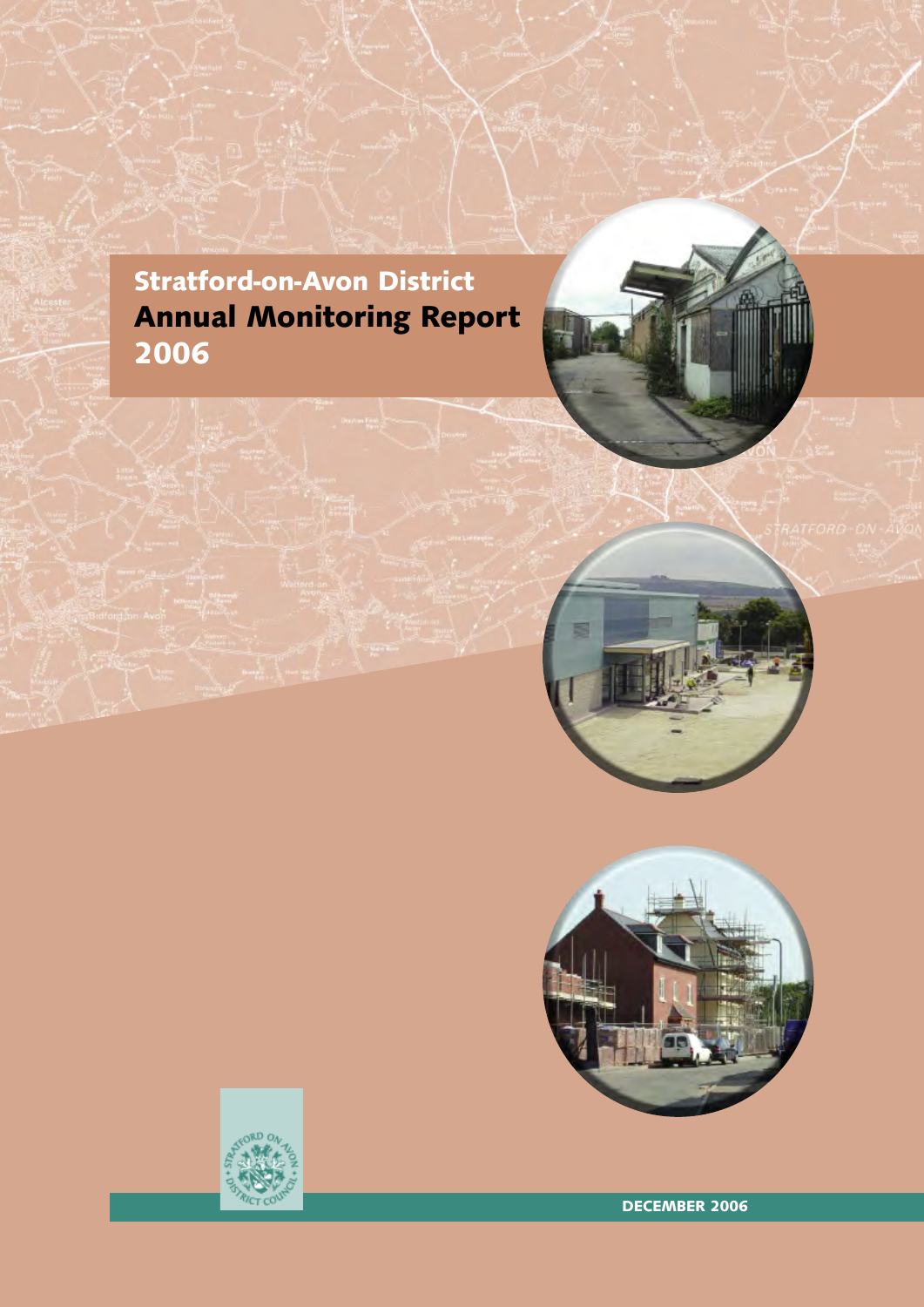# **Stratford-on-Avon District Annual Monitoring Report 2006**

A large print copy, electronic copy or more copies of this publication are available on request from Environmental Services

© Copyright Stratford-on-Avon District Council



**Planning Services**

Stratford-on-Avon District Council Elizabeth House, Church Street Stratford-upon-Avon CV37 6HX

Telephone 01789 260337

e-mail planning@stratford-dc.gov.uk website www.stratford.gov.uk SDC/0681/DEC06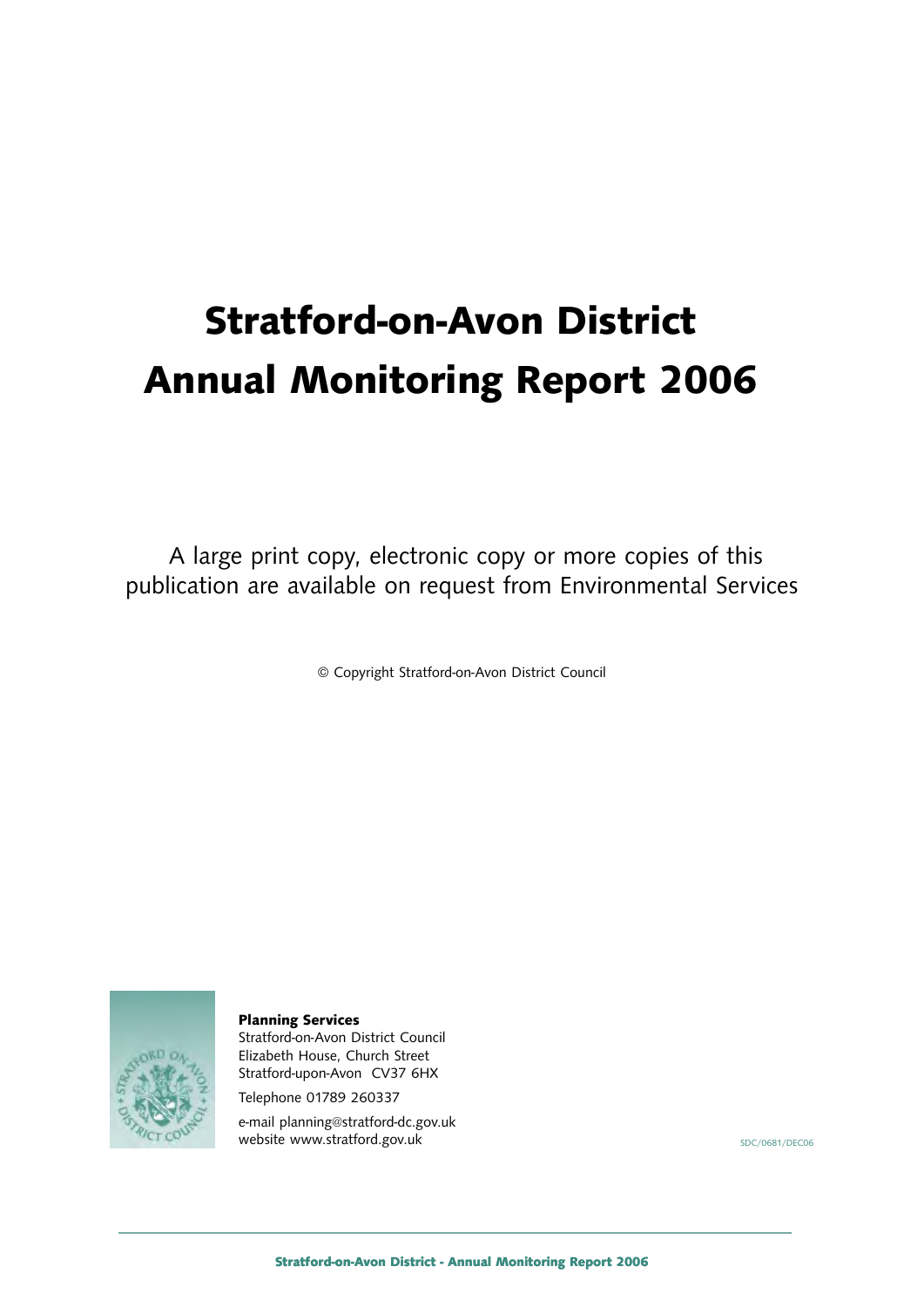# **Stratford-on-Avon District Annual Monitoring Report 2006**

# **Contents**

| 1. | Introduction                                   | page 1  |
|----|------------------------------------------------|---------|
| 2. | Summary                                        | page 1  |
| 3. | Local Development Scheme - progress and review | page 3  |
| 4. | State of the District - context                | page 5  |
| 5. | Core Indicators - analysis                     | page 8  |
| 6. | Policy performance - assessment                | page 26 |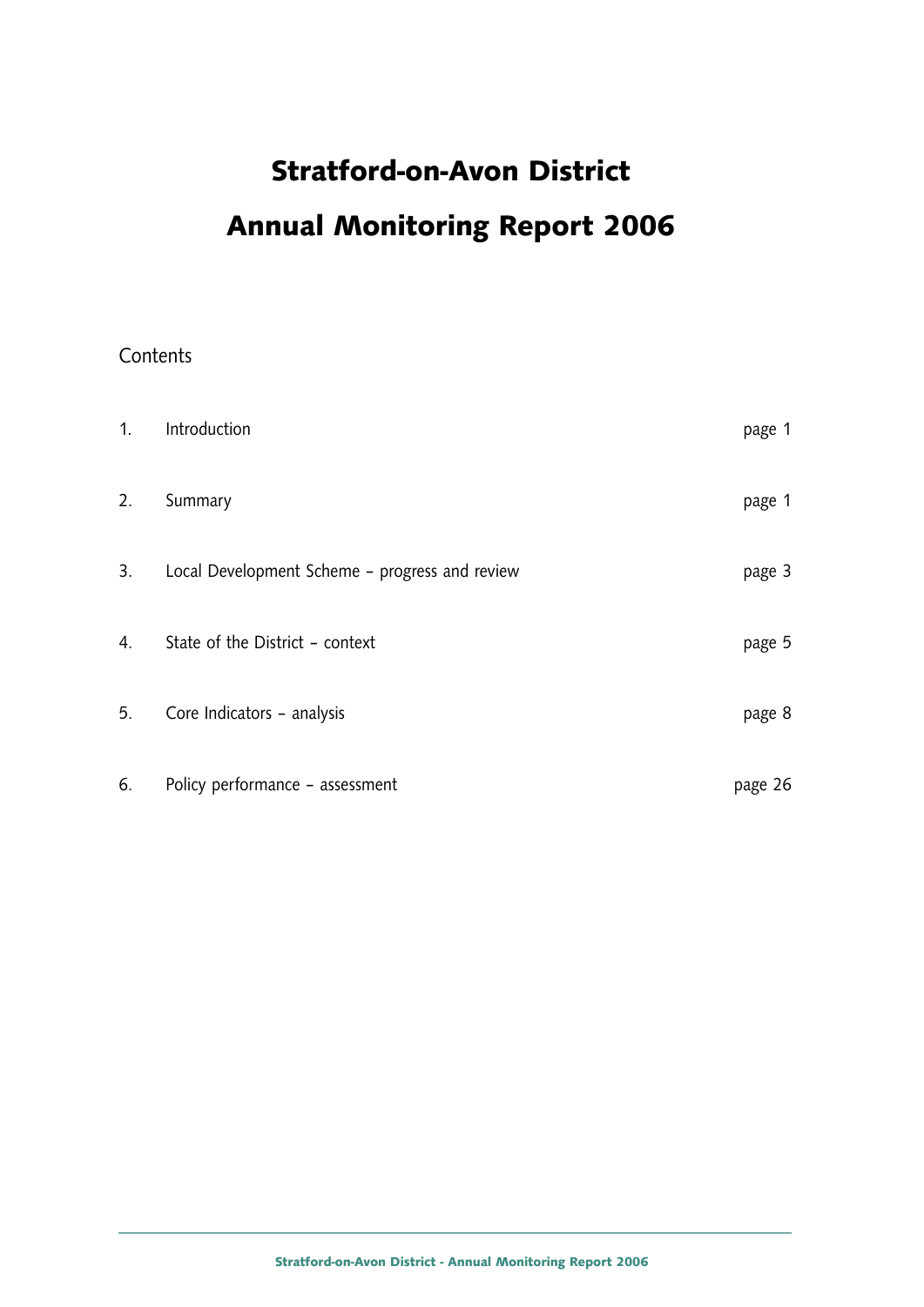# 1 Introduction

The preparation and publication of an Annual Monitoring Report is one of the fundamental planks of the new planning system introduced by the Planning and Compulsory Purchase Act 2004.

To quote Government guidance, 'monitoring is essential to establish what is happening now, what may happen in the future and … to determine what needs to be done.'

The Act requires each local planning authority to submit an annual report to the Secretary of State. It is expected to contain information on the implementation of the Local Development Scheme and the extent to which the policies set out in the local development documents are being achieved.

One of the key components of the new planning system is the importance of linking the development plan with the community strategy for the area. In this way it is possible for them to adopt common targets and indicators so that common progress can be gauged.

The development plan can be helpfully described as the physical manifestation of the community strategy, helping to ensure that land and buildings are used in ways that meet the expressed needs and priorities of communities.

The new form of monitoring is intended to take a positive approach, identifying key challenges and opportunities, and informing decisions so that the greatest benefit for the future of the area is derived.

This document is Stratford District Council's second Annual Monitoring Report (AMR) produced under the 2004 Act. It seeks to develop and improve on the first edition, taking into account feedback by the Government Office for the West Midlands on the contents of last year's AMRs from around the region. It also identifies where improvements to the scope of the monitoring process could be made by the District Council.

A significant achievement was reached on 14 July 2006 when the Stratford-on-Avon District Local Plan Review 1996-2011 was adopted.

This report covers the monitoring period 1 April 2005 to 31 March 2006, apart from the section on the Local Development Scheme which sets out the situation at the time of publication.

# 2 Summary

This section draws out some of the key findings that have been established through producing this edition of the Annual Monitoring Report.

- The Stratford-on-Avon District Local Plan Review was finally adopted in July 2006.
- The Statement of Community Involvement was adopted in April 2006. However, because of the process in adopting the Local Plan Review, work on the Core Strategy Development Plan Document has slipped. Evidence gathering and the formulation of options has commenced and an initial consultation stage is scheduled for the first quarter of 2007.
- The Community Plan for Stratford-on-Avon District and the Corporate Strategy of the District Council set out a clear vision for the future and specific priorities for action. They will provide an important foundation for work on the new Local Development Framework.
- The level of industrial land in Stratford District for the period 1996-2011 (130 hectares) exceeds significantly the requirement of the Warwickshire Structure Plan (81 hectares). However, this is due almost entirely to the large-scale developments that have been approved at the Gaydon Proving Ground.

*<sup>1</sup> Local Development Framework Monitoring: A Good Practice Guide, 2005*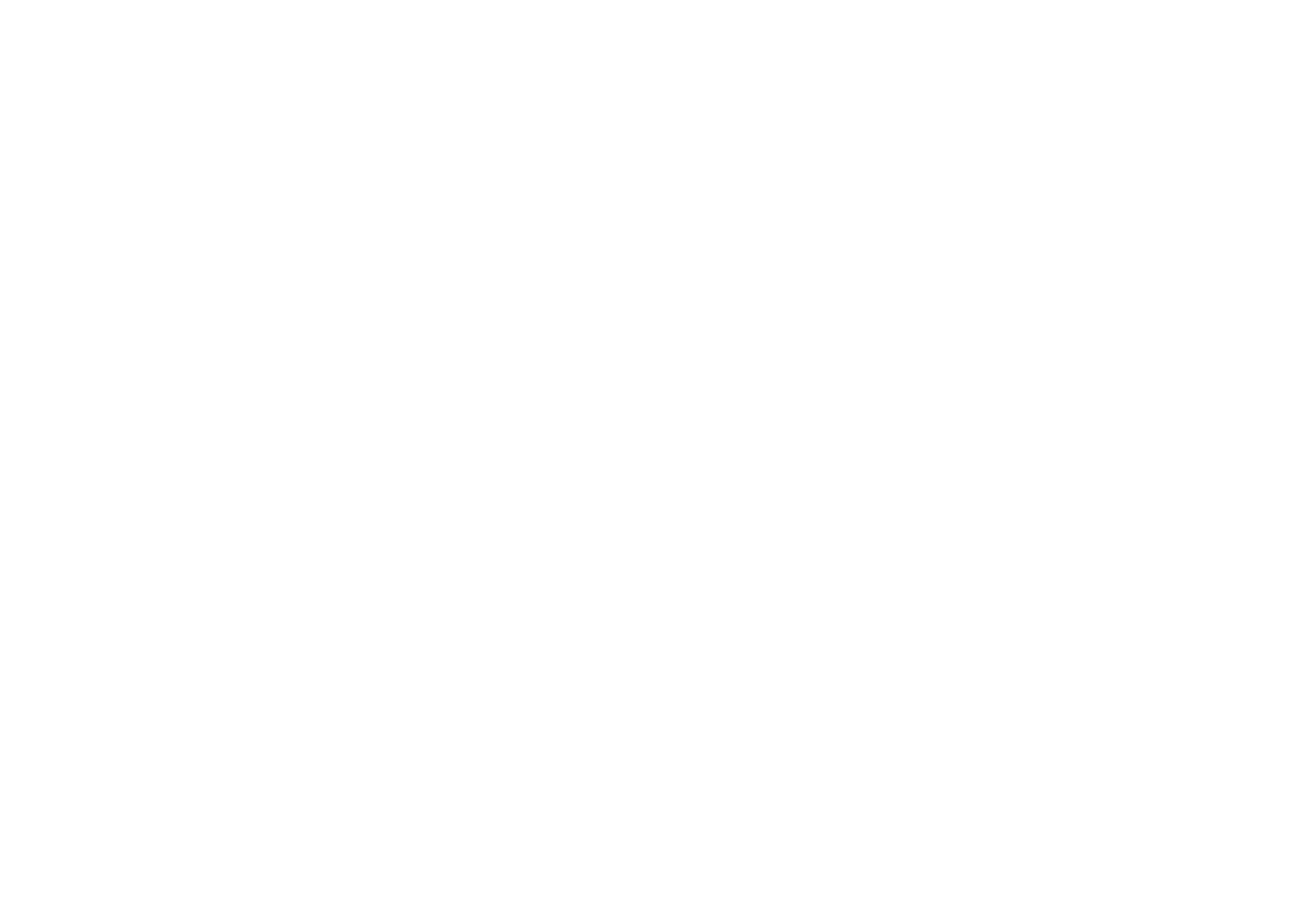- A large proportion (77%) of industrial development since 1996 has taken place on brownfield land. This compares favourably with the Structure Plan target of 60%.
- The Regional Spatial Strategy has reduced the housing requirement for the District, compared with the Warwickshire Structure Plan. The position at 1.4.06 was that 1,464 dwellings (maximum) need to be provided between 2006 and 2011, taking into account completions since 2001. The latest analysis indicates a potential over-provision of approximately 300 dwellings, given existing permissions and a modest windfall allowance.
- Ongoing monitoring shows that since 1996, 3022 (48%) of dwellings completed have been located on brownfield land. This compares with 56% shown as an indicative figure in the Warwickshire Structure Plan for the period 1996-2011, and a regional target of 76% for 2001-2011 given in the Regional Spatial Strategy. The low proportion achieved in the District is mainly due to planning decisions made before the targets were adopted.
- Of the 5611 dwellings built between 1996 and March 2005, 1663 (29.6%) were built in Stratford-upon-Avon, 2017 (36.0%) in the Main Rural Centres, and 1931 (34.4%) in the rural parts of the District. In 2005-06, the corresponding figures were 482 (67.4%) in Stratford-upon-Avon, 101 (14.1%) and 132 (18.5%). These figures show how effective policies in the Plan have been in concentrating new housing development in Stratford-upon-Avon.
- Significant improvements have been made in this edition of the AMR to monitor certain key indicators, in particular the accessibility of new residential development by public transport to a range of services, and the situation in Stratford-upon-Avon town centre. It is acknowledged that the current ability to monitor a number of core indicators is limited. This situation will partly be overcome through improvements to the planning applications database. However, certain indicators will require additional resources and/or assistance from specialist sources in order to be monitored effectively, for example the issue of biodiversity.
- A comprehensive assessment of all the policies in the Local Plan Review has been undertaken for this edition of the AMR. This is opportune given that work has now started on the Local Development Framework. It provides a comprehensive assessment of the way in which policies in the Review are being implemented and indicates how particular policies may need to be adjusted in the LDF in order to have the desired effect.

# 3. Local Development Scheme - progress and review

| Name of Document   Current Position                          |                                                                                                                                                                                                                           | Proposed Change to the LDS                                                                  |
|--------------------------------------------------------------|---------------------------------------------------------------------------------------------------------------------------------------------------------------------------------------------------------------------------|---------------------------------------------------------------------------------------------|
| Stratford-on-Avon<br>District Local Plan<br>Review 1996-2011 | Adopted July 2006                                                                                                                                                                                                         | Can now be deleted from the schedules of<br>documents to be prepared.                       |
| Statement of<br>Community<br>Involvement                     | Adopted April 2006                                                                                                                                                                                                        | Can now be deleted from the schedules of<br>documents to be prepared.                       |
| Core Strategy DPD                                            | Pre-production evidence gathering work is<br>well underway. Officer and member<br>workshops planned for early November.<br>First stage issues and options consultation<br>now scheduled for the first quarter of<br>2007. | Revise key milestones to reflect current<br>position. Target date for adoption May<br>2009. |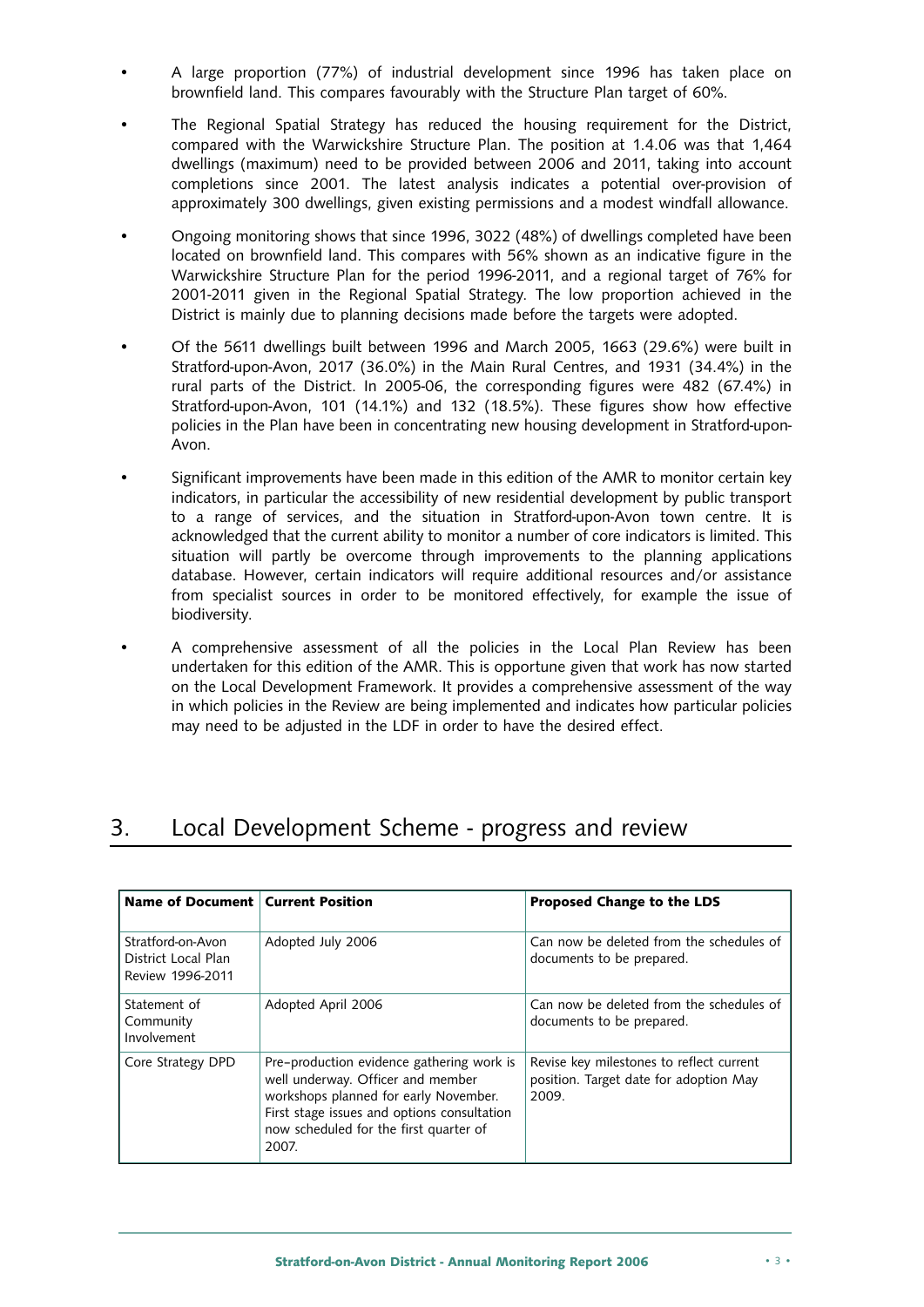| <b>Name of Document</b>                                                                                                                      | <b>Current Position</b>                                                                                                                                                                                                                                                                                                                                                                                                                                                                                                    | Proposed Change to the LDS                                                                                                                                                                   |
|----------------------------------------------------------------------------------------------------------------------------------------------|----------------------------------------------------------------------------------------------------------------------------------------------------------------------------------------------------------------------------------------------------------------------------------------------------------------------------------------------------------------------------------------------------------------------------------------------------------------------------------------------------------------------------|----------------------------------------------------------------------------------------------------------------------------------------------------------------------------------------------|
| Significant Allocations<br><b>DPD</b>                                                                                                        | Pre-production evidence gathering well<br>underway. Latest advice from GOWM is<br>that the timetable for the Significant<br>Allocations DPD should follow on from<br>that of the Core Strategy, rather than<br>being prepared in parallel.                                                                                                                                                                                                                                                                                 | Revise key milestones to ensure that key<br>stages of the Core Strategy are completed<br>prior to the equivalent stages of the<br>Allocations DPD. Target date for adoption<br>October 2009. |
| Managing Housing<br>Supply SPD                                                                                                               | LDS has been revised to include this SPD.<br>The draft has been published for<br>consultation and the responses received,<br>together with any proposed changes, will<br>be considered by Executive in October.<br>Adoption by Council in November.                                                                                                                                                                                                                                                                        | No change.                                                                                                                                                                                   |
| Methodology for<br><b>Calculating Developer</b><br><b>Contributions Towards</b><br>Transport Schemes in<br>Stratford-upon-Avon<br><b>SPD</b> | Pre-production evidence gathering work is<br>now complete. Work is well advanced on<br>production and the draft SPD should be<br>published for consultation in November.                                                                                                                                                                                                                                                                                                                                                   | Amend date of adoption to April 2007.                                                                                                                                                        |
| Car and Cycle Parking<br>Standards SPD                                                                                                       | Pre-production evidence gathering work is<br>now complete. Work is well advanced on<br>production and the draft SPD should be<br>published for consultation in November.                                                                                                                                                                                                                                                                                                                                                   | Amend date of adoption to April 2007.                                                                                                                                                        |
| Meeting the Needs of<br>the District's Rural<br><b>Communities SPD</b>                                                                       | Pre-production evidence gathering work is<br>now complete. Work is well advanced on<br>production and the draft SPD should be<br>published for consultation in November.                                                                                                                                                                                                                                                                                                                                                   | Amend date of adoption to April 2007.                                                                                                                                                        |
| Meeting Housing<br>Needs SPD                                                                                                                 | The Meeting Housing Needs SPG was not<br>adopted until June 2006. The intention is<br>to revise the SPG in the light of the Local<br>Housing Assessment Final Report which<br>should be received by early October. It is<br>necessary to revise the timetable for this<br>SPD to reflect delays in the adoption of<br>the SPG and the completion of the Local<br>Housing Assessment.                                                                                                                                       | Amend date of adoption to June 2007.                                                                                                                                                         |
| Stratford-upon-Avon<br>Urban Design<br>Framework SPD                                                                                         | Work on the preparation of the UDF has<br>progressed in accordance with the project<br>plan agreed with the consultants. It is still<br>intended that those parts of the UDF<br>which are in general conformity with the<br>Local Plan Review will be adopted as an<br>SPD. The wider principles of the UDF and<br>certain site-specific proposals will however<br>need to be taken forward by the Council<br>as part of the Local Development<br>Framework. It is suggested that a new<br>DPD be included within the LDS. | Revise LDS to include a new DPD<br>Stratford-upon-Avon Area Action Plan. To<br>be prepared in parallel with the Significant<br>Allocations DPD.                                              |
| Harbury Cement<br><b>Works SPD</b>                                                                                                           | Substantial progress has been made on<br>evidence gathering and a programme of<br>stakeholder consultation. Delays in the<br>production of key reports by the site<br>owners means that the publication of the<br>draft SPD by December 2006 will not be<br>possible.                                                                                                                                                                                                                                                      | Amend adoption date to November 2007.                                                                                                                                                        |
| Stratford-upon-Avon<br><b>Waterfront Master</b><br>Plan SPD                                                                                  | The proposals of the Master Plan will be<br>largely subsumed within the UDF. Little<br>advantage will be gained form its adoption<br>as an SPD. Work is already in progress on<br>key schemes such as the Bancroft gardens.<br>Consulting on this as a draft SPD is likely<br>to cause confusion amongst local residents.                                                                                                                                                                                                  | Delete from the schedules of Local<br>Development Documents to be prepared.<br>Retain in the list of Existing Supplementary<br>Planning Guidance at Appendix 8.                              |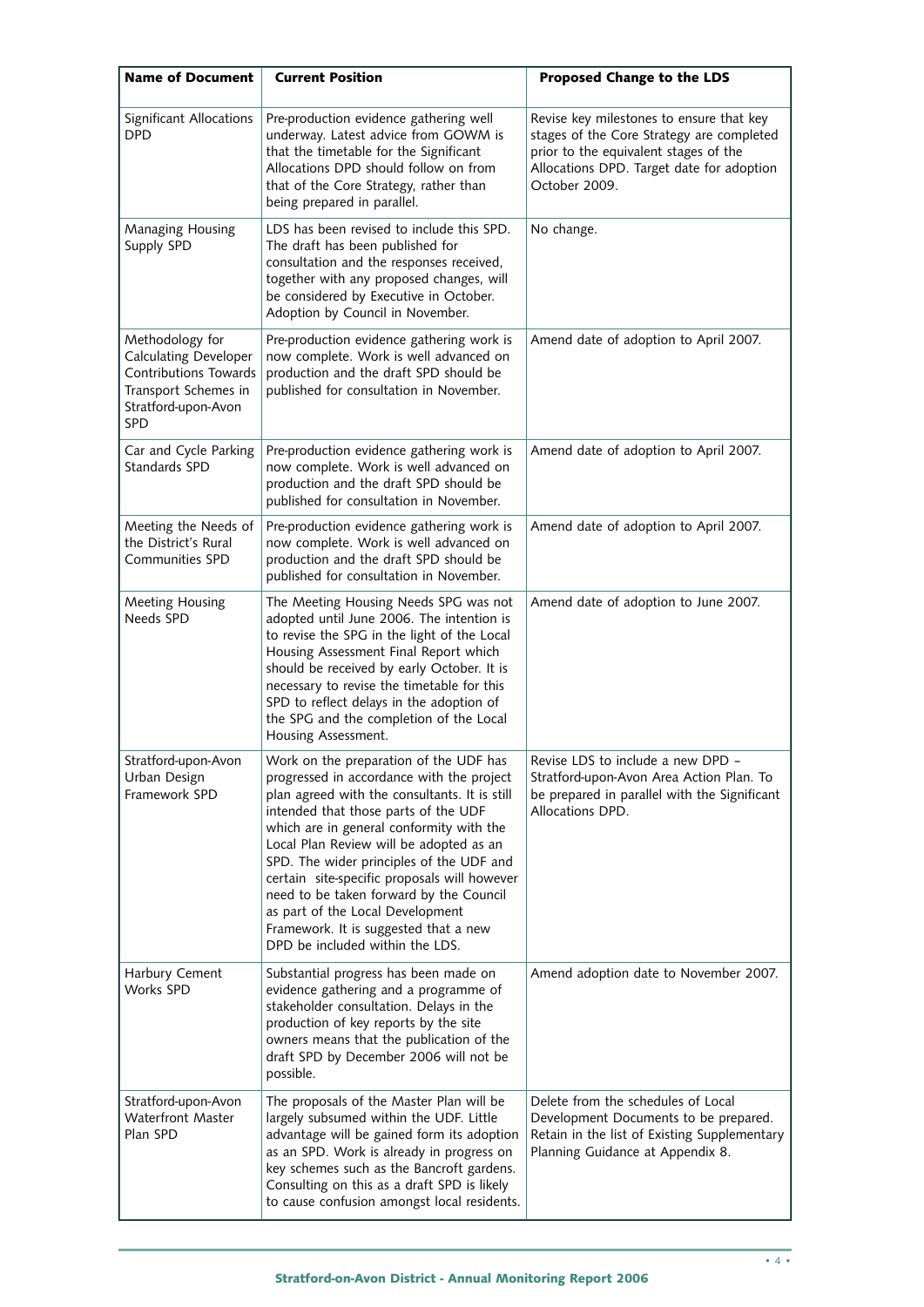| Name of Document   Current Position                                  |                                                                                                                                                                                                                                                                             | <b>Proposed Change to the LDS</b>                                |
|----------------------------------------------------------------------|-----------------------------------------------------------------------------------------------------------------------------------------------------------------------------------------------------------------------------------------------------------------------------|------------------------------------------------------------------|
| Stratford-upon-Avon -<br>New Development in<br>Residential Areas SPD | This document provides guidance, which is<br>not being replicated by the UDF. It would<br>therefore still be advantageous to convert<br>the existing SPG into SPD. The LDS<br>timetable needs to be revised to provide a<br>realistic timescale for this to be achieved.    | Amend adoption date to November 2007.                            |
| Provision of Public<br>Open Space SPD                                | It is still intended that this existing SPG<br>should be reviewed and re-adopted as SPD.<br>The LDS timetable needs to be revised to<br>provide a realistic timescale for this to be<br>achieved.                                                                           | Amend adoption date to November 2007.                            |
| Energy Conservation<br>and Renewable<br>Energy SPD                   | This would be a new SPD included in the<br>LDS for the first time. It will provide<br>further guidance on LPR policies PR.6 and<br>DEV.8. It would also support the Council's<br>Corporate Strategy in particular Aim 2 -<br>the development of sustainable<br>communities. | Include as a new SPD. Target date for<br>adoption November 2007. |

The table below sets out the current position on each of the documents listed in the LDS and recommends proposed changes where necessary. A new SPD is also proposed on Energy Conservation / Renewable Energy.

# 4. State of the District – context

Stratford-on-Avon District has about 250 communities of varying sizes spread across a predominately rural area covering 979 square kilometres. It is one of the largest districts in England making delivery of and access to services a major issue for residents.

The District contains a wealth of historic towns, villages and individual buildings, set in an attractive landscape. There are 76 conservation areas and over 3,000 listed buildings. The Cotswolds Area of Outstanding Beauty extends into the southern fringe of the District.

Around 5.5 million people visit the District each year, with Stratford-upon-Avon and the Shakespeare properties being of international significance. Tourism is crucial to the local economy and is facing important challenges at the present time.

A significant factor is the higher average age of the District's populations compared with the national average. Almost 50% of its residents are over 45 and the proportion aged 85+ has increased by nearly half over the last ten years. This trend is likely to continue.

Property prices are extremely high and many people, especially the young and lower paid, cannot afford to live within or move into the District. This makes the provision of affordable housing a priority.

Rural services, such as shops, post offices and pubs, continue to decline. This is having a detrimental effect on the function of communities as they take on an increasingly dormitory nature.

The unemployment rate in the District stood at 1.2% in September 2006, compared with 1.8% in Warwickshire as a whole and 2.6% across the UK.

The tourism, retail and service sectors are important sources of jobs, but farming has declined rapidly in recent decades. The level of out-commuting is relatively high, with 39% of its employed residents working outside the District.

The level of car ownership is the highest in Warwickshire and the effects of traffic congestion on Stratford-upon-Avon require particular attention. Having said that, over 6,400 households in the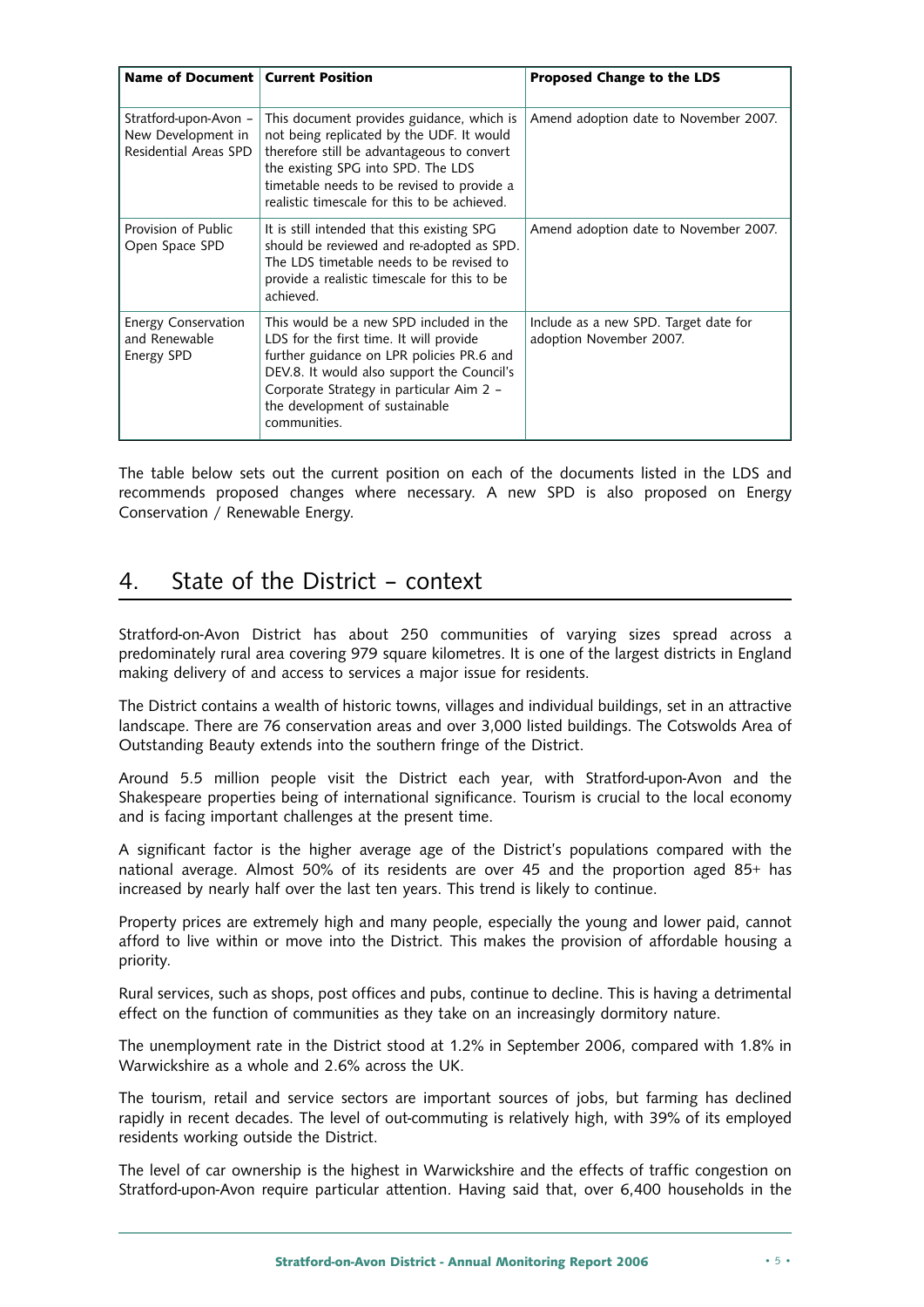District do not have a car and are therefore reliant on other forms of transport.

Nearly 6,000 households are in receipt of means-tested benefits. These households are widely spread across the District making the provision of services to meet their needs a clear challenge.

The District is a very safe place to live, with the levels of recorded crime amongst the lowest in the country. However, the fear of crime has a significant impact on the quality of life for many people.

A 'Quality of Life in Warwickshire' report produced by the County Council concludes:

'Stratford-on-Avon District continues to display excellent performance in many areas, particularly the local economy, health and education. The main area for concern remains transport and transportrelated indicators, with almost all of these below the County average and showing decline. Despite this, the District continues to be a very good place to live and work.'

The situation outlined above has been at the forefront of the work of the District Council and its partners. In consultation with local people and organisations, the Community Plan for Stratford District was adopted in October 2004 to provide a vision for the area for the period to 2015.

The Council's own Corporate Strategy has been prepared and adopted to help achieve the Community Plan. It identifies three core aims that will act as a focus for the Council's activities and resources. These are:

- Developing Safer and Healthier Communities;
- Creating Sustainable Communities; and
- Developing Inclusive Communities.

The Council's Constitution stipulates that the Council will hold an annual debate about the state of the District. A number of key issues were highlighted in this year's debate that are of particular relevance to the planning service.

(a) Local Futures Group – this has been established as a research and strategy consultancy to create and promote a geographical perspective on economic and social change, has issued its 'State of the Nation 2006' report. This brings together its think tank and benchmarking work to provide an unique and topical analysis of modern Britain that highlights some of the key challenges for policy makers.

In the well-being tables issued by the Group, Stratford-on-Avon District is in 11th position in the national figures and is top of the 'Premiership' for the West Midlands.

For its report, the Group analysed the state of well-being as a target for the Government's Sustainable Communities Plan and local authority regeneration and community strategies up and down the country. The Group assessed well-being from the following perspectives:

- Economic including productivity, industrial structure, enterprise, and skills and qualifications;
- Social including prosperity and wealth, deprivation and inequality, health and crime;
- Environmental including housing affordability, sustainable travel and 'the best of all possible worlds – city-country life'.

Whilst the overall good performance in all three categories is welcomed, action still needs to be undertaken to ensure that the well-being of the District is maintained. To this effect, consideration should be given during the year to establishing a Well-being Strategy for the District to ensure that the Council's overall standing is maintained and, where possible, improved.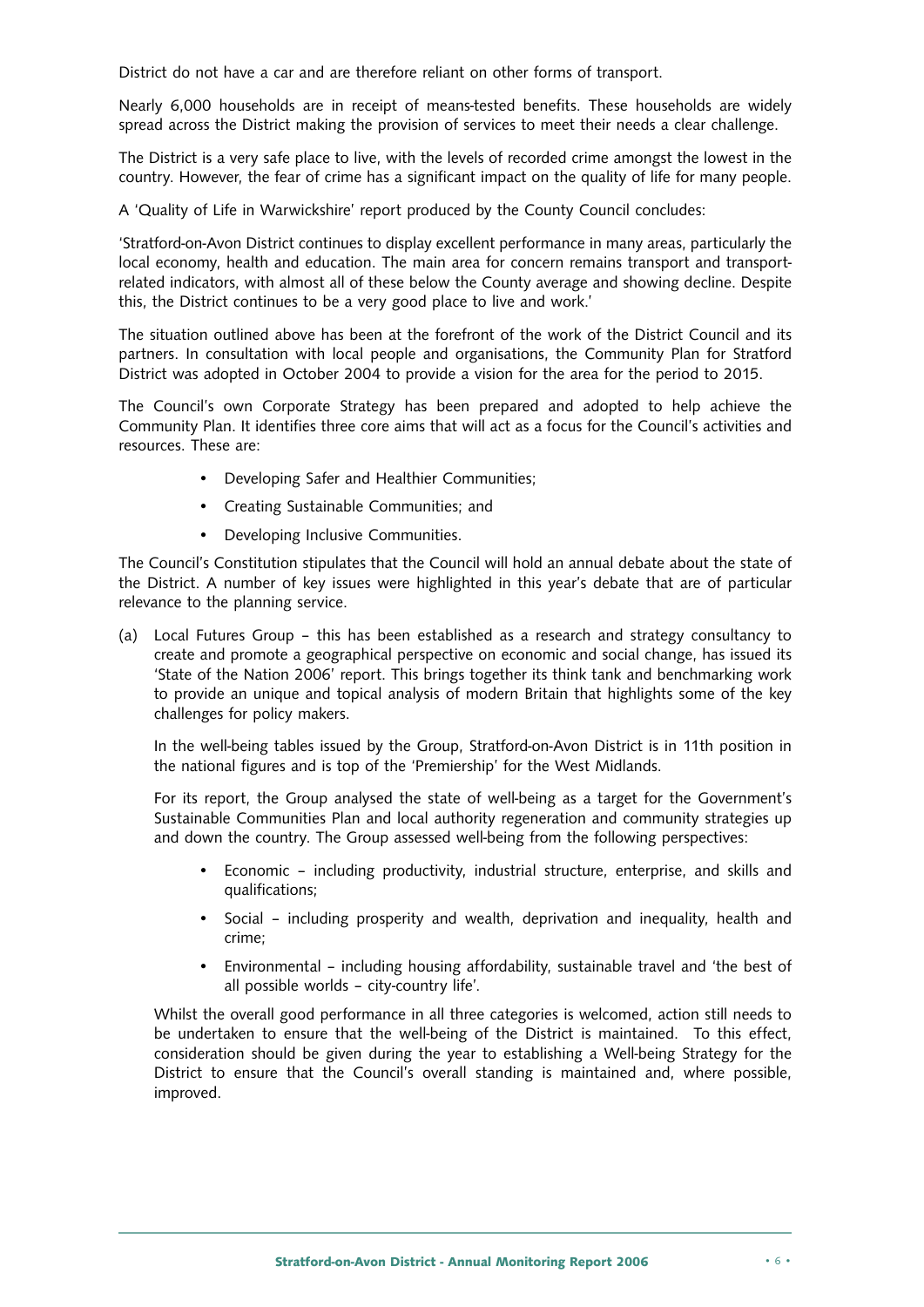Particular issues identified in the datasets that require specific attention, in comparison with other local authority areas, include the following:

- Affordable housing
- Accessibility of services
- Transport/communications
- Economic performance
- Skills and qualifications
- Occupational profile.

The challenges faced from this analysis have been identified as:

- Building a more competitive knowledge based economy;
- Creating a socially inclusive knowledge economy; and
- Improving/exploiting the quality of environmental assets.
- (b) Corporate Strategy work has continued on updating the Strategy to improve the ambition and focus of the Council. This culminated with the Council formally adopting an updated Strategy in April 2006. Of the targets set for the period 2005-08, two have already been achieved: providing electronic access to 100% of Council services (which includes planning applications and the Local Plan), and the setting up of a Youth Council to help develop services and future policies.

A number of main and high priorities have been set:

- To provide 250 new affordable dwellings across the District by April 2008;
- To develop a coherent social transport strategy by the end of March 2006 (achieved) and to support at least 25,000 passenger journeys per annum by April 2008;
- To implement two further CCTV schemes by April 2008;
- To recycle or compost 40% of household waste collected by April 2008;
- To promote World Class Stratford, guiding new development through an Urban Design Framework to be adopted by February 2007; and
- To have no homeless families in bed and breakfast accommodation by April 2007
- (c) Market Town Visions a Health Check and resultant Action Plan have been produced for Alcester, Shipston-on-Stour, Southam and Stratford-upon-Avon.

In each case the process has been led by a community-based group of individuals whose common aim is to improve the quality of life and the economic vitality of the market town and its immediately surrounding rural hinterland.

The final stage is to create an implementation plan. This expands on items from the action plan that are to be taken forward within a given period of time and identifies what work is to be done and where the financial and other resources are to be obtained.

A wide range of environmental, economic and social initiatives are now being progressed and implemented, reflecting the issues and priorities identified by the respective communities.

Work on developing long-term visions for the District's principal market towns is now underway.

The Vision for Stratford has been adopted and consultants, in conjunction with stakeholders and the wider community, are now producing an Urban Design Framework. This will provide the basis for the £5m funding of Phase I of the 'World Class Stratford' initiative approved by Advantage West Midlands.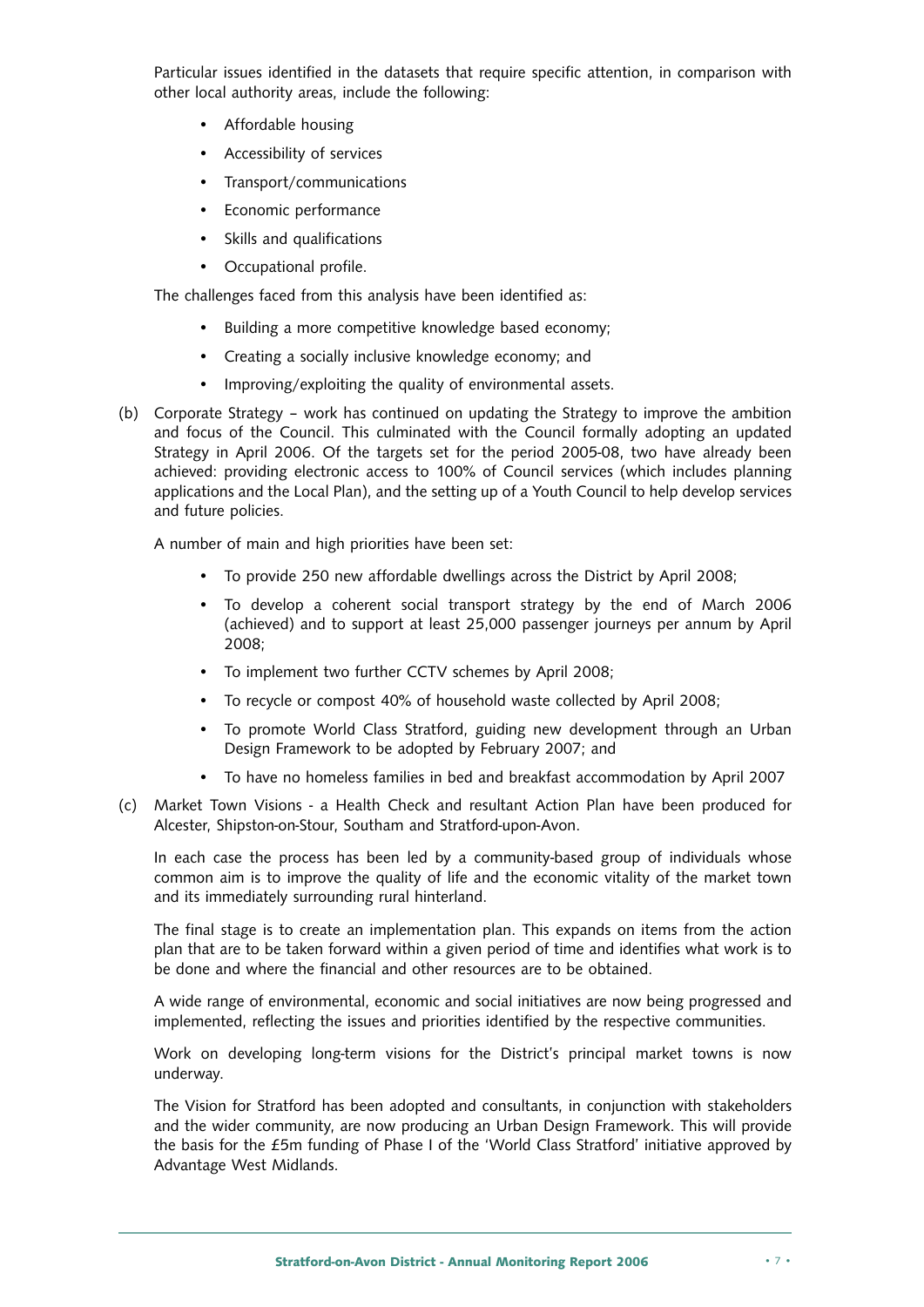Together, the Community Plan and Corporate Strategy identify the following priorities for the coming years that will have specific implications for spatial planning within the District:

- Ensuring that local people have an effective voice in the decision-making processes that affect their lives, with particular emphasis on helping people in areas of relative deprivation.
- Focusing on meeting the specific needs of people who are disadvantaged through disability, lack of access to transport or limited resources, particularly with respect to the provision of affordable housing and the delivery of services.
- Maximising the use of existing facilities such as schools, libraries, village halls and other community buildings to provide local services, and to support the development of new facilities where they are needed.
- Supporting a wide range of jobs, together with the provision of affordable childcare, support for carers, skills and training, and transport so that people have the opportunity to work.
- Providing scope to participate in a wide range of leisure activities, including active recreational pursuits, to help improve the health of residents.

It is expected that these priorities will have a major bearing on the preparation and content of the Council's Local Development Framework. In particular, the Core Strategy DPD is likely to focus on providing a wide range of homes and jobs to meet the needs of local people, protecting and enhancing the landscape, habitats and built heritage, and improving the availability of and access to services.

# 5. Core Indicators - analysis

# **National and Regional Indicators**

A series of national indicators has been set by Government as part of the new planning system. These have been adopted by the West Midlands Regional Assembly to assist the monitoring of the region's spatial plans. In this way it is intended to check that the objectives of the Regional Spatial Strategy are being met by each constituent part of the region.

Where possible, this edition of the Annual Monitoring Report provides data for previous years so that trends can be identified as well as for the year 2005-06.

It should be noted, however, that the District Council is able only to provide information on certain indicators at this time. We hope to be in a position to improve our monitoring of certain matters in future years, as identified in this section.

This part of the AMR relates to the Stratford-on-Avon District Local Plan Review that was adopted on 14 July 2006.

### **Business**

It should be noted that this section relates solely to land in industrial uses, defined as Use Classes B1, B2 and B8 in accordance with the Warwickshire Structure Plan. The base date for the monitoring of industrial land provision is 1996 in order to relate to the current Structure Plan period.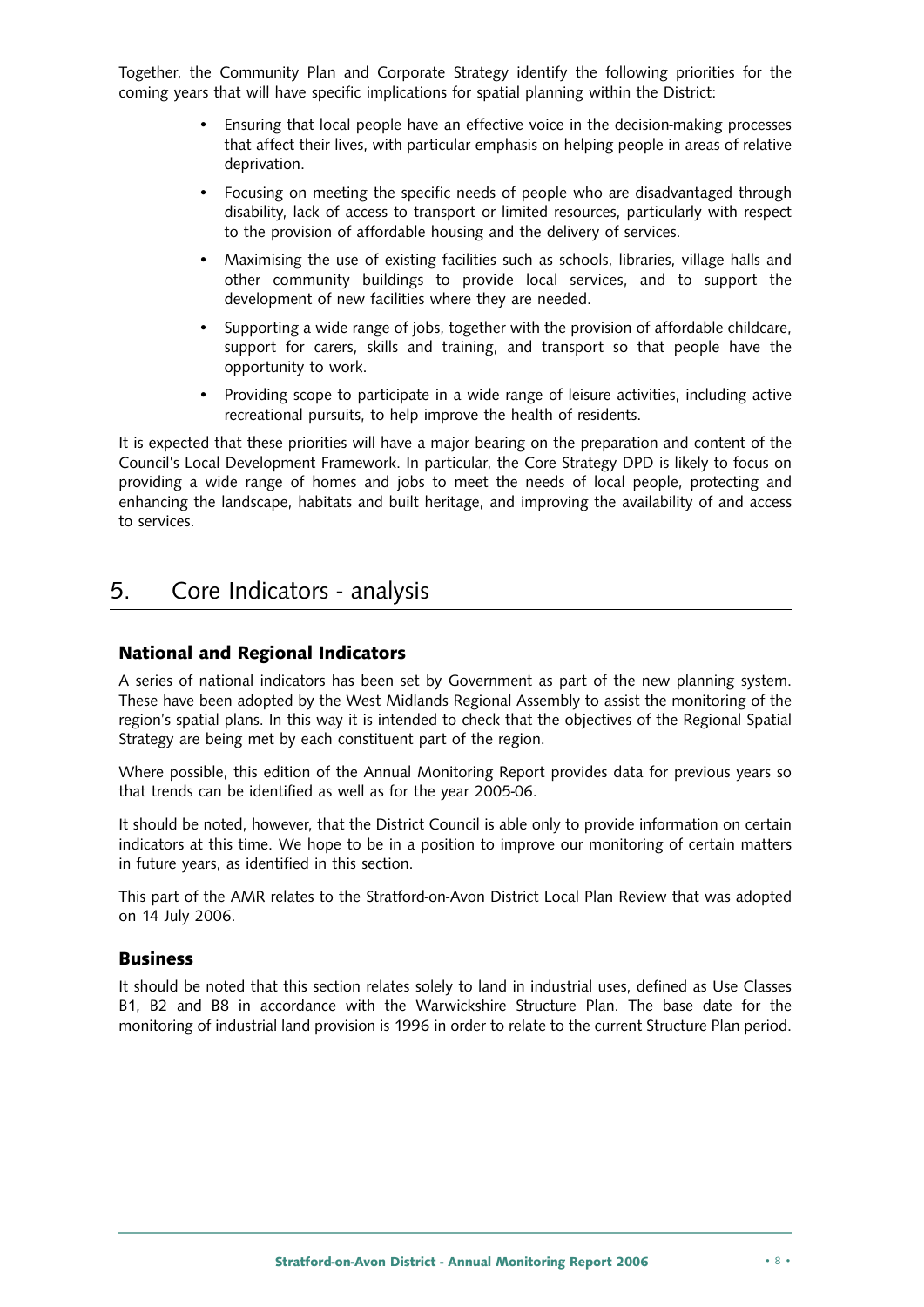# **1a Amount of land developed for employment**

|          | 1996-01 | 2001-02      | 2002-03 | 2003-04 | 2004-05              | 2005-06   | Total           |
|----------|---------|--------------|---------|---------|----------------------|-----------|-----------------|
| Hectares | 28.5    | ᄋ ᄃ<br>ر . ب | 3.6     | 26.9    | $\sim$ $\sim$<br>ر.ر | ົົ<br>J.U | フつ<br>n.<br>ه.د |

Comment

This indicates the rate of completion of sites for industrial development. The higher figure for certain years is usually due to the completion of a single large scheme. For example, in 2003/04 a major new factory for Aston Martin was completed at the Gaydon Proving Ground.

The national indicator has recently been amended and now stipulates the amount of floorspace developed for employment by type. This information is not readily available for previous years but the amount of employment floorspace (in square metres) completed during the past two years is as follows:

|         | B1(a) | B1(b) | B1(c) | B2    | B <sub>8</sub> | Total I |
|---------|-------|-------|-------|-------|----------------|---------|
| 2004-05 | 2,000 | U     | 4.250 | 1.750 | 900            | 8,900   |
| 2005-06 | 2,000 | U     | 1.000 | 3,700 |                | 6,700   |

# **1b Amount of land developed for employment in a development and/or regeneration area**

None of Stratford-on-Avon District lies within such an area.

# **1c Percentage of 1a (above) which is on previously developed land**

|           | Total land developed (ha) | Total brownfield land (ha) | Percentage |
|-----------|---------------------------|----------------------------|------------|
| 1996-2005 | 70.8                      | 55.9                       | 79.0       |
| 2005-06   | 3.0                       | 0.4                        |            |

Comment

The Warwickshire Structure Plan (Policy I.2) sets an indicative target of 60% for new industrial development on previously developed land in Stratford-on-Avon District. Hence, it is evident that the target has been exceeded significantly since 1996. While the figure for last year is very low, the amount of greenfield land involved is modest and relates to the implementation of longstanding allocations.

### **1d Employment land supply**

|               | Under <sup>'</sup><br>construction (ha) | With planning<br>permission (ha) | Otherwise<br>committed (ha) | Total I<br>(ha) |
|---------------|-----------------------------------------|----------------------------------|-----------------------------|-----------------|
| As at 31.3.06 | 3.4                                     | 41.6                             | 11.9                        | 56.9            |

Comment

The existing level of industrial land supply, when added to the 73.8 hectares completed since the base date of 1996 (see 1a above), reveals that 130.7 hectares of land has been available for industrial development during the plan period 1996-2011. This compares with the industrial land requirement for Stratford-on-Avon District of 81 hectares specified in the Warwickshire Structure Plan (Policy I.2). The excess provision is due almost entirely to the substantial amount of development that has taken place at the Gaydon Proving Ground since 1996 which equates to 44.4 hectares. This development has been exclusively for Land Rover and Aston Martin and was justified in the national interest of the motor vehicle industry.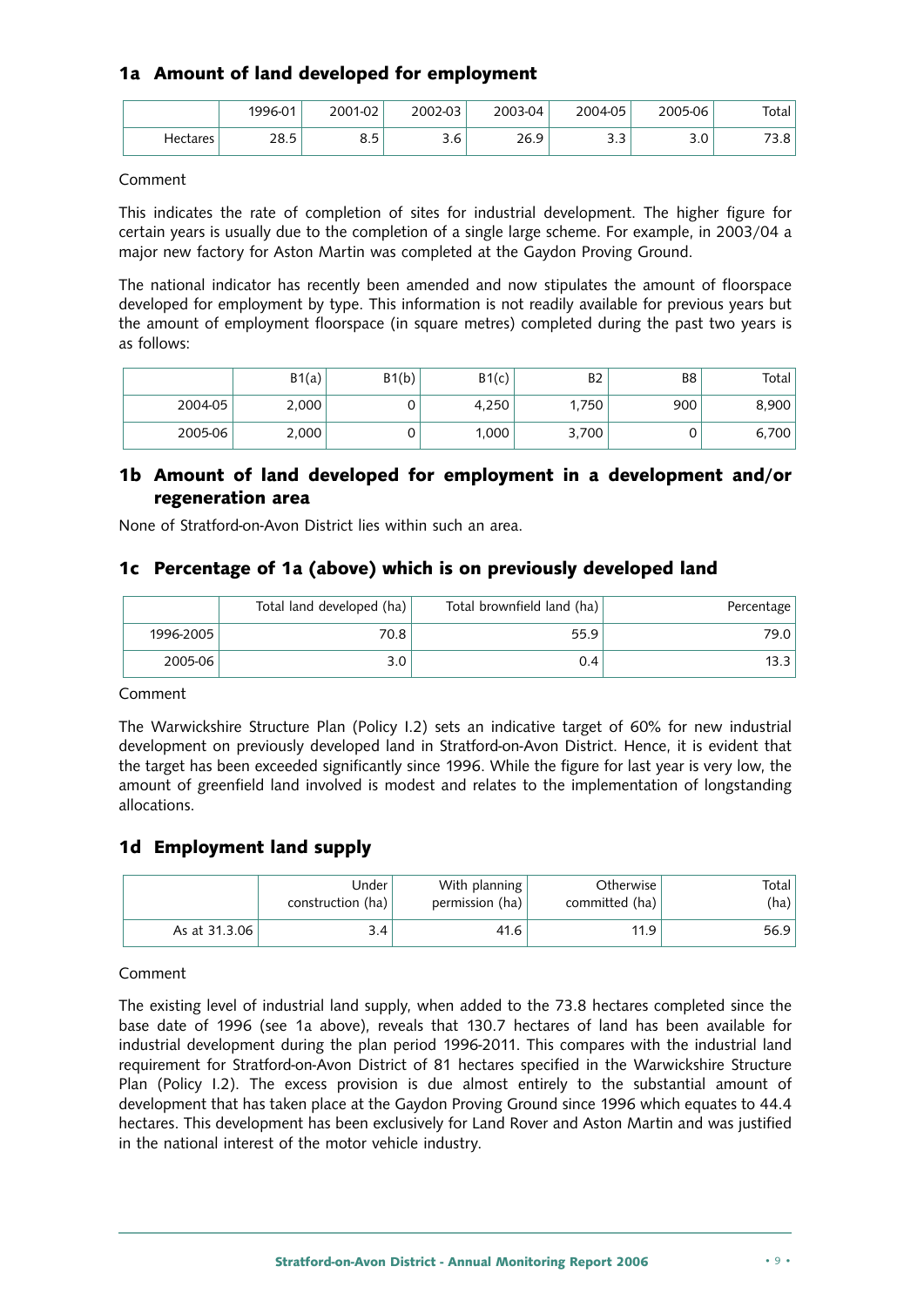# **1e Loss of employment land (ie. amount of land redeveloped for other uses)**

|          | 1996-01  | 2001-02 | 2002-03 | 2003-04 | 004-05     | 2005-06 | Total |
|----------|----------|---------|---------|---------|------------|---------|-------|
| Hectares | -<br>ے ۔ | 0.0     | 0.0     | 0.0     | 3 O<br>ر.ر | 7.4     | 15.0  |

Comment

The figures above illustrate the amount of land already redeveloped or currently being redeveloped. The high figure in the past year relates to two sites in Stratford-upon-Avon which have been cleared of industrial buildings to make way for mixed residential and business developments. This loss of such sites should be taken into account when considering the overall supply of industrial land in the District.

# **1f Amount of employment land lost to residential development**

Of the 15.0 hectares in 1e (above), approximately 11.5 hectares have been or are due to be redeveloped for residential uses.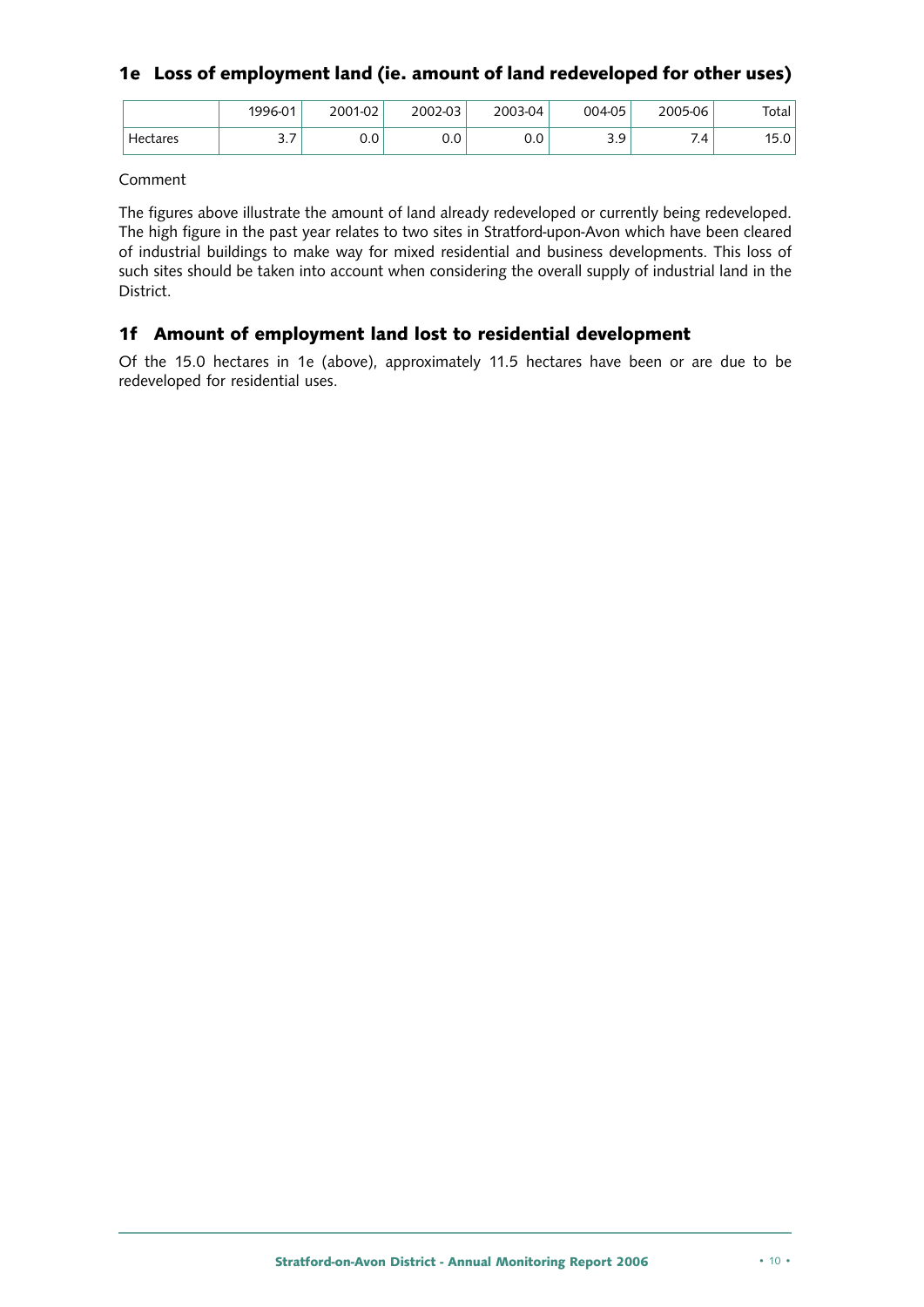# **Housing**

# **2a Housing trajectory**

### **Comment**

The trajectory covers the period up to 2016 in accordance with the advice of para. 4.22 of Local Development Framework Monitoring: A Good Practice Guide, i.e. ten years from the date of adoption of the Stratford-on-Avon District Local Plan Review (14 July 2006).

The scope of the housing trajectory is based on the need to monitor housing delivery against the housing provision figures set out in the West Midlands Regional Spatial Strategy which now forms part of the development plan for the District. This approach follows guidance provided by the Government Office for the West Midlands. A base year of 2001 is used, as recommended by GOWM. The provision for Stratford-on-Avon District is calculated on the basis of the housing growth proportions used in Policy H.1 of the Warwickshire Structure Plan (WASP) applied across the whole of the period 2001-2016 in the absence of any other guidance on district level apportionment of RSS growth for Warwickshire as a whole. The proportion for Stratford-on-Avon District is 26.4%.

While the RSS housing provision figures are expressed in gross terms, the LDF Monitoring Good Practice Guide seeks net figures. For an interim proxy measure of progress prior to the outcome of the current review of the RSS, Figs. 1 & 2 show RSS net allocation figures which are derived in a manner consistent with that used to derive net completion assumptions shown in the RSS Annual Monitoring Report 2004. They equate to the RSS Annual Average Target minus the RSS Annual Demolitions Assumptions figure. The net allocation figures are on the high side as the adjustment for demolitions does not cover all forms of potential dwellings losses, e.g. changes of use and conversions. Comparison can be made with the version of the trajectory based on gross figures, also provided in this report (Figs 3 & 4).

The RSS allocation is expressed in three phases of provision to be consistent with Table 1 of the RSS, i.e. 2001-2007, 2007-2011 & 2011-2016. Each phase has different annualized allocations, each lower than the previous. In general terms Fig. 1 shows that while anticipated completion rates are at times likely to fall below the RSS annual average completion rates, the cumulative completion figure for the whole of the period up to 2016 is likely to exceed that sought in the RSS by between 200 and 250 dwellings. However, this prediction is based on the assumption that the Strategic Reserve Sites in the adopted Local Plan Review or equivalent alternatives will be released for development and completed by 2016. This scenario is different from that shown in the 2005 Trajectory which showed a cumulative shortfall by 2016. Higher rates of windfall development, both actual and predicted, have coloured the new figures, even allowing for the effects of the current housing moratorium. The prediction assumes that the moratorium will not be applied after 2011.

While not required in the LDF Monitoring Good Practice Guide, the gross figures version of the housing trajectory are shown in Figs 3 & 4 because the RSS strategic housing allocations are presented in the form of annualized rates of gross housing provision. This version of the trajectory represents a more accurate measure of progress towards strategic housing targets than the one based on net figures, although it does confirm the general picture given by the net trajectory, although the extent of the cumulative surplus would increase to between 300 and 350 dwellings.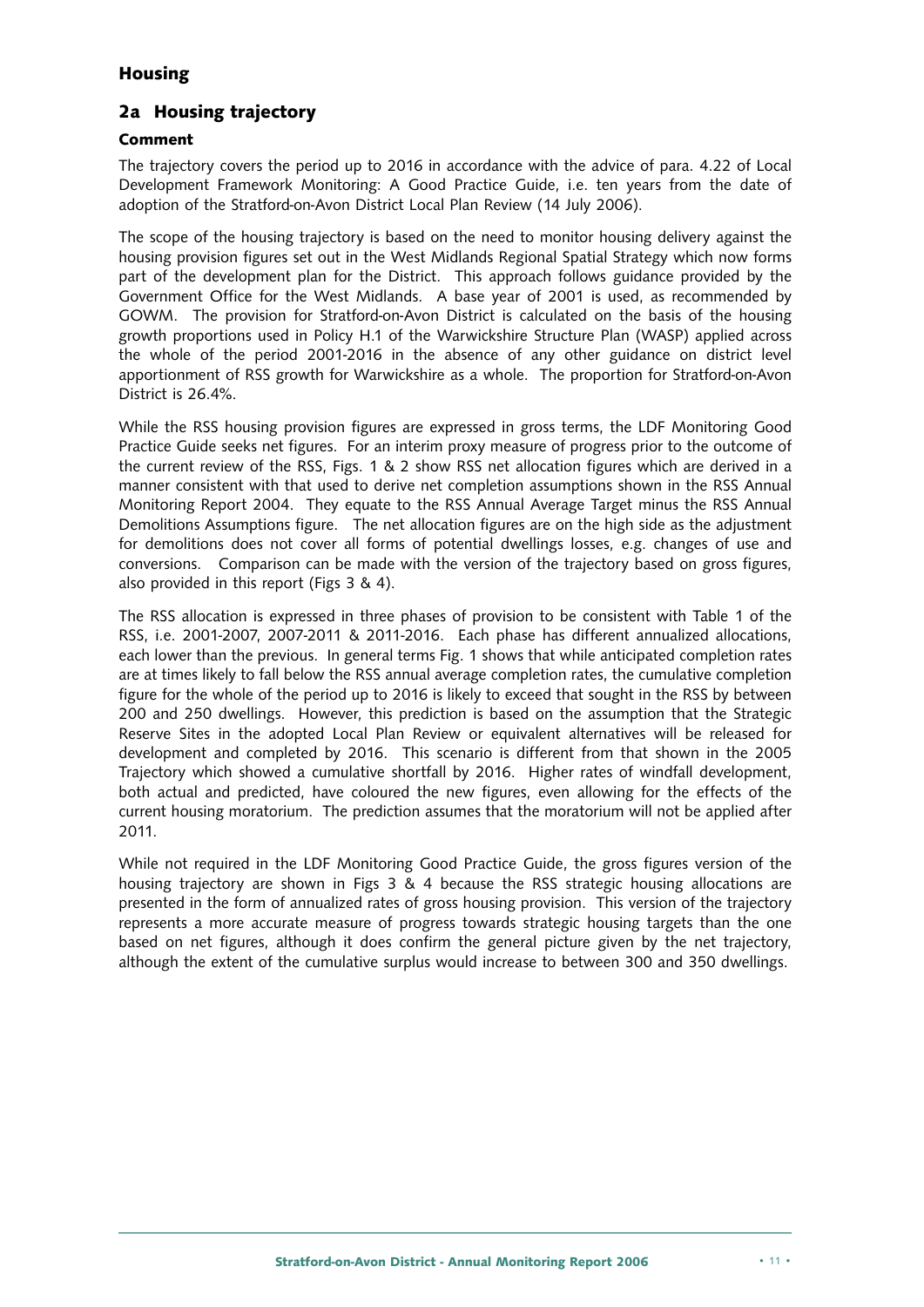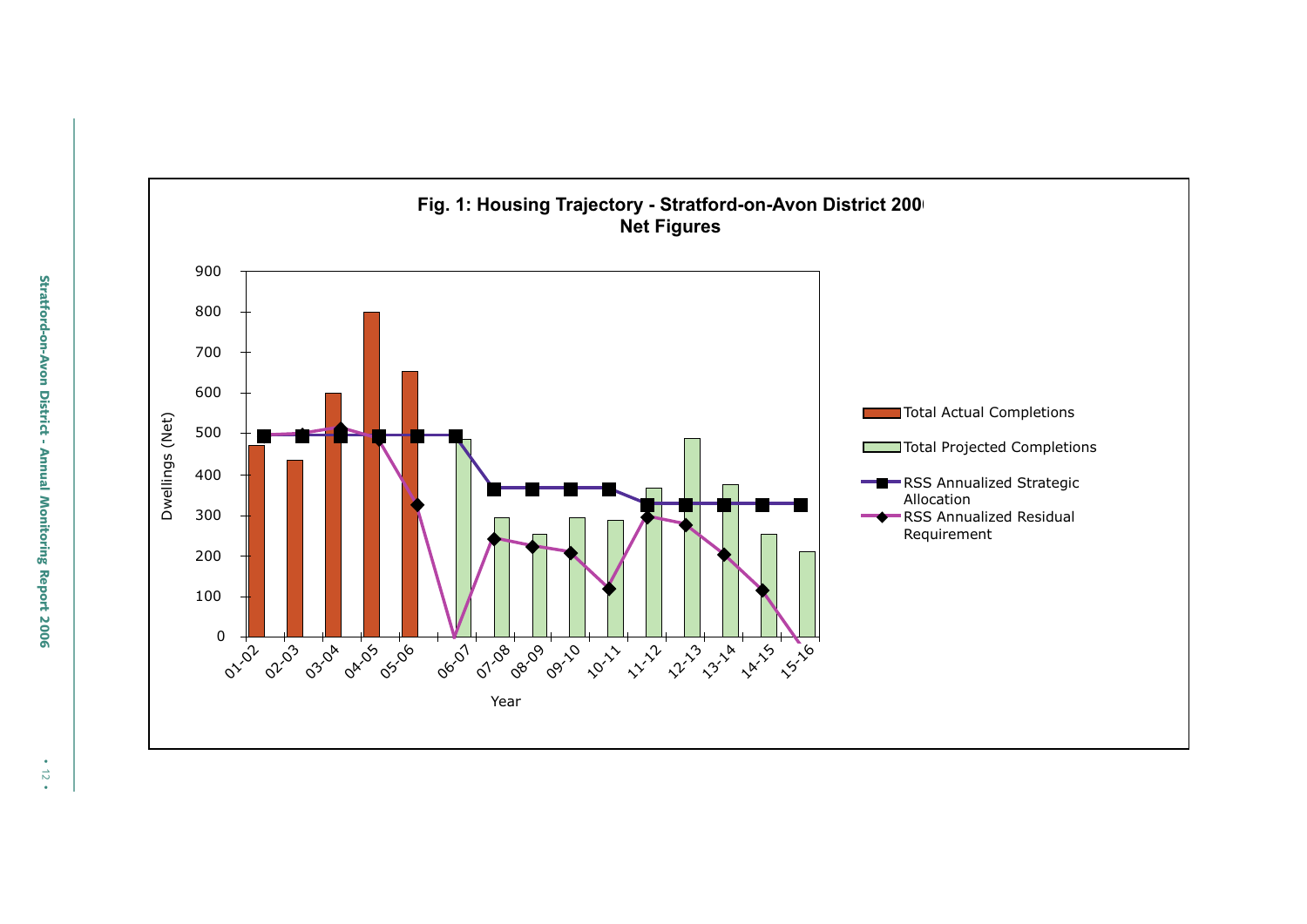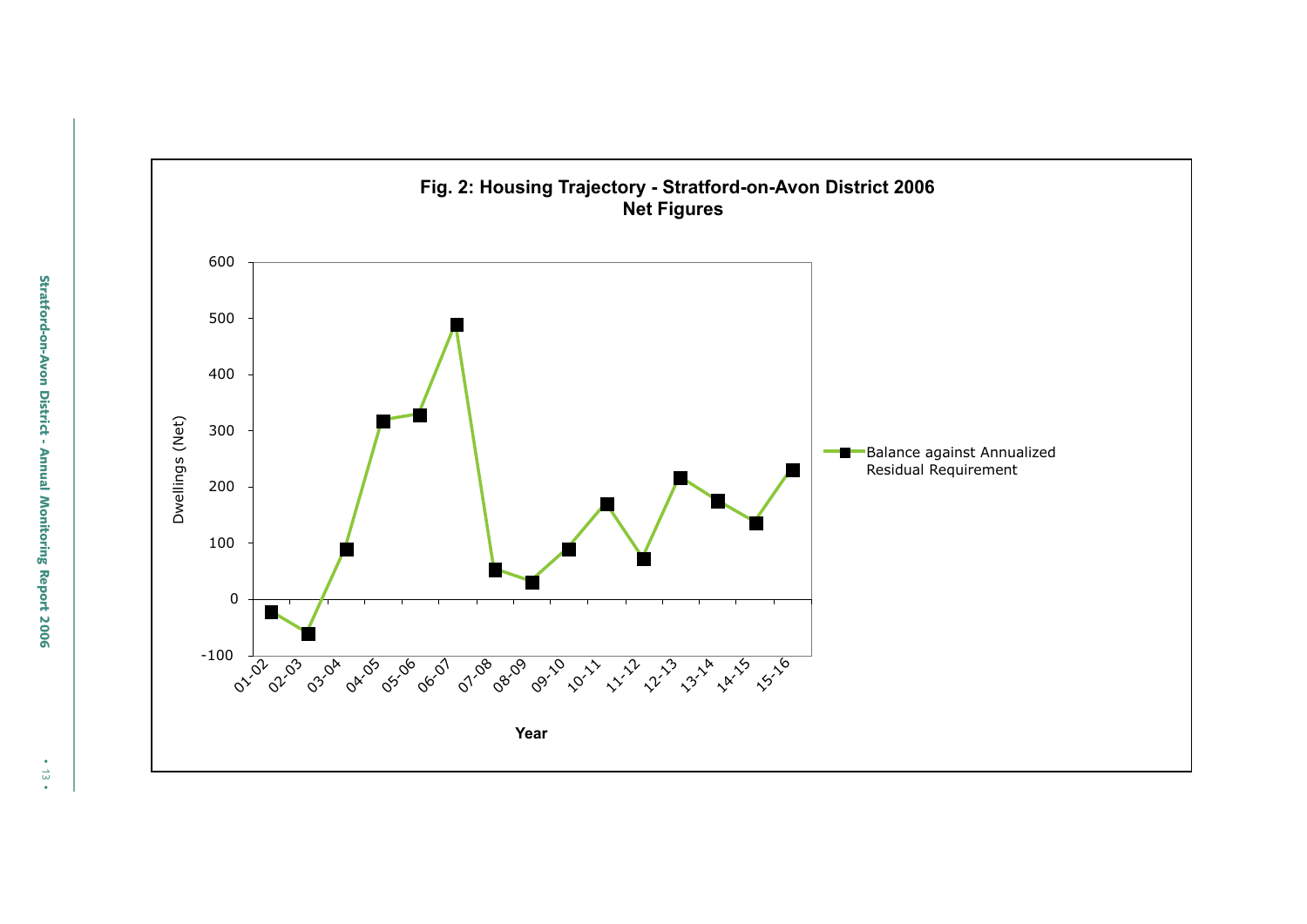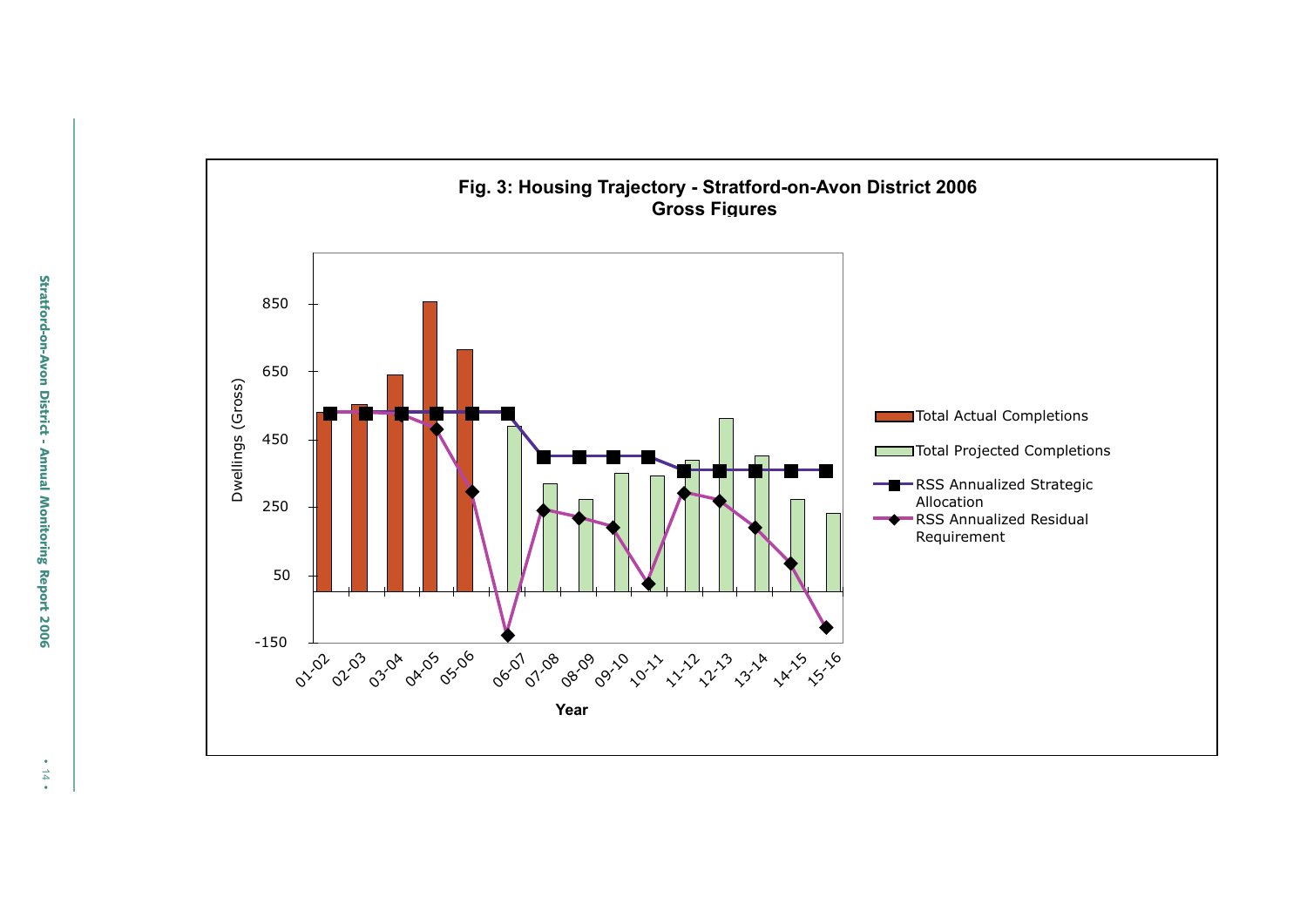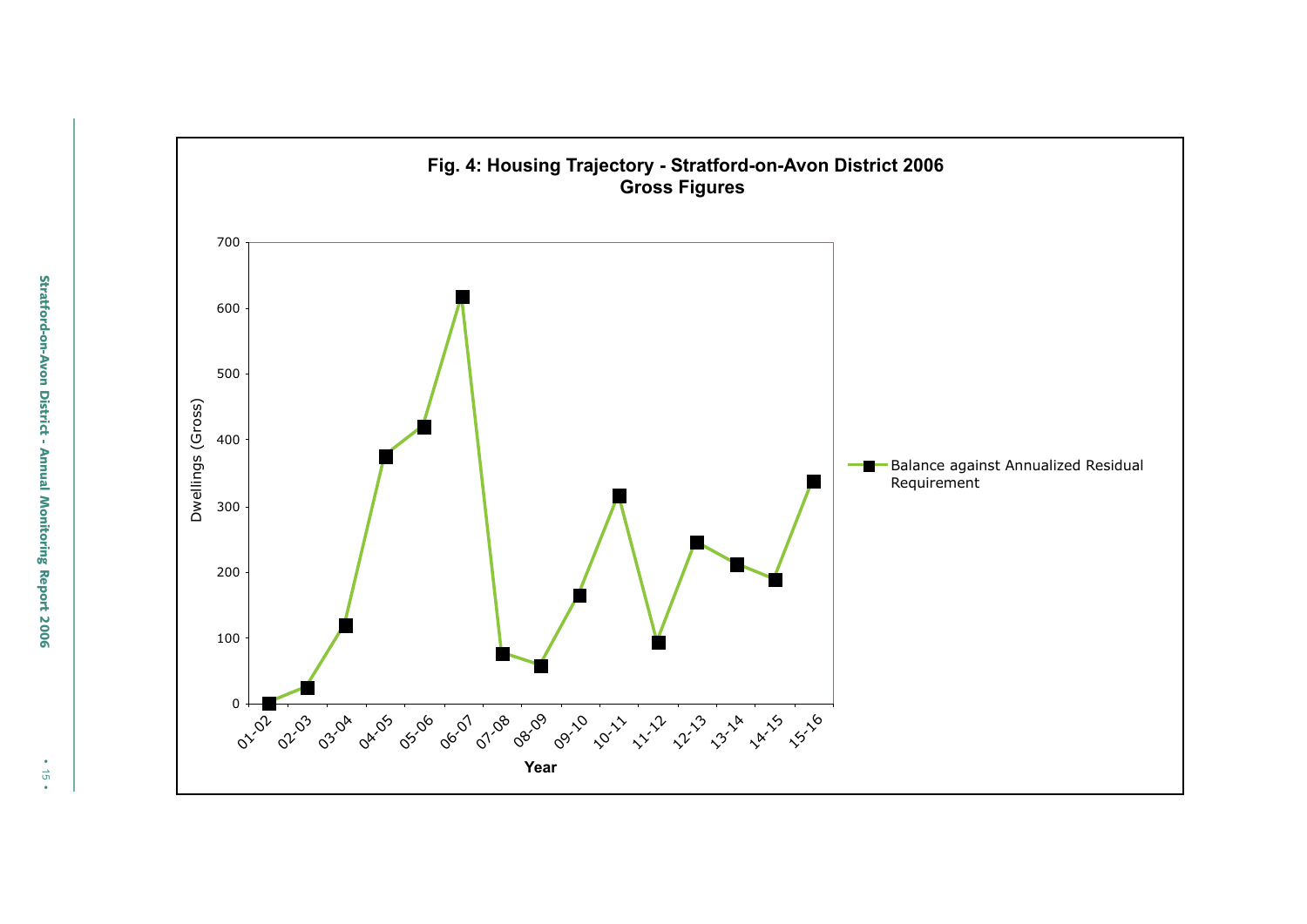#### **Table 1 Numbers of dwellings used to produce Figs 1-4**

|                                                                         |       |       |     |     |     | $01-02$ 02-03 03-04 04-05 05-06 06-07 07-08 08-09 09-10 10-11 |     |                      |     |     | $11 - 12$ | $12 - 13$ | $13-14$ | 14-15 | 15-16  | Total |
|-------------------------------------------------------------------------|-------|-------|-----|-----|-----|---------------------------------------------------------------|-----|----------------------|-----|-----|-----------|-----------|---------|-------|--------|-------|
|                                                                         |       |       |     |     |     |                                                               |     | Net Figures          |     |     |           |           |         |       |        |       |
| Net Completions (actual & projected) (Fig 1)                            | 472   | 436   | 602 | 802 | 655 | 486                                                           | 294 | 253                  | 295 | 287 | 222       | 491       | 377     | 251   | 211    | 6277  |
| RSS annual net strategic allocation (Fig 1)                             | 494   | 494   | 494 | 494 | 494 | 494                                                           | 362 | 362                  | 362 | 362 | 327       | 327       | 327     | 327   | 327    | 6067  |
| RSS annual net residual requirement (Fig 1)                             | 494   | 498   | 514 | 485 | 326 | $-3$                                                          | 240 | 222                  | 206 | 117 | 283       | 275       | 203     | 116   | $-19$  | 3967  |
| Balance between completions and annualized residual requirement (Fig 2) | $-22$ | $-62$ | 88  | 317 | 329 | 489                                                           | 54  | 31                   | 89  | 169 | 73        | 216       | 174     | 135   | 230    | n/a   |
|                                                                         |       |       |     |     |     |                                                               |     | <b>Gross Figures</b> |     |     |           |           |         |       |        |       |
| Gross Completions (actual & projected) (Fig 3)                          | 529   | 552   | 641 | 857 | 715 | 490                                                           | 317 | 274                  | 351 | 343 | 386       | 514       | 400     | 271   | 231    | 6871  |
| RSS annual gross strategic allocation (Fig 3)                           | 528   | 528   | 528 | 528 | 528 | 528                                                           | 396 | 396                  | 396 | 396 | 356       | 356       | 356     | 356   | 356    | 6532  |
| RSS annual gross residual requirement (Fig 3)                           | 528   | 528   | 522 | 482 | 295 | $-126$                                                        | 242 | 217                  | 188 | 26  | 293       | 270       | 188     | 83    | $-109$ | 3629  |
| Balance between completions and annualized residual requirement (Fig 4) |       | 24    | 119 | 375 | 421 | 616                                                           | 75  | 57                   | 163 | 317 | 93        | 244       | 211     | 188   | 337    | n/a   |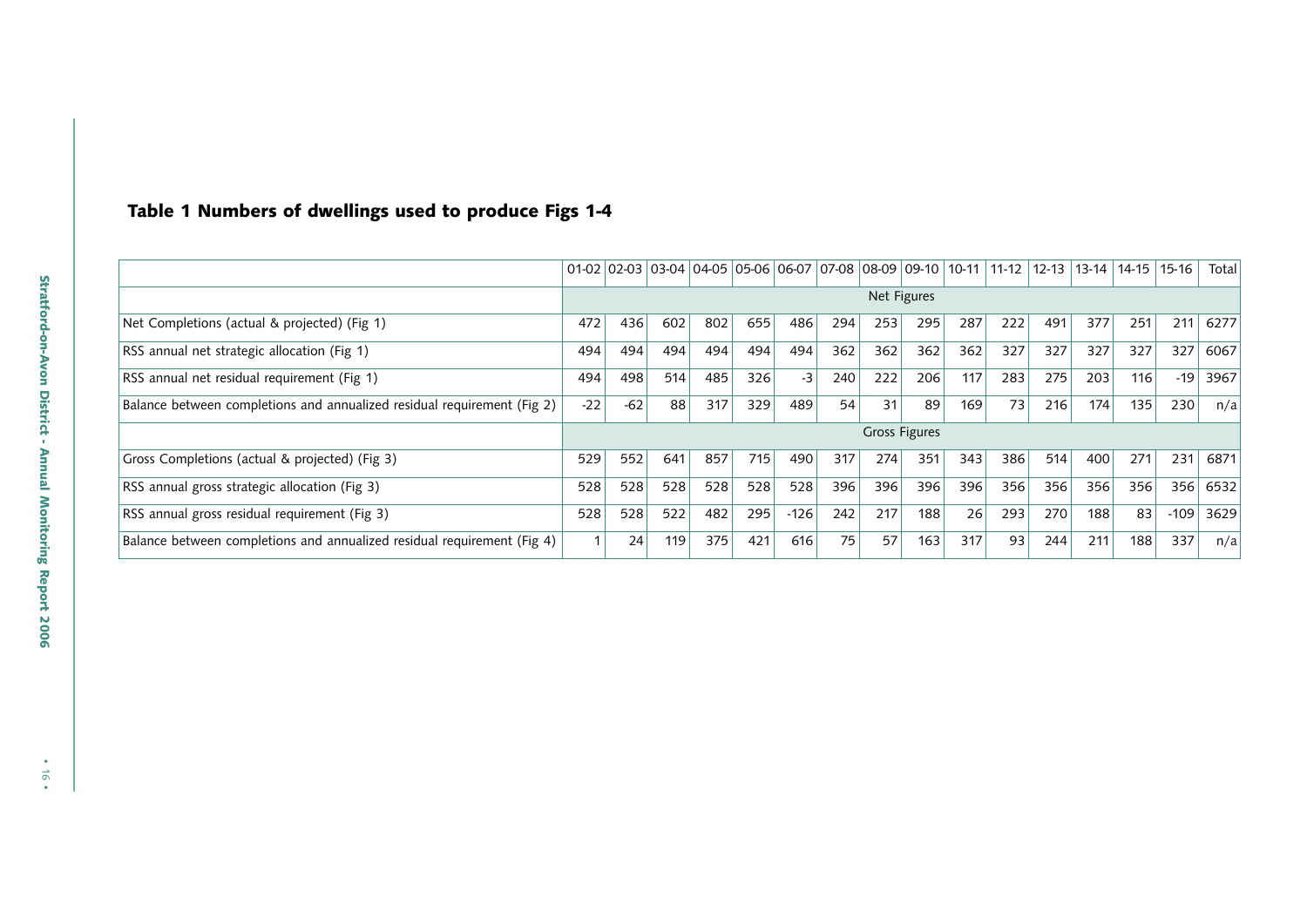# **2b Percentage of new and converted dwellings on previously developed land**

| Dwellings Completed 2005/06 (Gross) |     |       |  |  |  |  |
|-------------------------------------|-----|-------|--|--|--|--|
| PDL (brownfield)                    | 309 | 43.2% |  |  |  |  |
| Greenfield                          | 406 | 56.8% |  |  |  |  |
| Total                               | 715 | 100%  |  |  |  |  |

Comment

The bias towards greenfield sites in 2005/06 is an outcome of decisions made in the context of planning policies prevailing in the 1990s when the now defunct Stratford-on-Avon District Local Plan was being prepared. The majority of greenfield completions come from two sites allocated in this Local Plan, Bridgetown and Bishopton. However, as suggested in the 2005 AMR there is a shift towards development on PDL reflecting the policies and proposals of the Local Plan Review. In 2004/5 the percentage was 40.1%. This trend is likely to continue although the current moratorium on housing development will to some extent reduce the rate of PDL development.

| Dwellings Completed 2005/06 (Gross)     |     |          |  |  |  |  |
|-----------------------------------------|-----|----------|--|--|--|--|
| Less than 30 dwellings per hectare      | 252 | $35.2\%$ |  |  |  |  |
| Between 30 and 50 dwellings per hectare | 291 | 40.7%    |  |  |  |  |
| Above 50 dwellings per hectare          | 172 | 24.1%    |  |  |  |  |
| Total                                   | 715 | 100%     |  |  |  |  |

# **2c Percentage of new dwellings completed by density of development**

| Dwellings Completed 2005/06 (Gross)     |     |       |  |  |
|-----------------------------------------|-----|-------|--|--|
| Less than 30 dwellings per hectare      | 252 | 35.2% |  |  |
| Between 30 and 50 dwellings per hectare | 291 | 40.7% |  |  |
| Above 50 dwellings per hectare          | 172 | 24.1% |  |  |
| Total                                   | 715 | 100%  |  |  |

Comment

Because data is not held on the size of individual dwelling plots, the figures are based on the densities of the overall development sites within which the completed dwellings have been built. The figures indicate that 65% of new dwellings built in 05/06 in the District were on sites being built at densities equal to or in excess of the 30 per hectare threshold recommended by the Government in PPG3. However, the 2005/6 figures show a greater proportion in the lower density band than in 2004/5. The figures show the continuing influence of schemes permitted pre-PPG3 when average densities of 25 dwellings per hectare were acceptable, as well as the influence of replacement dwellings in large curtilages, a form of development not unusual in a rural district.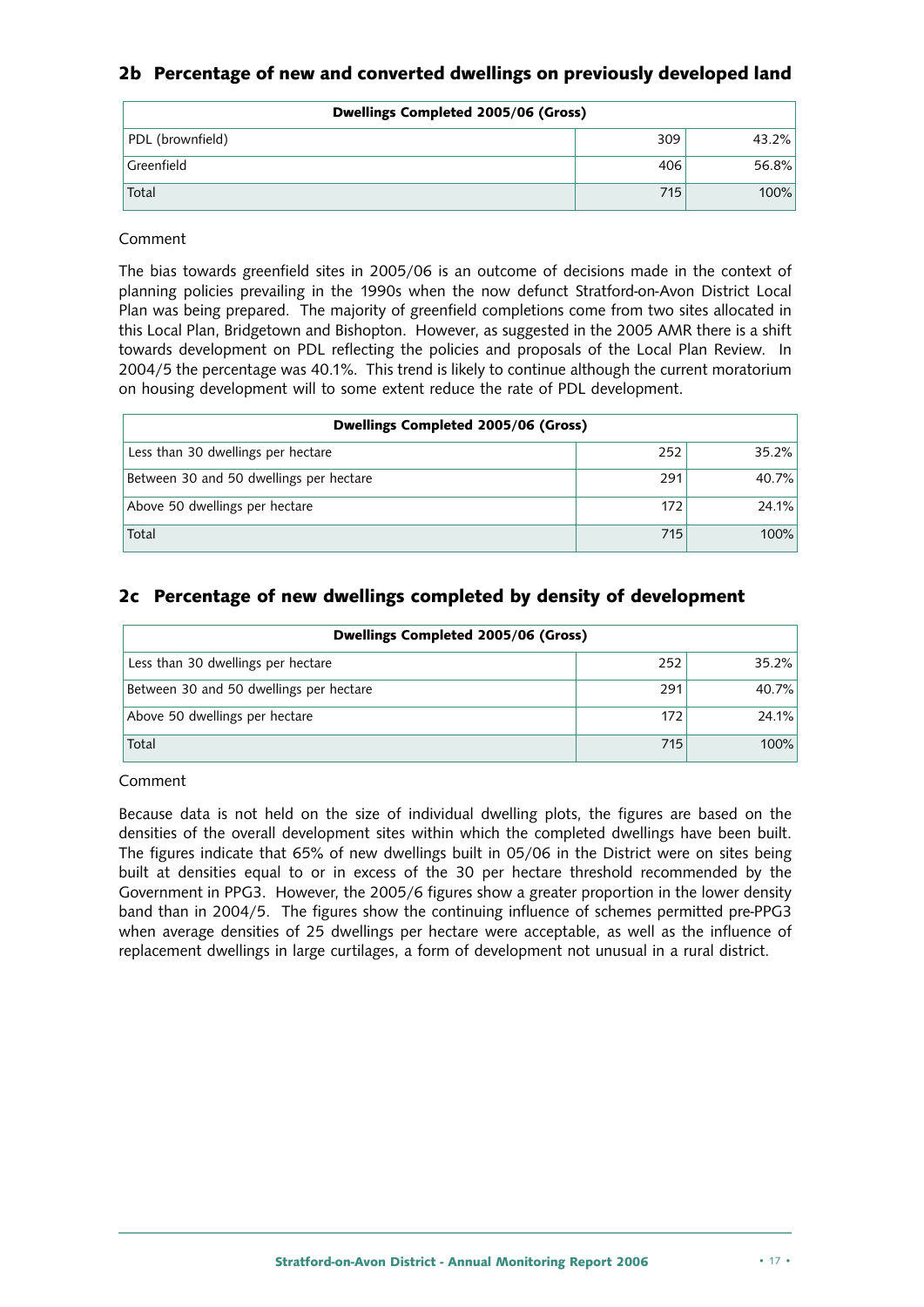# **2d Number of affordable dwellings completed**

| Dwellings Completed / Lost 2005/06  |     |
|-------------------------------------|-----|
| Affordable dwellings completed      | 184 |
| Affordable dwellings lost           |     |
| Net additional affordable dwellings | 180 |

#### Comment

The figure of 180 net additional affordable dwellings represents a small reduction in activity relative to that in 2004/5 (202 dwellings). However, it represents a higher proportion of total dwelling completions (26% against 24% in 2004/5. As with last year many of the completions comprise plots secured through S.106 agreements on the large housing development sites in Stratford-upon-Avon. There remains a considerable need for further affordable housing in the District, a problem highlighted in the Joint Housing Assessment for South Warwickshire which reported in October 2006. The Assessment estimates an annual need for 954 additional affordable dwellings over the next five years.

# **Transport**

# **3a Percentage of completed non-residential development complying with car parking standards**

The District Council is not able to monitor this indicator comprehensively at the present time. The intention is to incorporate it into an upgrade of the planning applications database.

It should be pointed out that many schemes in rural areas involving the creation of business space, such as through the conversion of farm buildings, cannot be assessed in any meaningful way against this factor. This is because there is often extensive space around the buildings which makes it impractical to apply maximum parking standards.

# **3b Percentage of new residential development within 30 minutes public transport time to facilities**

Warwickshire County Council has developed a database which now provides scope to monitor this indicator. This involves the use of Accession transport modelling software which incorporates public transport routes and timetables to produce contour maps showing 30 minute travelling time to a range of services.

#### **i. Access to Hospitals**

|                            | <b>Total housing completions</b><br>2005-06 | <b>Total completions</b><br>within 30 minute travel time | %    |
|----------------------------|---------------------------------------------|----------------------------------------------------------|------|
| Stratford-on-Avon District | 714                                         | 588                                                      | 82.4 |
| Warwickshire               | 2.866                                       | 2.432                                                    | 84.9 |

#### **ii. Access to GPs**

|                            | Total housing completions<br>$2005 - 06$ | <b>Total completions</b><br>within 30 minute travel time | %    |
|----------------------------|------------------------------------------|----------------------------------------------------------|------|
| Stratford-on-Avon District | 714                                      | 655                                                      | 91.7 |
| Warwickshire               | 2.866                                    | 2.644                                                    | 92.3 |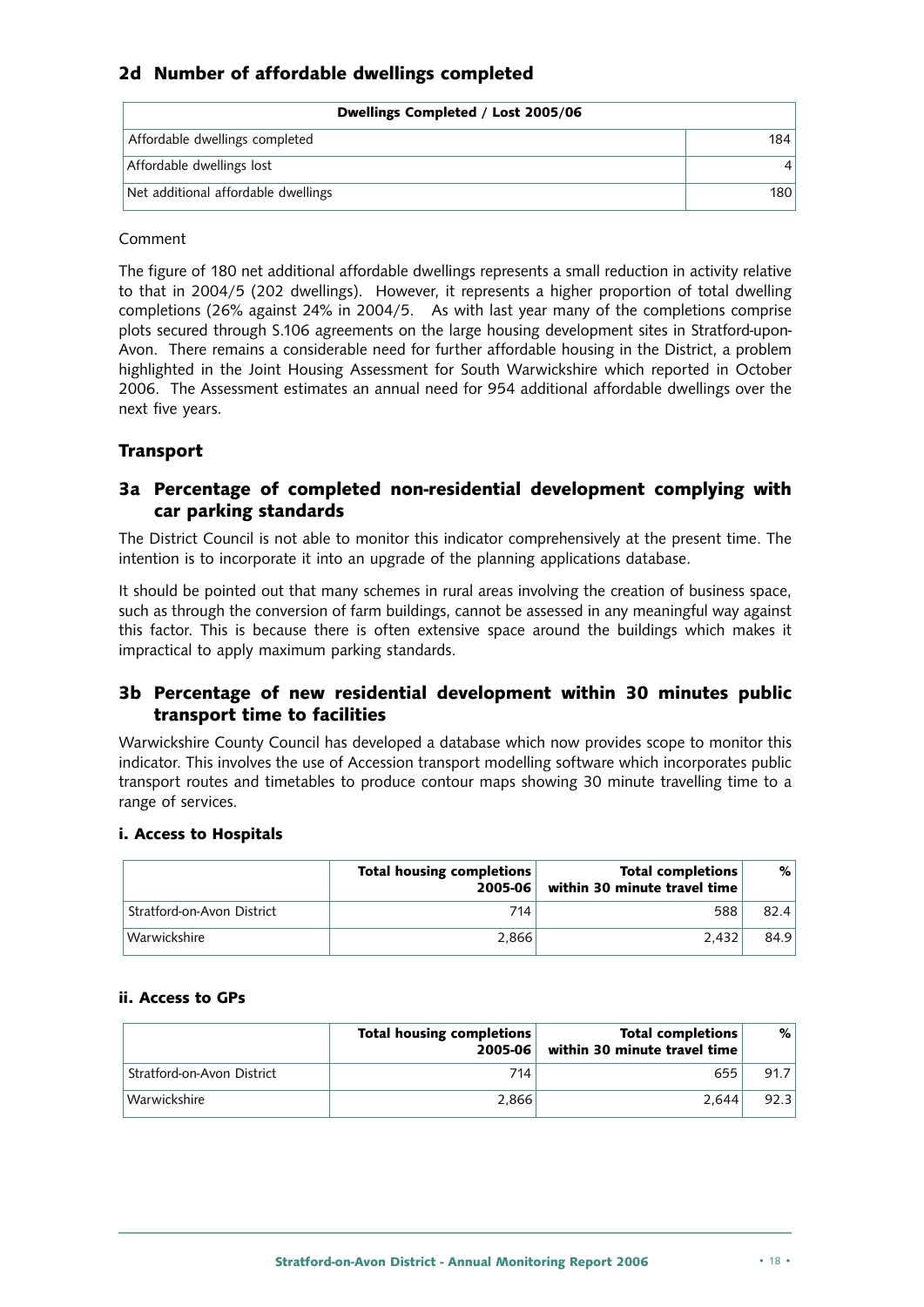#### **iii. Access to Main Areas of Employment \***

|                            | <b>Total housing completions</b><br>$2005 - 06$ | <b>Total completions</b><br>within 30 minute travel time | %    |
|----------------------------|-------------------------------------------------|----------------------------------------------------------|------|
| Stratford-on-Avon District | 714                                             | 653                                                      | 91.5 |
| Warwickshire               | 2.866                                           | 2.679                                                    | 93.5 |

\* defined as locations with 500+ jobs

#### **iv. Access to Primary Schools**

|                            | <b>Total housing completions</b><br>2005-06 | <b>Total completions</b><br>within 30 minute travel time | %    |
|----------------------------|---------------------------------------------|----------------------------------------------------------|------|
| Stratford-on-Avon District | 714                                         | 668                                                      | 93.6 |
| Warwickshire               | 2.866                                       | 2.777                                                    | 96.9 |

#### **v. Access to Secondary Schools**

|                            | Total housing completions<br>$2005 - 06$ | <b>Total completions</b><br>within 30 minute travel time | %    |
|----------------------------|------------------------------------------|----------------------------------------------------------|------|
| Stratford-on-Avon District | 714                                      | 652                                                      | 91.3 |
| Warwickshire               | 2.866                                    | 2.674                                                    | 93.3 |

#### **vi. Access to Major Retail Centre**

|                            | <b>Total housing completions</b><br>$2005 - 06$ | <b>Total completions</b><br>within 30 minute travel time | %    |
|----------------------------|-------------------------------------------------|----------------------------------------------------------|------|
| Stratford-on-Avon District | 714                                             | 645                                                      | 90.3 |
| 'Warwickshire              | 2.866                                           | 2.646                                                    | 92.3 |

The access situation in Stratford-on-Avon District is not quite as good as the overall County performance, but this is not surprising given its rural nature. It should be recognised that a number of dwellings are granted permission in smaller settlements and in the countryside based on other planning considerations.

# **Services**

### **4a Amount of completed retail, office and leisure development**

|         | Retail<br>(sq. m. gross) | <b>Office</b><br>(sq. m. gross) | <b>Leisure</b><br>(sq. m. gross) |
|---------|--------------------------|---------------------------------|----------------------------------|
| 2004-05 | 1.765                    | 2.525                           |                                  |
| 2005-06 | 1.100 $*$                |                                 | 0                                |

\* new Co-op store in Studley that replaced its old store on the same site

#### Comment

Comprehensive monitoring of this indicator commenced for the year 2004-05. [It should be noted that these forms of development are only monitored for schemes over a specified floorspace threshold as follows: over 1000 sq. m. gross for retail; over 500 sq. m. gross for office; and over 1000 sq. m. gross for leisure, including hotels.]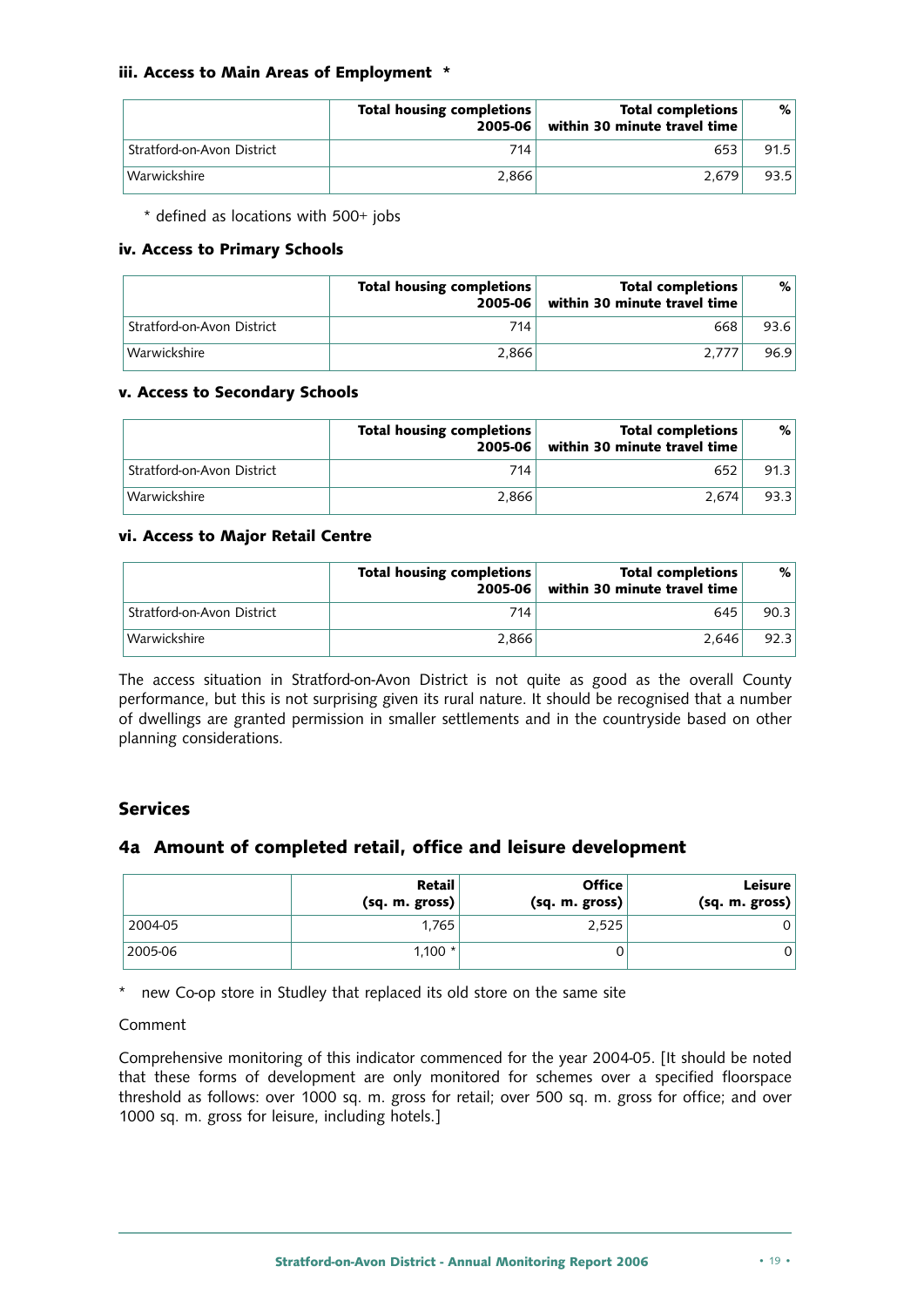# **4b Percentage of completed retail, office and leisure development in town centres**

None of the development in 4a (above) was located within the town centre of Stratford-upon-Avon. It should be noted that this is the only town centre within the District identified in the Regional Spatial Strategy.

### **4c Percentage of eligible open spaces managed to Green Flag Award standard**

The only open space in the District which currently has a Green Flag Award is the River Arrow Nature Reserve in Alcester. This extends to approximately 3 hectares.

The Bancroft Gardens and Recreation Ground in Stratford-upon-Avon did not qualify this year.

The view is taken that this indicator is not particularly relevant to planning as it relates more to the management rather than provision of open space. Furthermore, many open spaces, however well managed, are ineligible for the award because by their inherent nature they do not meet the criteria.

#### **5. Minerals**

This indicator is relevant to minerals planning authorities only, ie. Warwickshire County Council in the case of Stratford District.

#### **6. Waste**

This indicator is relevant to waste planning authorities only, ie. Warwickshire County Council in the case of Stratford District.

### **Flood Protection and Water Quality**

# **7. Number of planning permissions granted contrary to Environment Agency advice**

There have been no such cases during the year 2005-06.

### **Biodiversity**

#### **8. Change in areas and populations of biodiversity importance**

The District Council is not able to monitor this indicator effectively at the present time.

Having said that, the Wildlife Site Project and Local Biodiversity Action Plan contain an extensive amount of information on the quality of existing habitats and provide a baseline for assessing the impact of development proposals.

Specific attention will be given to this matter in the coming year with the intention of providing an assessment of this indicator in the next edition of the AMR.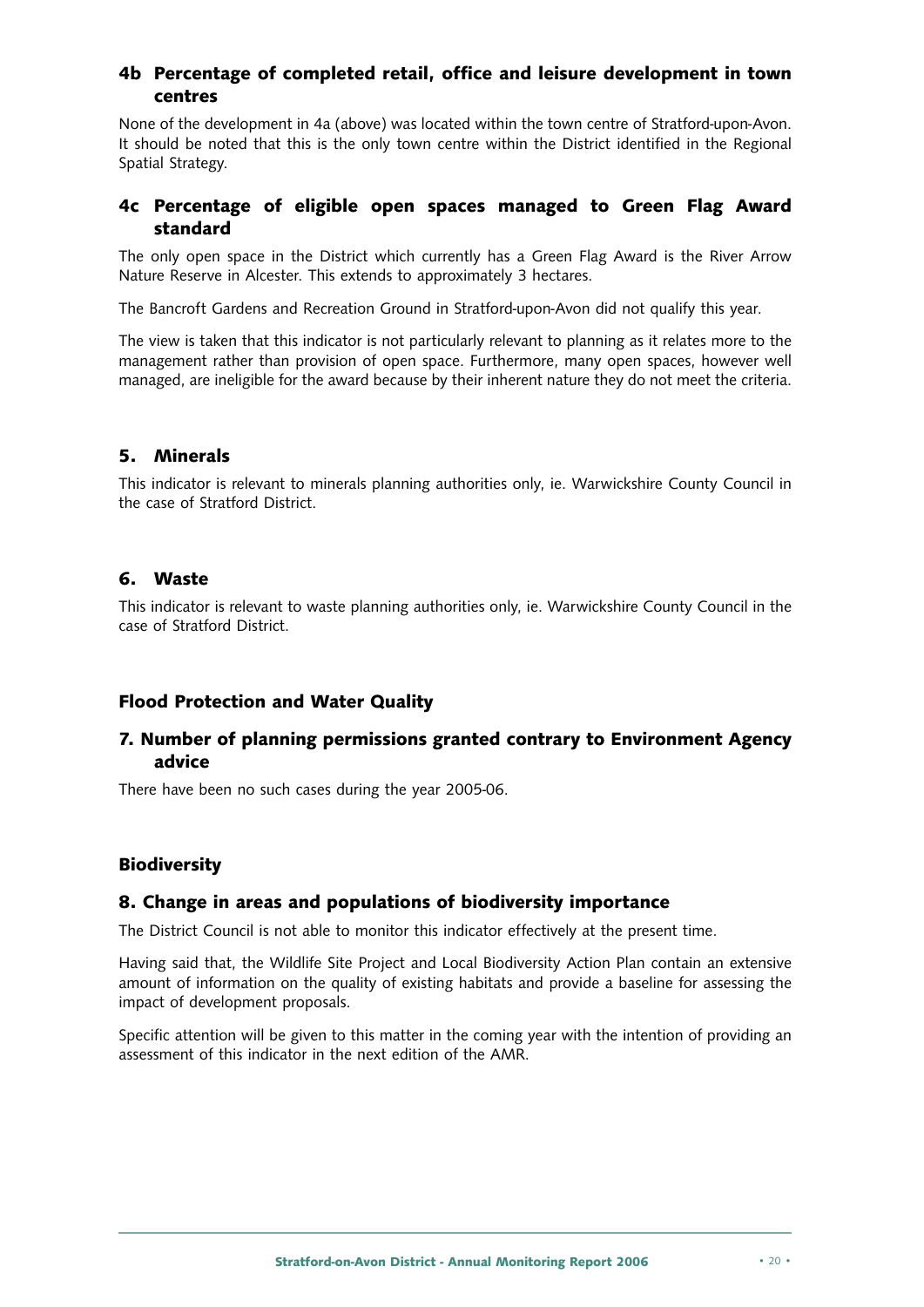#### **Renewable Energy**

#### **9. Renewable Energy capacity installed by type**

The District Council is not able to monitor this indicator at the present time. The intention is to incorporate it into a comprehensive database relating to planning applications that is currently being developed.

### **Local Indicators**

The District Local Plan Review sets out a Monitoring Framework (see Section 9). The framework does not seek to measure the performance of every policy in the Plan, but addresses key aspects of the objectives that are at the heart of its strategy.

Not surprisingly, many of the local indicators are reflected in national and regional equivalents.

### **a. To satisfy housing needs**

### **Local Indicators**

The District Local Plan Review sets out a Monitoring Framework (see Section 9). The framework does not seek to measure the performance of every policy in the Plan, but addresses key aspects of the objectives that are at the heart of its strategy.

Not surprisingly, many of the local indicators are reflected in national and regional equivalents.

#### **a. To satisfy housing needs**

This topic is mostly covered in part 2 of the National and Regional Indicators above. In addition, the following data is provided:

Types and sizes of dwellings

| Dwellings Completed 2005/06 (Gross)   |          |          |
|---------------------------------------|----------|----------|
| One bedroom houses/bungalows          | 1        | 0.1%     |
| Two bedroom houses/bungalows          | 100      | 14.0%    |
| Three bedroom houses/bungalows        | 192      | 26.9%    |
| Four bedroom houses/bungalows         | 159      | 22.2%    |
| Five or more bedroom houses/bungalows | 38       | 5.3%     |
| Houses/bungalows - total              | 490      | 68.5%    |
| One bedroom flats                     | 48       | 6.7%     |
| Two bedroom flats                     | 171      | 23.9%    |
| Three bedroom flats                   | 6        | 0.8%     |
| Four bedroom flats                    | $\Omega$ | $\Omega$ |
| Five or more bedroom flats            | $\Omega$ | $\Omega$ |
| Flats - total                         | 225      | 31.5%    |

#### Comment

The range of types of dwelling being built is remains reasonably well balanced and shows that the District Council's policy to secure a diversity of dwelling sizes and types is having some effect. The percentage and number of flats built in 2005/6 show an increase over equivalent numbers in 2004/5.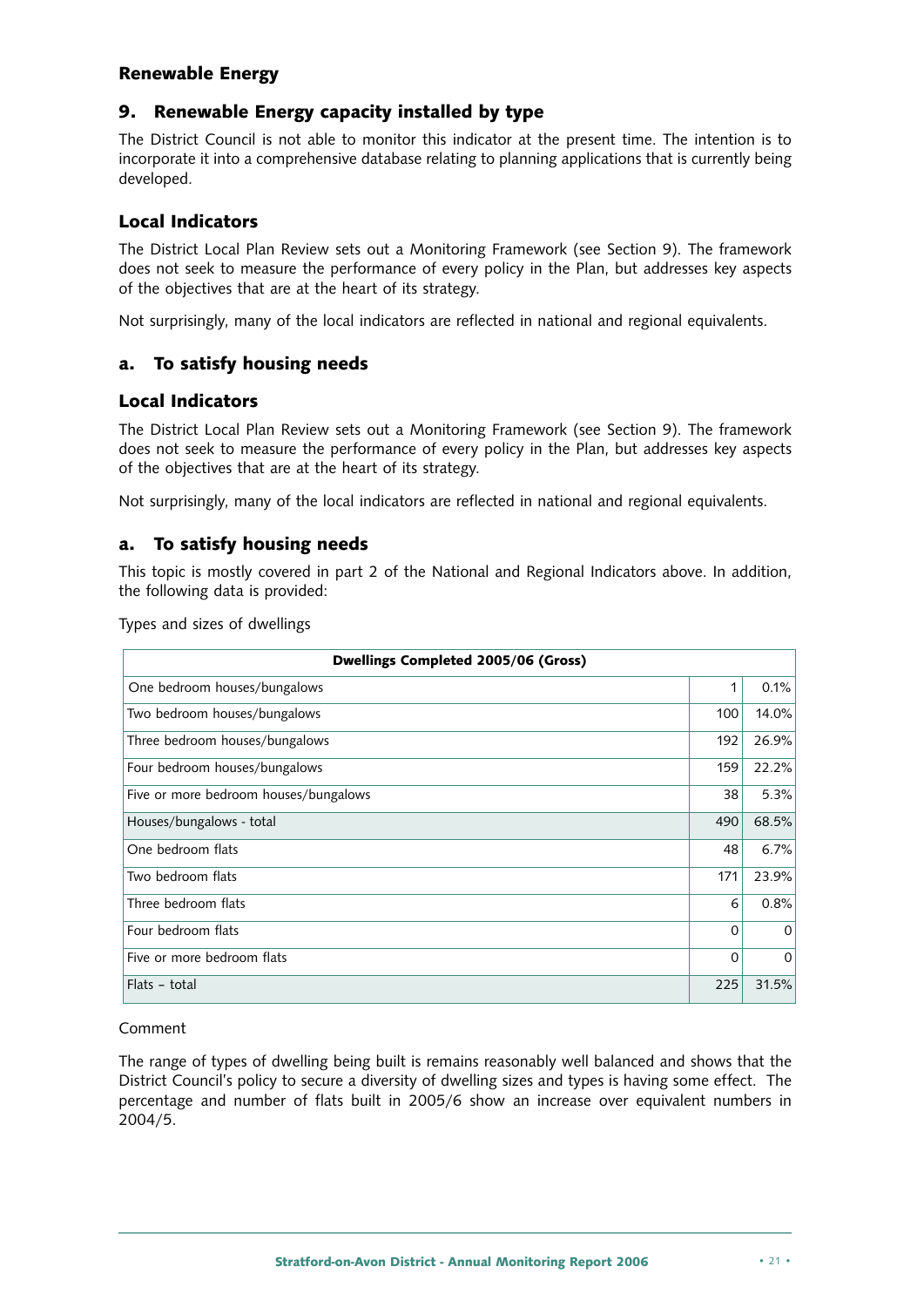The Joint Housing Assessment for South Warwickshire has provided more information on the demand and need for different types of dwelling in the district. The Assessment points to a shortfall of two bedroom dwellings across all sectors and to a lesser extent three bedroom dwellings.

# **b. To satisfy employment needs**

This topic is covered in part 1 of the National and Regional Indicators above.

# **c. To secure high quality design**

The number of design statements submitted with planning applications

- the District Council is not able to monitor this indicator at the present time. The intention is to incorporate it into a comprehensive database relating to planning applications that is currently being developed.

# **d. To protect landscape character**

Area of greenfield development allowed in the AONB, Special Landscape Areas and the Green Belt

- the District Council is not able to monitor this indicator comprehensively at the present time. The intention is to incorporate it into a comprehensive database relating to planning applications that is currently being developed.

# **e. To foster biodiversity**

Area of development allowed within a Local Nature Reserve, SSSI or Ecosite

- the District Council is not able to monitor this indicator comprehensively at the present time. The intention is to incorporate it into a comprehensive database relating to planning applications that is currently being developed.

# **f. To protect historic heritage**

Number of developments resulting in the loss or destruction of a Scheduled Ancient Monument or Listed Building

- the District Council is not able to monitor this indicator comprehensively at the present time. The intention is to incorporate it into a comprehensive database relating to planning applications that is currently being developed.

### **g. To promote alternative modes of transport to the car**

The District Council is not able to monitor this indicator comprehensively at the present time. The intention is to incorporate it into a comprehensive database relating to planning applications that is currently being developed.

Data on certain aspects of the indicator can be provided at this time:

Number of Green Transport Plans completed

- since supplementary planning guidance was adopted by the District Council in July 1998, twelve such Green Transport Plans (or equivalent) have been completed through a legal agreement linked to a planning permission.

Value of developer contributions towards sustainable transport

Since 1996, approximately £3.7m has been secured from developers. This comprises £1m for a park and ride facility at Stratford-upon-Avon, £300,000 for traffic calming measures, £1.3m towards public transport and £400,000 for pedestrian and cycling facilities.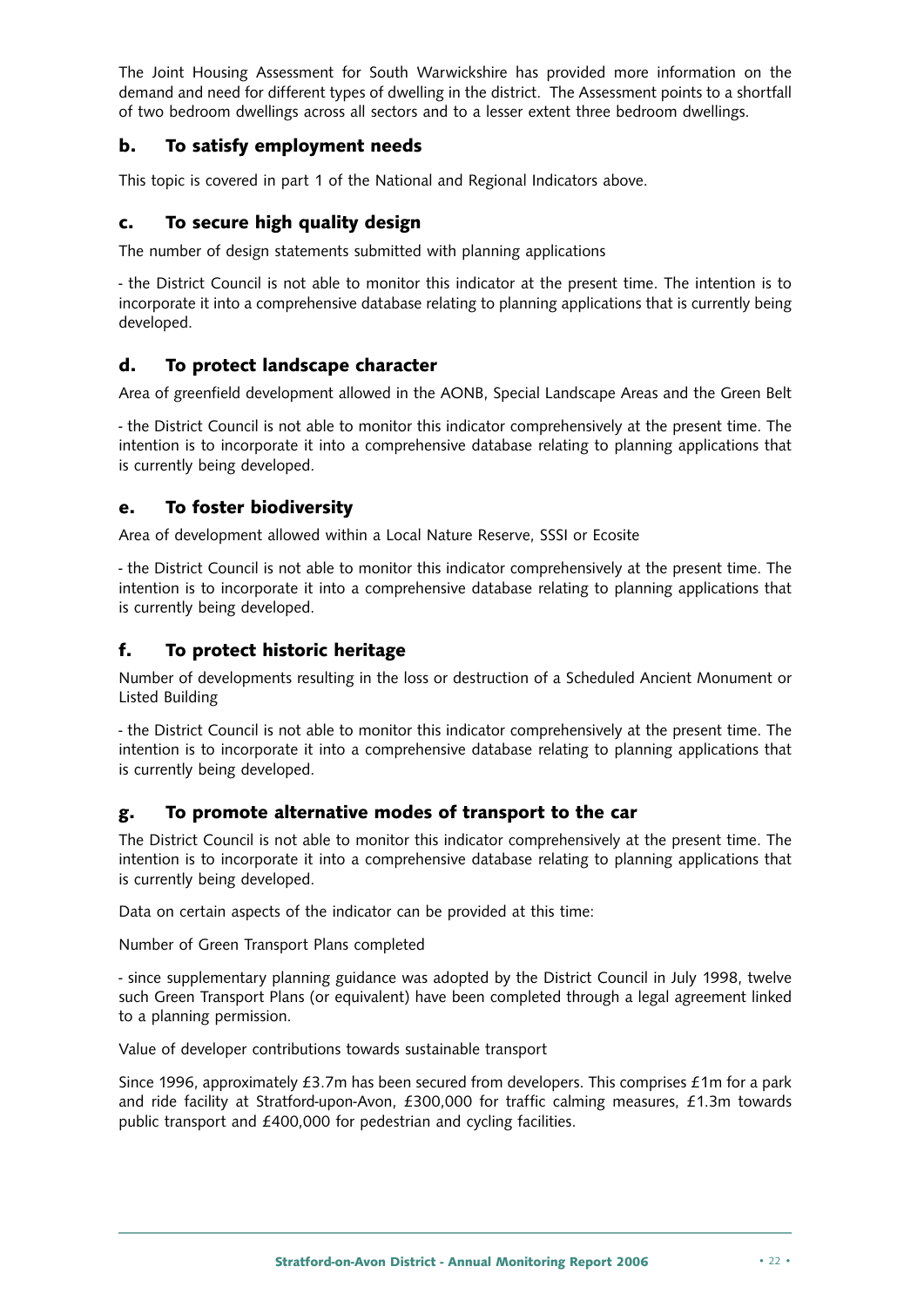# **h. To facilitate energy conservation**

Number of schemes incorporating energy conservation measures and number of renewable energy schemes supported

- the District Council is not able to monitor this indicator comprehensively at the present time. The intention is to incorporate it into a comprehensive database relating to planning applications that is currently being developed.

### **i. To sustain water resources**

Area of development allowed within floodplains and number of developments incorporating sustainable urban drainage systems

- the District Council is not able to monitor this indicator comprehensively at the present time. The intention is to incorporate it into a comprehensive database relating to planning applications that is currently being developed.

# **j. To assist rural diversification**

Number of diversification schemes supported

- the District Council is not able to monitor this indicator comprehensively at the present time. The intention is to incorporate it into a comprehensive database relating to planning applications that is currently being developed.

# **k. To stimulate rural centres**

Area of new commercial development permitted in Main Rural Centres

- since 1996 the following significant retail schemes have been implemented:

Budgen, Bidford-on-Avon (0.4 ha. / 980 sq.m.) Co-op, Wellesbourne (0.4 ha. / 810 sq.m. plus extension comprising 330 sq.m) Co-op, Studley (replacement of existing store with no additional floorspace involved.)

Proposals for large food stores on the edges of Shipston-on-Stour and Southam have been dismissed on appeal since 1996.

### **l. To promote Stratford-upon-Avon town centre**

Measures of vitality and viability

i. Diversity of main town centre uses

The Health Check carried out for the District Council by Bert Nicholson Associates in 2003 remarked on the attractive mix of both independent retailers and national multiples in the town centre.

However, the lack of convenience shops was noted. The latest information available shows that about 4% of the total number of retail units in the town centre are convenience goods outlets, compared with the Great Britain average of close to 9.5% (Source: Experian Goad).

As indicated in last year's AMR, we have carried out an occupancy survey of units in the town centre, which will be repeated on a biennial basis. The findings for ground floor uses were as follows: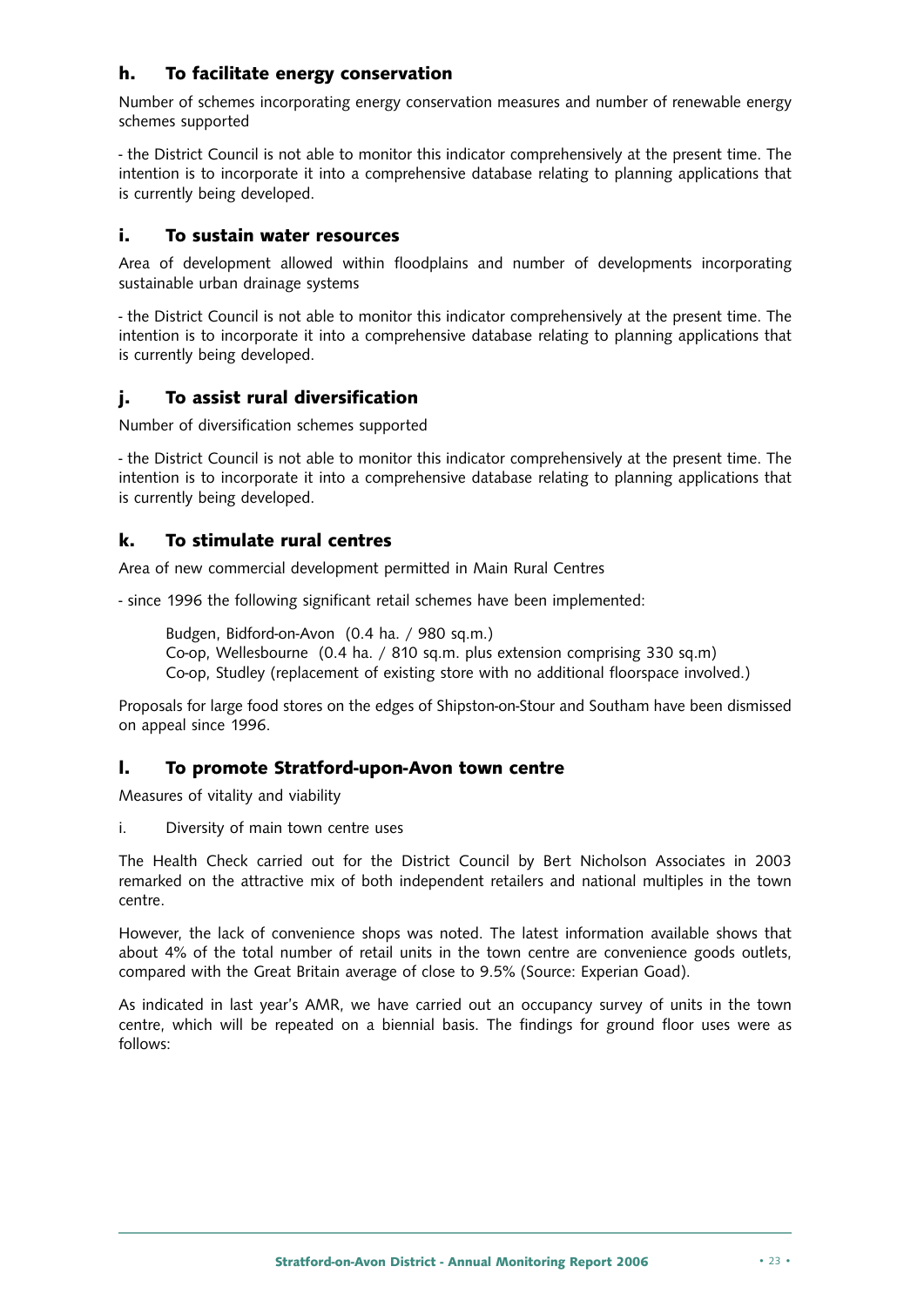| Type of use                       | <b>Number of units</b> | $\%$  |
|-----------------------------------|------------------------|-------|
| Retail - convenience              | 7                      | 1.7   |
| Retail - comparison               | 204                    | 49.0  |
| Financial & professional services | 37                     | 8.9   |
| Food & drink                      | 68                     | 16.3  |
| Other services                    | 26                     | 6.3   |
| Vacant                            | 20                     | 4.8   |
| Residential                       | 33                     | 7.9   |
| Hotels                            | 3                      | 0.7   |
| Visitor attractions               | 4                      | 1.0   |
| Miscellaneous                     | 14                     | 3.4   |
| Total                             | 416                    | 100.0 |

#### ii. Presence of national multiples and high-profile retailers

There is a total of 10 high profile retailers represented in the town centre, which is the third highest in the region, after Birmingham and Solihull. In addition, 14 large-store multiples are present (Source: Experian Goad).

#### iii. Retail and leisure floorspace permitted and completed

There has been no significant increase in floorspace in the town centre in recent years. The refurbishment of Bell Court (now known as Town Square) in c.2002-03 did not involve the creation of additional retail floorspace.

#### iv. Operator demand

As identified in the Bert Nicholson study, the FOCUS database indicates a healthy level of interest in Stratford-upon-Avon, with a total of 71 requirements listed in October 2004. This is the seventhhighest level of operator demand amongst all the city and town centres in the region.

#### v. Zone A shopping rents

|       | 1987                          | 1999 | 2000       | 2001 | 2002     | 2003     | 2004        | 2005 | 2006 |
|-------|-------------------------------|------|------------|------|----------|----------|-------------|------|------|
| Value | $\overline{\phantom{a}}$<br>υ | 115  | 17Q<br>رے، | 120  | 1つら<br>ᇈ | 1つに<br>ᇈ | 175<br>رے ا | 130  | 130  |

Source: Colliers CRE based on their assessment of rental values (£/sq.foot/annum)

#### Comment

This is the recognised source of published rental data and is updated each year. It is evident that retail units within the primary shopping area of Stratford-upon-Avon town centre can command a high, and increasing, rental value. The figure is slightly higher than that for Banbury, Leamington Spa and Redditch, although considerably lower than for Cheltenham and Solihull The figure reflects the likelihood of securing high turnover although the downside is that many small, specialist traders cannot afford a prime location in the town centre.

#### vi. Proportion of vacant street-level property

From a recent survey of town centre properties, it is evident that the vacancy level is slightly higher than it was in the previous survey in 2003. According to the survey in August 2006, there were 20 vacant ground floor units, including six in Town Square for which there is ongoing difficulty to let. Approximately 5.3% of units are vacant compared with the Great Britain average of 10.5% (Source: Experian Goad).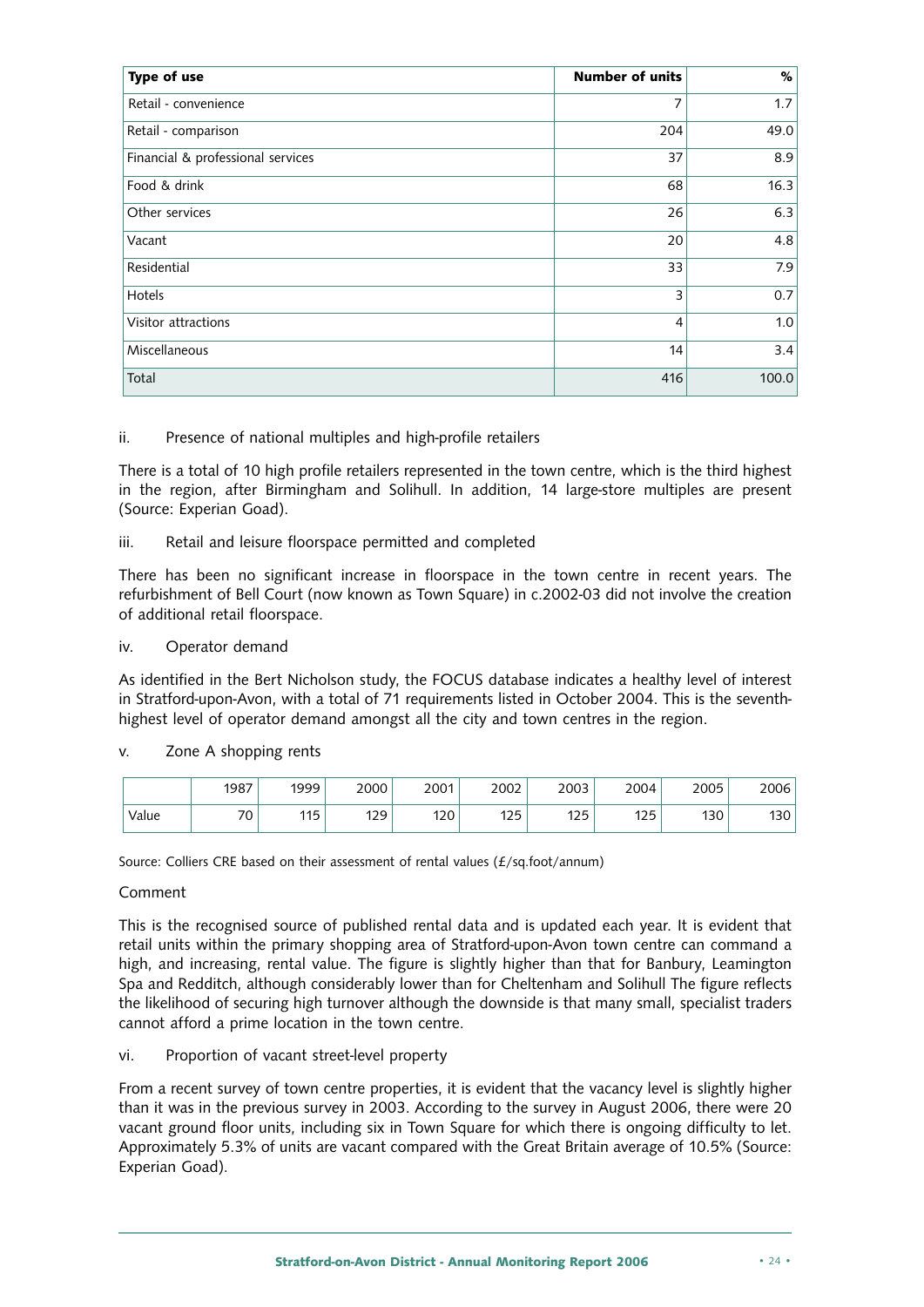It should be appreciated that vacancies can occur in even the strongest centres, reflecting the normal turn round of retail outlets. Indeed, there are very few examples where properties in the town centre remain vacant for long periods of time.

We will carry out an occupancy survey of the situation on a biennial basis.

vii. Quality and mix of services and other uses

There is a wide range of professional and business services, food and drink outlets and visitor attractions provided in the town centre, as illustrated in i. above. In large part this reflects the importance of Stratford-upon-Avon as a tourist destination.

viii. Pedestrian flows

The District Council first commissioned a pedestrian count in October 1996. To provide a useful comparison, a fresh count was carried out in October 2006 as indicated in last year's AMR.

Both counts covered 30 locations throughout the town centre on a consecutive Friday and Saturday and the figures were grossed up to give a weekly figure.

The overall figures show a very slight increase in the total number of pedestrians in the town centre. However, there is an interesting change to the location carrying the highest pedestrian flow. In 1996 this was on the south-side of Bridge Street, the main shopping street in the town centre. In the latest survey, it is in Henley Street which was pedestrianised in 2000 and has created a considerably more attractive environment for shoppers and visitors.

### **m. To support sustainable tourism**

Scale and location of new visitor accommodation

Monitoring of this indicator has recently commenced for regional purposes. This covers schemes involving more than five bedrooms. The only permission of this nature granted permission in the year 2005-06 was for a 70 bedroom extension to the Bidford Grange Hotel and Golf complex near Bidford-on-Avon.

### **n. To provide leisure opportunities**

Area of public open space provided in new development and lost to other forms of development

- the District Council is not able to monitor this indicator comprehensively at the present time. The intention is to incorporate it into a comprehensive database relating to planning applications that is currently being developed.

Value of developer contributions towards public open space

- the District Council adopted supplementary planning guidance in March 2005 whereby financial contributions towards off-site provision of open space will be sought in appropriate circumstances. The amount of such contributions will be given in future editions of the AMR.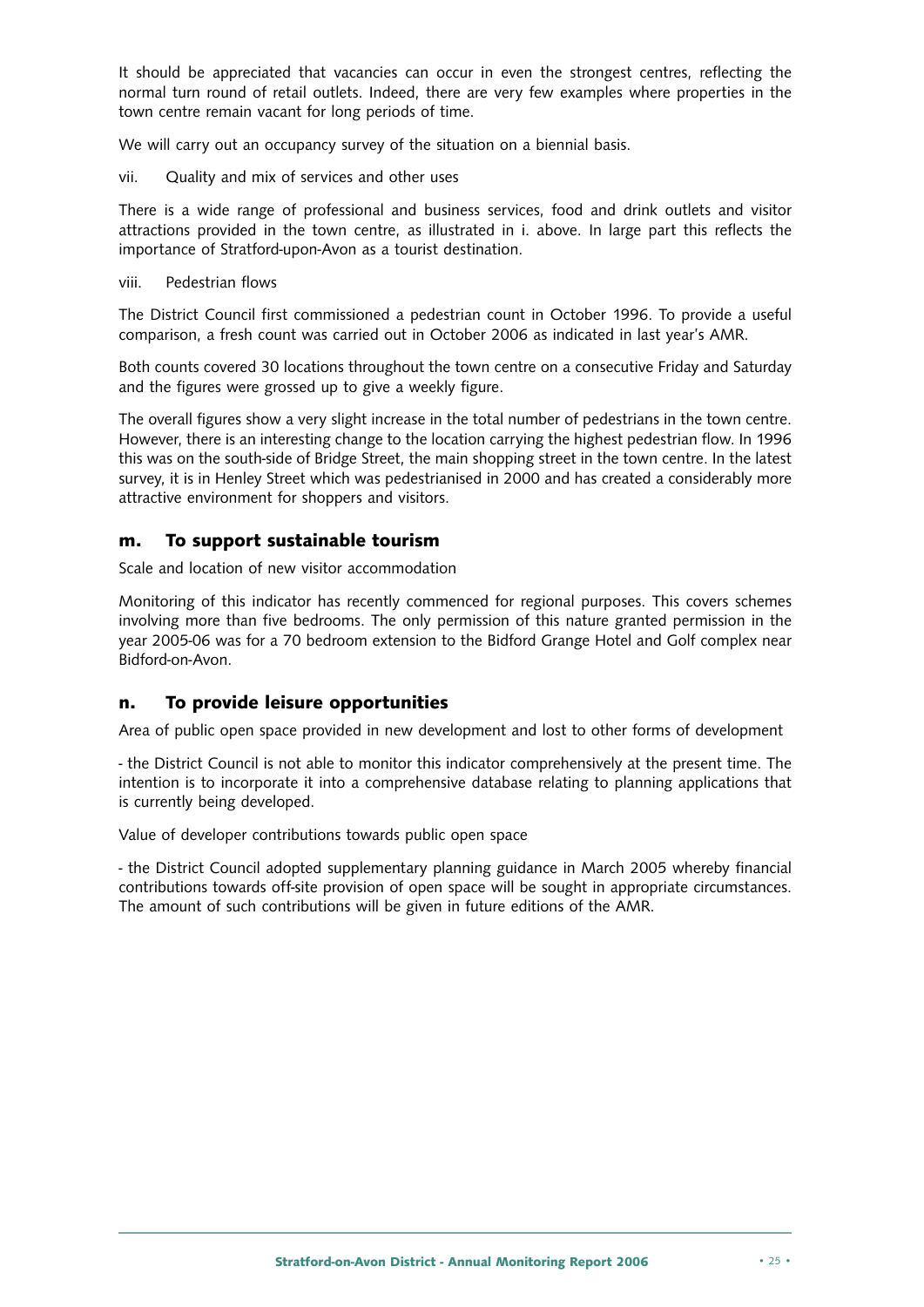One of the key purposes of the Annual Monitoring Report is to provide an assessment of how current policies in the plan are performing. In particular, it is important to gauge whether a policy is having the desired effect, or an unexpected impact, and whether there are any lessons to be learned when the policies are reviewed.

In accordance with regulation 48 of the Local Development Regulations, it is expected that AMRs should assess the performance of 'saved' policies. The District Local Plan Review was adopted on 14 July 2006 and 'saved', ie. retains its status as a statutory plan, for a three year period from that date.

With work now starting on the Local Development Framework it is opportune to undertake a comprehensive assessment of the way in which policies in the Review are being implemented. This will provide useful information on how particular policies may need to be adjusted in the LDF in order to have the desired effect.

A detailed assessment of policies in the Plan is set out in **Appendix 1**. Each policy is related to the aims and objectives (as set out in section 2.1 of the Plan) and assessed against whether, in broad terms, it is having the desired effect. An indication is given as to the possible treatment of policies in the LDF, specifically through the Core Strategy Development Plan Document.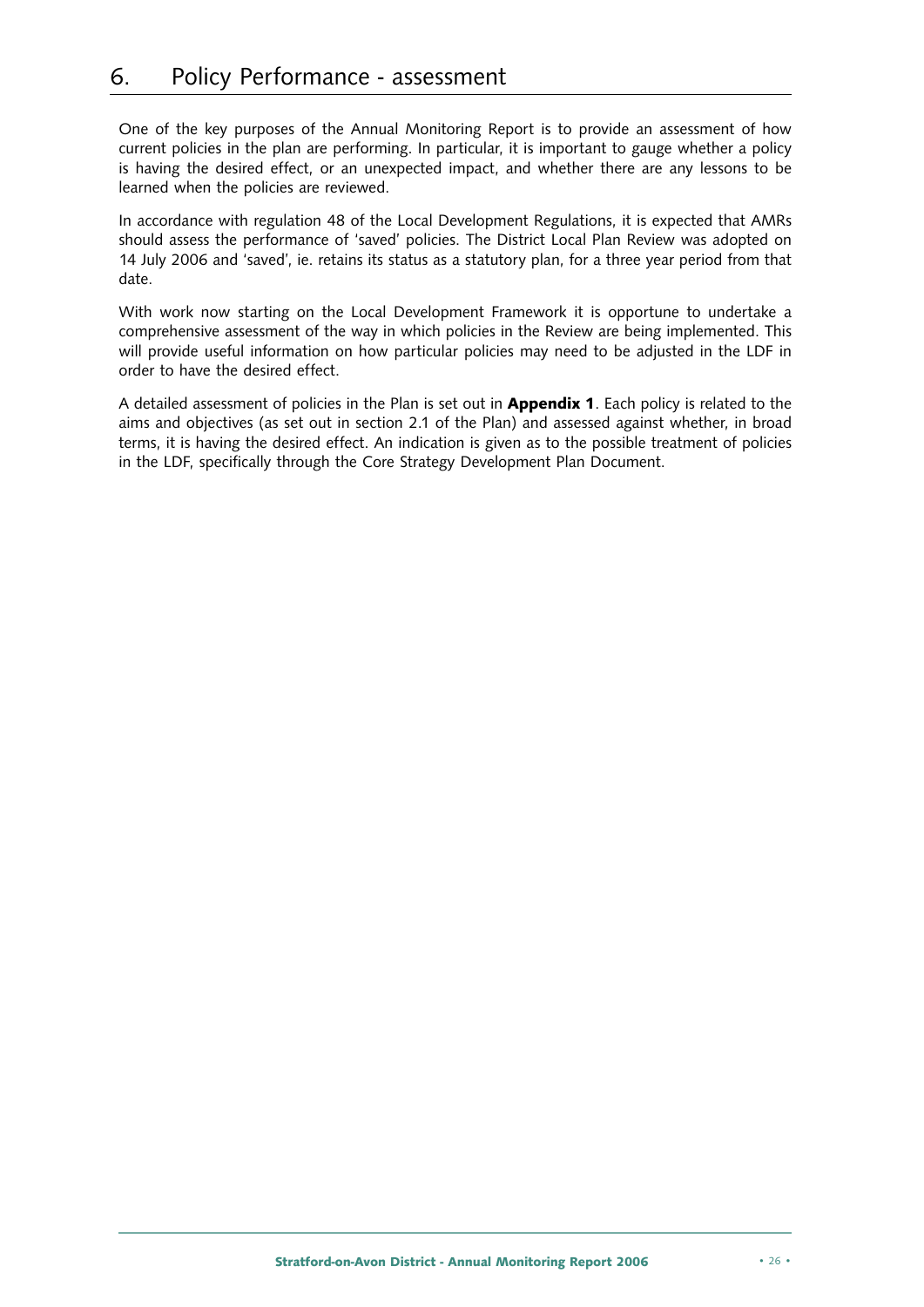# **Policy Performance**

The aims of the District Local Plan Review are as follows:

- A. To protect and enhance the District's valuable environmental features and resources
- B. To promote effective ways of improving the character and quality of the District
- C. To provide for the needs of the District's residents, businesses and visitors

The objectives of the Plan are set out below:

- 1. To satisfy housing needs
- 2. To satisfy employment needs
- 3. To secure high quality design
- 4. To protect and enhance landscape character
- 5. To foster biodiversity
- 6. To protect historic heritage
- 7. To promote alternative modes of transport to the car
- 8. To facilitate energy conservation
- 9. To sustain water resources
- 10. To assist rural diversification
- 11. To stimulate rural centres
- 12. To enhance Stratford-upon-Avon town centre
- 13. To support sustainable tourism
- 14. To provide leisure opportunities

Each policy is assessed for the broad effect it has had to date on the aims and objectives of the Plan and in relation to its specific purposes. This is illustrated as follows:

- + denotes a likely positive output
- denotes a possible negative output
- / denotes a neutral output
- \* denotes a variable output

#### Abbreviations

- PPS Planning Policy Statement issued by the Government
- WASP Warwickshire Structure Plan 1996-2011
- RSS Regional Spatial Strategy for the West Midlands

LDF Local Development Framework (introduced by Planning and Compulsory Purchase Act 2004) - replaces old style Structure and Local Plans

DPD Development Plan Document (introduced by Planning and Compulsory Purchase Act 2004) – forms part of LDF

SPD Supplementary Planning Document (introduced by Planning and Compulsory Purchase Act 2004) – replace supplementary planning guidance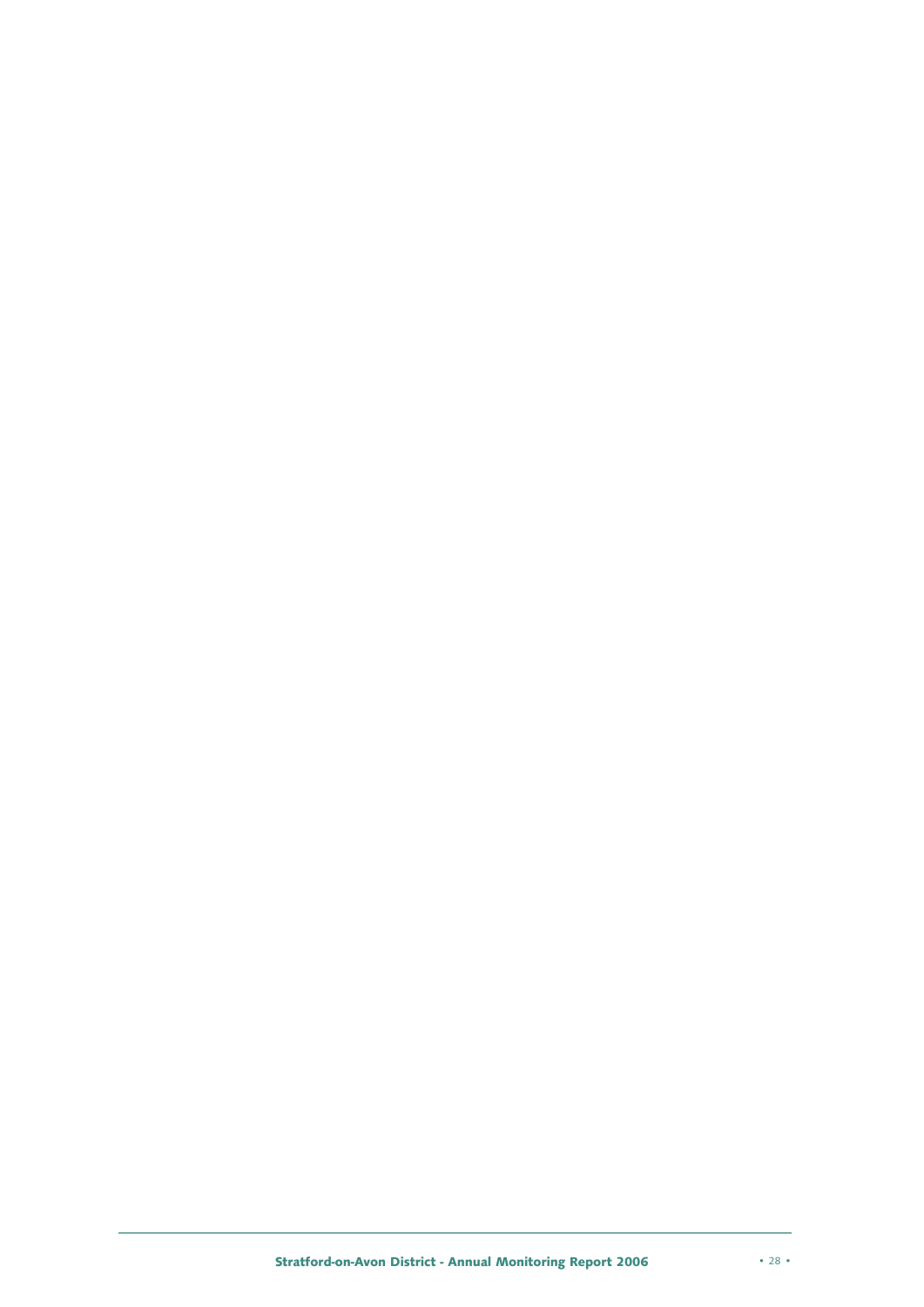| <b>Policy</b><br>Ref. | <b>Topic</b>             | Main Aims/<br><b>Objectives</b> | <b>Assessment</b>                                                                                                                                                                                                                                                                                                                                                                                                                                                                                                                                                                                                                                                                                                                                                                                                                                                                                                                                                                                                                                                                                                                                                             | Impact  | <b>Comment/Response</b>                                                                                                                                                                                                                                                                         |  |  |  |  |  |
|-----------------------|--------------------------|---------------------------------|-------------------------------------------------------------------------------------------------------------------------------------------------------------------------------------------------------------------------------------------------------------------------------------------------------------------------------------------------------------------------------------------------------------------------------------------------------------------------------------------------------------------------------------------------------------------------------------------------------------------------------------------------------------------------------------------------------------------------------------------------------------------------------------------------------------------------------------------------------------------------------------------------------------------------------------------------------------------------------------------------------------------------------------------------------------------------------------------------------------------------------------------------------------------------------|---------|-------------------------------------------------------------------------------------------------------------------------------------------------------------------------------------------------------------------------------------------------------------------------------------------------|--|--|--|--|--|
|                       | The Strategy of the Plan |                                 |                                                                                                                                                                                                                                                                                                                                                                                                                                                                                                                                                                                                                                                                                                                                                                                                                                                                                                                                                                                                                                                                                                                                                                               |         |                                                                                                                                                                                                                                                                                                 |  |  |  |  |  |
| STR.1                 | Settlement hierarchy     | C<br>1, 2, 7, 8, 11             | The approach taken in the Plan on the categorisation of settlements across<br>the District covered a wide range of issues, with the overall intention of<br>achieving sustainable patterns of development and sustainable communities in<br>accordance with the approach established in the WASP.<br>Of the 5611 dwellings built between 1996 and March 2005, 1663 (29.6%)<br>were built in Stratford-upon-Avon, 2017 (36.0%) in the Main Rural Centres,<br>and 1931 (34.4%) in the rural parts of the District.<br>In 2005-06, the corresponding figures were 482 (67.4%) in Stratford-upon-<br>Avon, 101 (14.1%) and 132 (18.5%). These figures show how effective<br>policies in the Plan have been in concentrating new housing development in<br>Stratford-upon-Avon.<br>The effect of the policy has been mixed in that it has focussed development<br>in the larger settlements of the District but has tended to restrict<br>development in smaller villages, possibly to their detriment.                                                                                                                                                                            | $\star$ | Topic likely to be covered in Core Strategy<br>DPD [Securing Sustainable Communities<br>theme].<br>Categorisation of settlements in LDF may<br>need to be based on a more refined<br>approach to reflect in more detail the<br>character, function and needs of individual<br>settlements.      |  |  |  |  |  |
| STR.2                 | Housing provision        | $\mathsf C$<br>$\mathbf{1}$     | It is apparent that the housing requirement for Stratford District up to 2011,<br>as now identified in the RSS, was at risk of being exceeded significantly. As a<br>consequence, the need for greenfield allocations has been deferred and<br>Strategic Reserve Sites are now identified in the Plan. Furthermore, a<br>moratorium has come into effect to restrict further housing development<br>except in specified circumstances. The situation is subject to ongoing<br>monitoring and the outcome of the RSS Partial Review, which will deal with<br>housing provision up to 2026, will have a major bearing on how this policy is<br>assessed.<br>The RSS has reduced the housing requirement for the District, compared with<br>WASP. The position at 1.4.06 was that 1,464 dwellings (maximum) need to<br>be provided between 2006 and 2011, taking into account completions since<br>2001. The latest analysis indicates a potential over-provision of approximately<br>300 dwellings, given existing permissions and a modest windfall allowance.<br>A Legal Challenge has been made to this policy and related matters. The<br>outcome of this is not yet known. | $\star$ | Topic likely to be covered in Core Strategy<br>DPD [Securing Sustainable Communities<br>theme].<br>Outcome of RSS Partial Review will be<br>critical in determining the future housing<br>requirement for the District, what form it<br>should take and where development should<br>be located. |  |  |  |  |  |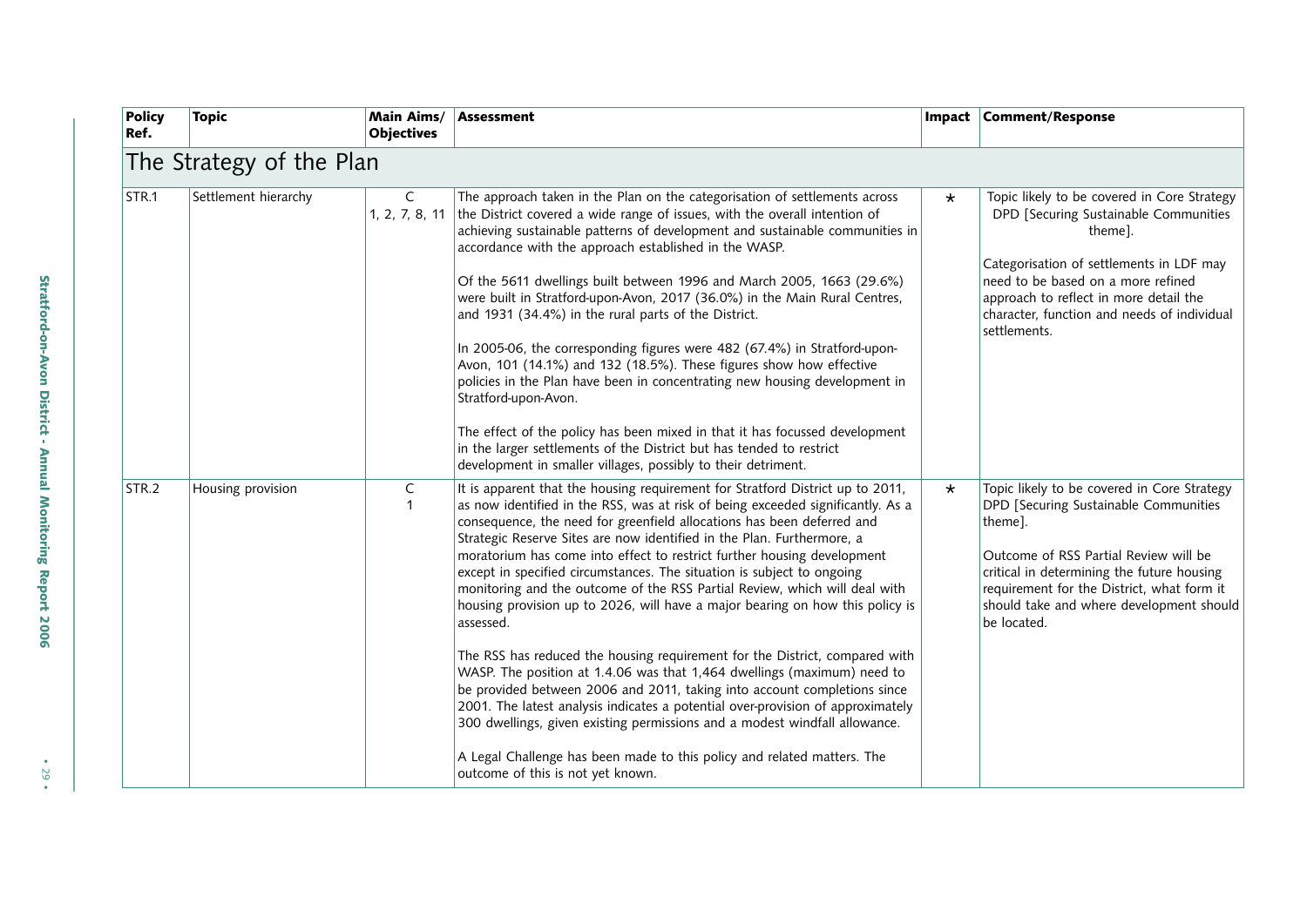| STR.2A | Phasing of housing<br>development | C                    | This policy is now taking effect due to the implications of the RSS on<br>housing requirements in the District. Thorough monitoring of the situation<br>will be undertaken to inform decision-making on whether there is a need to<br>relax the moratorium or release additional land for housing development<br>during the remainder of the plan period.                                                                                                                                                                                                                                                                                                                                                                                                                                                                                                                                                                                                                                                                                                                                                                                                                                                                                                                                            | $+$     | Topic likely to be covered in Core Strategy<br>DPD [Securing Sustainable Communities<br>theme]                                                                                                                                                                                                 |
|--------|-----------------------------------|----------------------|------------------------------------------------------------------------------------------------------------------------------------------------------------------------------------------------------------------------------------------------------------------------------------------------------------------------------------------------------------------------------------------------------------------------------------------------------------------------------------------------------------------------------------------------------------------------------------------------------------------------------------------------------------------------------------------------------------------------------------------------------------------------------------------------------------------------------------------------------------------------------------------------------------------------------------------------------------------------------------------------------------------------------------------------------------------------------------------------------------------------------------------------------------------------------------------------------------------------------------------------------------------------------------------------------|---------|------------------------------------------------------------------------------------------------------------------------------------------------------------------------------------------------------------------------------------------------------------------------------------------------|
| STR.2B | Density of housing<br>development | $\mathsf{A}$<br>1, 3 | The approach taken complies with national guidance to increase density of<br>development in order to reduce the need for greenfield land to be used.<br>However, there is concern locally that this is having a detrimental effect on<br>the character of established residential areas and on the way that<br>communities will function in the longer term.                                                                                                                                                                                                                                                                                                                                                                                                                                                                                                                                                                                                                                                                                                                                                                                                                                                                                                                                         | $\star$ | A more refined approach to density should<br>be considered that fully takes into account<br>the context and impact of each<br>development.                                                                                                                                                     |
| STR.3  | Employment provision              | C<br>$\overline{2}$  | The WASP requires Stratford District to make provision for 81 hectares of<br>industrial land during the plan period 1996-2011. The current level of<br>provision for this period is nearly 131 hectares. This substantial level of over-<br>provision is mainly due to the scale of development at the Gaydon Proving<br>Ground which has been justified on wider national and regional benefits.<br>Provision has been dispersed widely across the District in order to meet the<br>business and employment needs of communities and various sectors in the<br>local economy. The overall provision during the plan period as at 1.4.05<br>comprised 20 hectares (16%) within or on the edge of Stratford-upon-Avon,<br>45 hectares (35%) in the Main Rural Centres, 19 hectares (15%) in rural<br>locations and 44 hectares (34%) at Gaydon Proving Ground. On that basis,<br>51% of the overall industrial land provision has been located in the larger<br>settlements in the District.<br>The situation has not changed significantly during 2005-06 since only 2.8<br>hectares have been added to the overall provision for the plan period. This<br>comprises three sites in rural locations, although the largest site (1.6<br>hectares) is close to Southam, one of the Main Rural Centres. | $\star$ | Topic likely to be covered in Core Strategy<br>DPD [Supporting the Local Economy<br>theme].<br>Outcome of RSS Partial Review will be<br>critical in determining the future<br>employment requirement for the District,<br>what form it should take and where<br>development should be located. |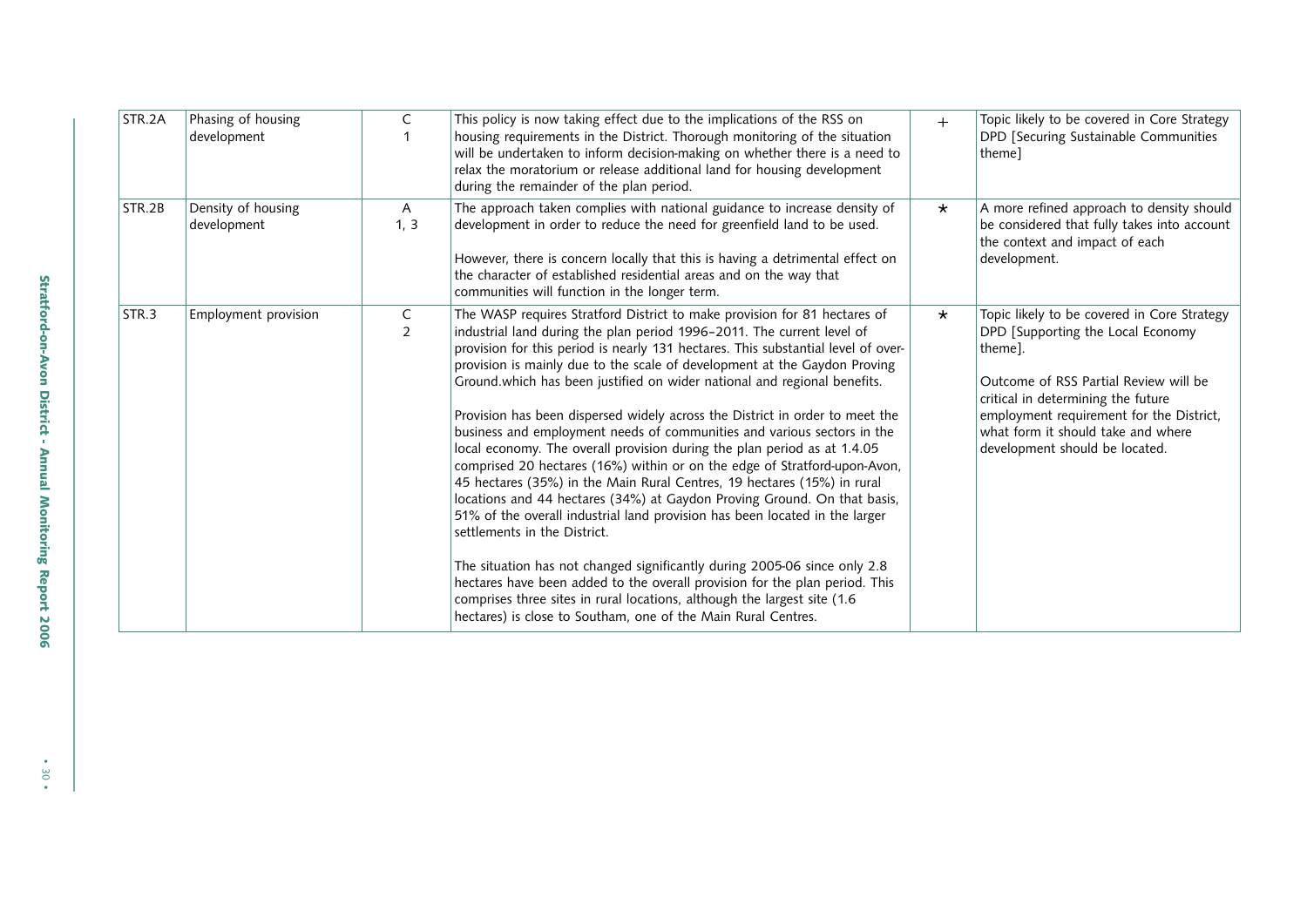| STR.4       | Previously developed land             | $\mathsf{A}$<br>1, 2, 4 | Ongoing monitoring shows that since 1996, 3022 (48%) of dwellings<br>completed have been located on brownfield land. This compares with the<br>56% shown as an indicative figure in the Warwickshire Structure Plan for<br>the period 1996-2011, and a regional target of 76% for 2001-2011 given in<br>the Regional Spatial Strategy. The low proportion achieved in the District is<br>mainly due to planning decisions made before the targets were adopted.<br>77% of employment development in the District has taken place on<br>brownfield land. This compares with the Warwickshire Structure Plan target<br>of 60%.<br>There is some concern that the redevelopment of employment land for<br>housing can lead to an imbalance in the way communities function.                                                                                                                                                                                           | $\star$ | Topic likely to be covered in Core Strategy<br>LDD [Prudent Use of Resources theme]<br>Urban Capacity Study needs to be<br>updated.<br>Robust approach is required to ensure that<br>sites currently in employment or other uses<br>that serve the needs of communities are<br>not redeveloped for housing unless fully<br>justified. |
|-------------|---------------------------------------|-------------------------|--------------------------------------------------------------------------------------------------------------------------------------------------------------------------------------------------------------------------------------------------------------------------------------------------------------------------------------------------------------------------------------------------------------------------------------------------------------------------------------------------------------------------------------------------------------------------------------------------------------------------------------------------------------------------------------------------------------------------------------------------------------------------------------------------------------------------------------------------------------------------------------------------------------------------------------------------------------------|---------|---------------------------------------------------------------------------------------------------------------------------------------------------------------------------------------------------------------------------------------------------------------------------------------------------------------------------------------|
|             | Meeting key development principles    |                         |                                                                                                                                                                                                                                                                                                                                                                                                                                                                                                                                                                                                                                                                                                                                                                                                                                                                                                                                                                    |         |                                                                                                                                                                                                                                                                                                                                       |
| <b>PR.1</b> | Landscape and settlement<br>character | A, B<br>3, 4            | Provides a fundamental context for assessing the impact of development<br>proposals. It also provides a hook for a wide range of detailed design<br>guidance which, together, is improving the quality of development and<br>helping to resist proposals which would have an unacceptable impact.                                                                                                                                                                                                                                                                                                                                                                                                                                                                                                                                                                                                                                                                  | $+$     | Topic likely to be covered in Core Strategy<br>DPD [Enhancing the Environment theme].                                                                                                                                                                                                                                                 |
| <b>PR.2</b> | Green Belt                            | A<br>$\overline{4}$     | There have been no significant incursions into the Green Belt within<br>Stratford District. The District Local Plan Review has secured an extension to<br>the Green Belt involving two parcels of land on the northern edge of<br>Stratford-upon-Avon.<br>Between 1996-2005, 258 dwellings (gross) have been granted planning<br>permission on sites within the Green Belt (excluding mobile homes and<br>holiday accommodation). 139 of these were for replacement dwellings. In<br>the year 2005-06, a further 17 dwellings (gross) were approved, of which<br>12 comprise replacement dwellings.<br>There have been a number of industrial and commercial developments<br>granted permission in the Green Belt since 1996. These invariably involve<br>the conversion of rural buildings. The only such permission in 2005-06<br>relates to the use of redundant farm buildings at Wootton Park Farm, near<br>Wootton Wawen, for offices and a conference room. | $+$     | Topic likely to be covered in Core Strategy<br>DPD [Prudent Use of Resources theme].                                                                                                                                                                                                                                                  |
| <b>PR.3</b> | deleted                               |                         |                                                                                                                                                                                                                                                                                                                                                                                                                                                                                                                                                                                                                                                                                                                                                                                                                                                                                                                                                                    |         |                                                                                                                                                                                                                                                                                                                                       |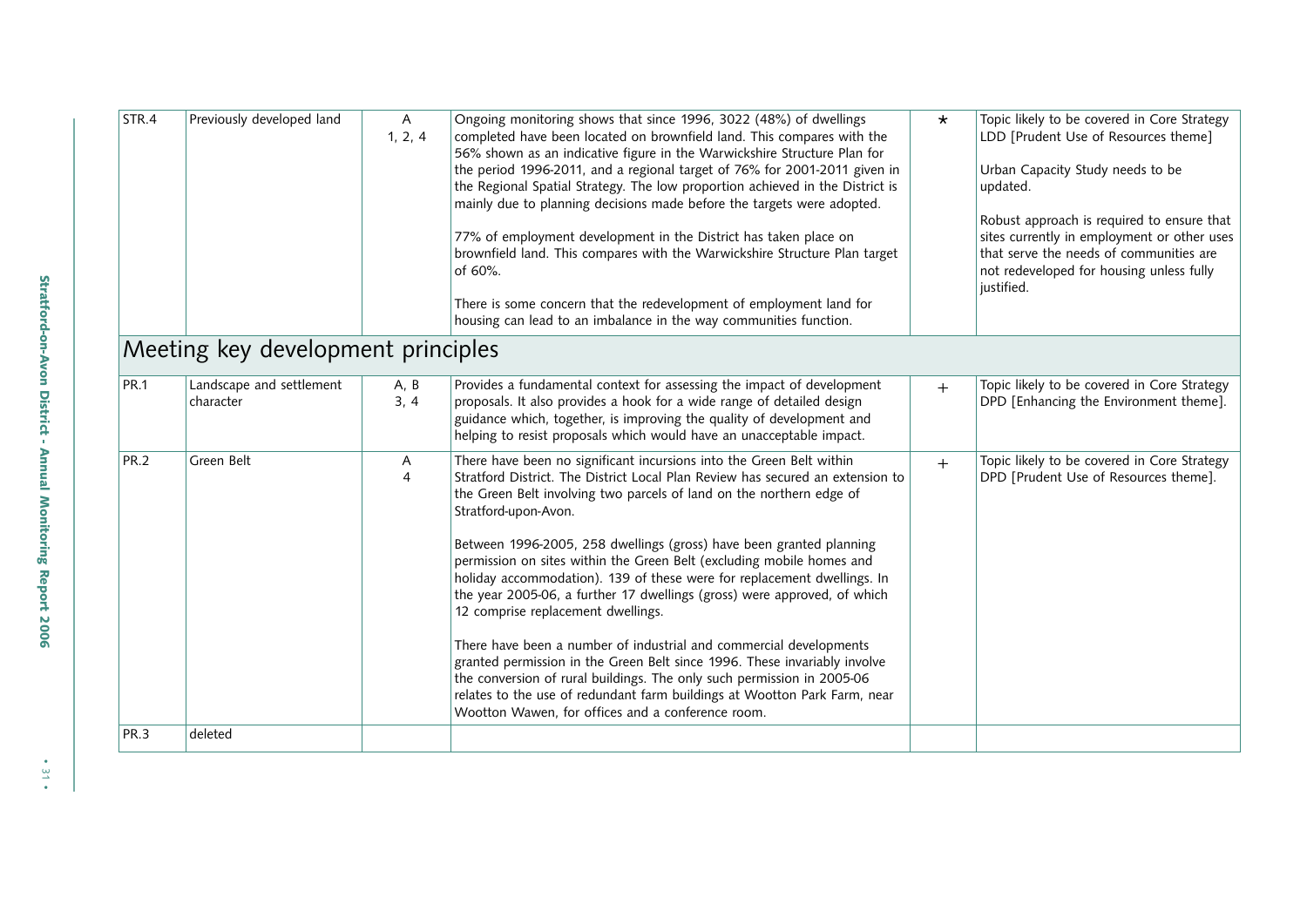| PR.4        | Farmland             | A<br>$\overline{4}$          | There has been no significant loss of best and most versatile agricultural<br>land as a result of the provisions of the Local Plan Review. The only<br>exception is a small part of the West of Shottery Strategic Reserve Site that<br>affects Grade 3a land. This has been fully justified and supported by the<br>Local Plan Inquiry Inspector on the basis that development in this location<br>provides benefits that would not be achieved by using alternative land of<br>lower agricultural quality.                         | $+$     | Topic likely to be covered in Core Strategy<br>DPD [Prudent Use of Resources theme].                                                                               |
|-------------|----------------------|------------------------------|--------------------------------------------------------------------------------------------------------------------------------------------------------------------------------------------------------------------------------------------------------------------------------------------------------------------------------------------------------------------------------------------------------------------------------------------------------------------------------------------------------------------------------------|---------|--------------------------------------------------------------------------------------------------------------------------------------------------------------------|
| <b>PR.5</b> | Resource protection  | $\overline{A}$<br>5, 6, 8, 9 | This is an issue of fundamental importance and the principles identified<br>should be thoroughly considered through the planning process. However, it<br>is necessary for national planning policy to provide an effective basis for<br>local decision-making. To date, the policy has been effective in deterring<br>significant impacts but it is questionable whether it is having a significant<br>bearing on the assessment of development proposals due to the range of<br>often conflicting issues that need to be addressed. | $\star$ | Topic likely to be covered in Core Strategy<br>DPD [Prudent Use of Resources theme].<br>More rigorous guidance is needed at<br>national and local level            |
| <b>PR.6</b> | Renewable energy     | A<br>8                       | Energy conservation is now one of the major challenges faced by society as<br>a whole. The planning process has a key role to play in this by taking a<br>positive approach to such schemes, both in relation to large-scale projects<br>and those involving individual buildings. However, it is necessary to assess<br>the impact of proposals in order to decide whether the wider benefits<br>outweigh the local disbenefits.                                                                                                    |         | Topic likely to be covered in Core Strategy<br>DPD [Prudent Use of Resources theme].<br>More detailed guidance is expected in a<br>national PPS on Climate Change. |
| PR.7        | Flood defence        | A<br>9                       | This is another issue that has taken on national significance in recent years<br>and, compared with those issues covered by the previous two topics, has<br>been addressed successfully by the planning process in Stratford District. The<br>involvement of the Environment Agency has been fundamental in ensuring<br>that unacceptable impact of development on the floodplain and on flood<br>risk is prevented.                                                                                                                 | $+$     | Topic likely to be covered in Core Strategy<br>DPD [Prudent Use of Resources theme].                                                                               |
| PR.8        | Pollution control    | $\mathsf{C}$<br>9            | Although this is an important consideration in considering planning<br>applications, although it is also covered by a wide range of other statutory<br>bodies. In general terms, the process is effective in limiting the effects of<br>pollution, although it is evident that the issue of light pollution is taking on<br>greater importance.                                                                                                                                                                                      | $+$     | Impact of light pollution requires more<br>detailed consideration.                                                                                                 |
| PR.9        | Hazardous substances | C                            | This specific topic is dealt with effectively through the planning process, in<br>liaison with the Health and Safety Executive.                                                                                                                                                                                                                                                                                                                                                                                                      | $+$     |                                                                                                                                                                    |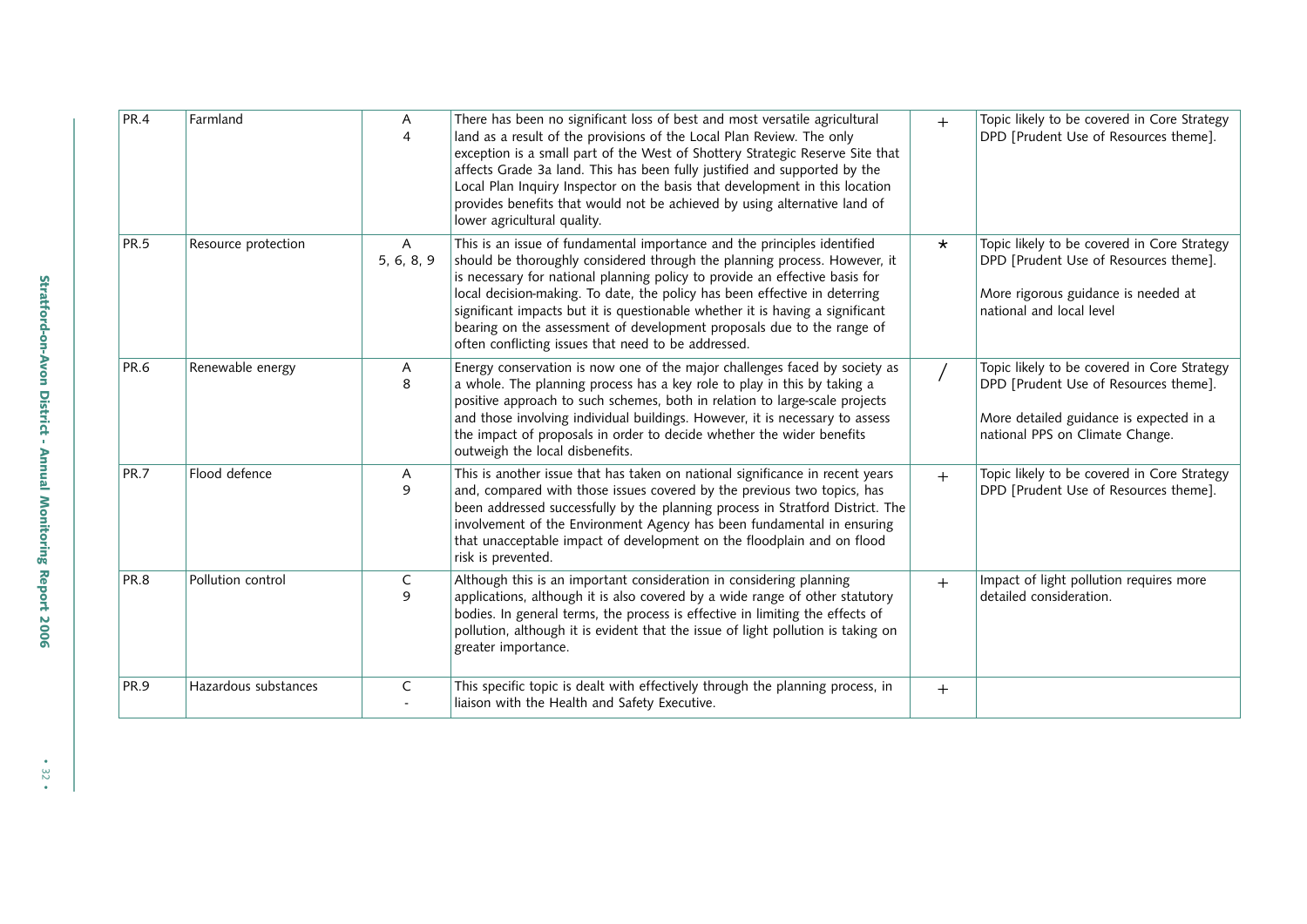| PR.10 | Safeguarded land                                | A, C                | It is important to ensure that land required for transport schemes (or other<br>purposes) is protected from development that would prejudice their eventual<br>implementation. The policy has been effective in ensuring this is the case.                                                                                                         | $+$ | Topic likely to be covered in Core Strategy<br>DPD [Prudent Use of Resources theme].<br>It will be necessary to reassess the<br>justification for retaining such protection in<br>each case.                                                                  |
|-------|-------------------------------------------------|---------------------|----------------------------------------------------------------------------------------------------------------------------------------------------------------------------------------------------------------------------------------------------------------------------------------------------------------------------------------------------|-----|---------------------------------------------------------------------------------------------------------------------------------------------------------------------------------------------------------------------------------------------------------------|
| PR.11 | Bad neighbour uses                              | A<br>$\overline{4}$ | This policy provides scope to remove problematic uses where significant<br>benefits would accrue, although it is necessary to ensure that any<br>assessment of proposals relying on this argument is rigorous.                                                                                                                                     | $+$ |                                                                                                                                                                                                                                                               |
|       |                                                 |                     | Protecting and enhancing environmental features                                                                                                                                                                                                                                                                                                    |     |                                                                                                                                                                                                                                                               |
| EF.1  | Cotswolds Area of<br>Outstanding Natural Beauty | A<br>$\overline{4}$ | This national designation has been effective in ensuring that the quality of<br>the landscape has been protected from harmful development. There are no<br>examples of significant industrial, commercial or leisure developments being<br>granted planning permission within that part of the AoNB lying within<br>Stratford District since 1996. | $+$ | Topic likely to be covered in Core Strategy<br>DPD [Enhancing the Environment theme].<br>A more proactive approach to<br>enhancement would be beneficial.                                                                                                     |
|       |                                                 |                     | There have been three sizeable housing schemes; Sutton Lane, Brailes (10<br>dwellings), Kingstone Farm, Long Compton (9 dwellings) and Grain Dryer<br>site, Stourton (14 dwellings).<br>The District Council is a member of the Cotswolds Conservation Board                                                                                       |     |                                                                                                                                                                                                                                                               |
|       |                                                 |                     | which seeks to protect and enhance the character of the AoNB.                                                                                                                                                                                                                                                                                      |     |                                                                                                                                                                                                                                                               |
| EF.2  | Special Landscape Areas                         | A<br>$\overline{4}$ | Although its status is not as great as for the AONB, this designation has<br>been effective in helping to resist development that would have a harmful<br>effect on the landscape.                                                                                                                                                                 | $+$ | Topic likely to be covered in Core Strategy<br>DPD [Enhancing the Environment theme].<br>National guidance in PPS7 requires a more<br>rigorous assessment of landscape character<br>to be carried out if this local form of<br>designation is to be retained. |
| EF.3  | Areas of Restraint                              | A<br>$\overline{4}$ | This is another form of local designation that has been effective in<br>protecting specific areas from harmful development. There have been no<br>recent examples of planning permission being granted contrary to the<br>provisions of this policy.<br>The only exception relates to the old Southam Sewage Works which lay                       | $+$ |                                                                                                                                                                                                                                                               |
|       |                                                 |                     | inside an Area of Restraint as defined in the previous District Local Plan.<br>The definition of the AoR was amended in the Review to make provision for<br>an allocation that facilitates the redevelopment of what is a brownfield site.                                                                                                         |     |                                                                                                                                                                                                                                                               |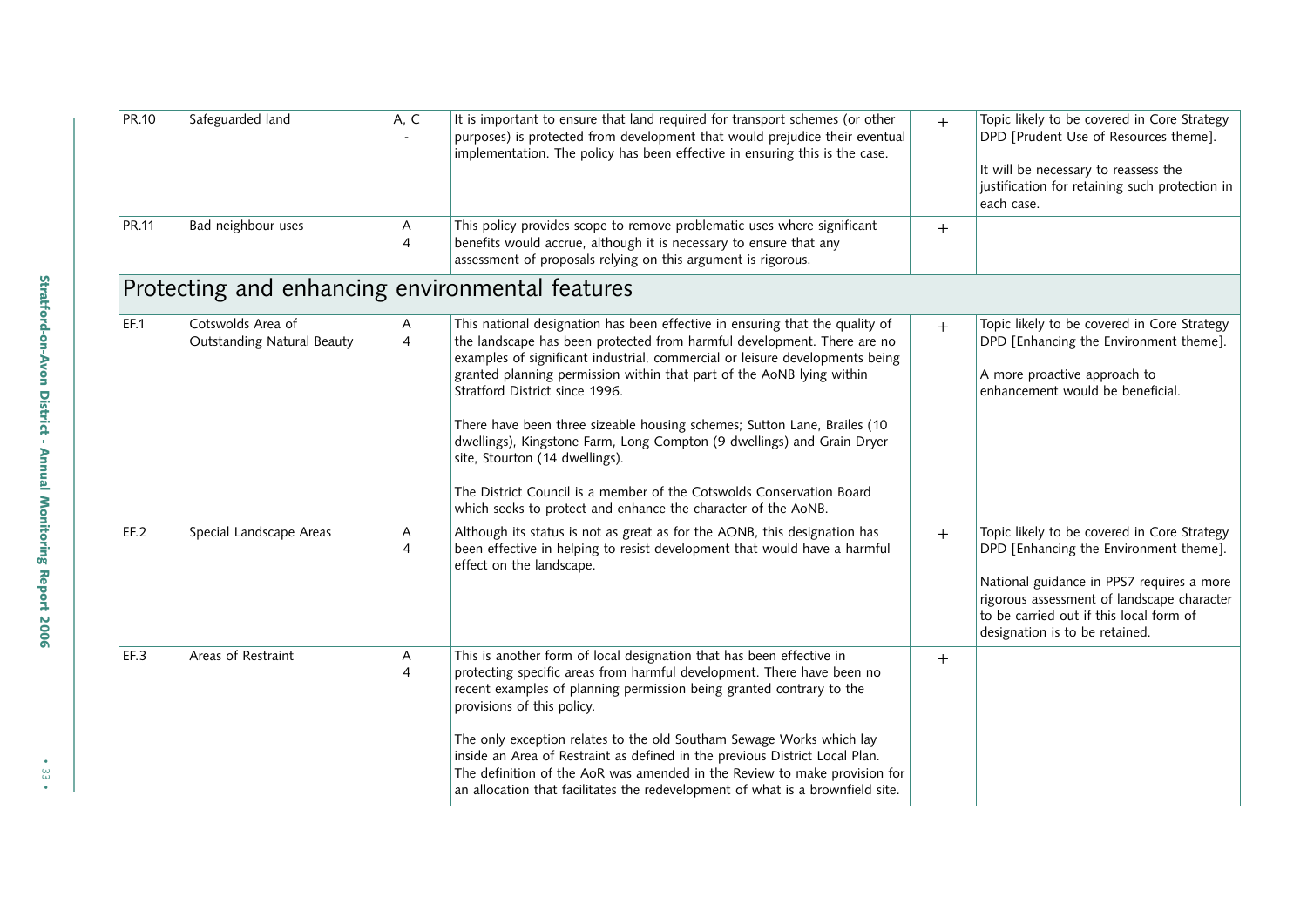| EF.4          | Historic landscapes                                          | A<br>4, 6            | Although it has been used in a small number of cases, the basis of this<br>policy needs to be supported by more rigorous analysis to increase its<br>effectiveness.                                                                                                                                                                                                          | $\star$ | Topic likely to be covered in Core Strategy<br>DPD [Enhancing the Environment theme].<br>Further research needed to underpin and<br>apply policy effectively.                     |
|---------------|--------------------------------------------------------------|----------------------|------------------------------------------------------------------------------------------------------------------------------------------------------------------------------------------------------------------------------------------------------------------------------------------------------------------------------------------------------------------------------|---------|-----------------------------------------------------------------------------------------------------------------------------------------------------------------------------------|
| EF.5          | Parks and gardens of<br>historic interest                    | $\mathsf{A}$<br>4, 6 | The policy is effective in protecting the character of these specific features<br>because it is underpinned by detailed research and information on individual<br>sites.                                                                                                                                                                                                     | $+$     |                                                                                                                                                                                   |
| EF.6          | Nature conservation and<br>geology - protection              | A<br>5               | Effective in protecting features of international or national importance but<br>less so in relation to local designations because there is no statutory<br>protection given to them.<br>The Wildlife Sites Project currently been undertaken will provide a valuable<br>source of information and justify the designation of Sites of Importance for<br>Nature Conservation. | $\star$ | Topic likely to be covered in Core Strategy<br>DPD [Enhancing the Environment theme].<br>Further research is required on biodiversity<br>to support the operation of this policy. |
| EF.7          | Nature conservation and<br>geology - enhancement             | A<br>5               | A positive approach is taken to achieve improvements to the quality of<br>habitats in the District, both through development proposals and specific<br>initiatives such as the designation of Local Nature Reserves.                                                                                                                                                         | $+$     |                                                                                                                                                                                   |
| EF.7A         | Nature conservation and<br>geology - compensation            | A<br>5               | Effective in securing measures that limit the impact of development on<br>protected species and incorporating compensatory features.                                                                                                                                                                                                                                         | $+$     |                                                                                                                                                                                   |
| EF.8          | deleted                                                      |                      |                                                                                                                                                                                                                                                                                                                                                                              |         |                                                                                                                                                                                   |
| EF.9          | Trees, woodland and<br>hedgerows - protection of<br>woodland | A<br>4,5             | There have been few examples of cases where mature woodland is directly<br>affected by development although there is a tendency for developers to<br>remove unprotected woodland in advance of submitting a planning<br>application.                                                                                                                                         | $+$     | Topic likely to be covered in Core Strategy<br>DPD [Enhancing the Environment theme].                                                                                             |
| EF.10         | Trees, woodland and<br>hedgerow- preservation                | A<br>4, 5            | Action is taken to serve Tree Preservation Orders where justified and to<br>prevent inappropriate arboricultural works.                                                                                                                                                                                                                                                      | $^{+}$  |                                                                                                                                                                                   |
| EF.11         | Archaeological sites -<br>protection                         | Α<br>6               | Effective in relation to protected sites and the policy is supported by<br>extensive information about such remains.                                                                                                                                                                                                                                                         | $+$     | Topic likely to be covered in Core Strategy<br>DPD [Enhancing the Environment theme].                                                                                             |
| <b>EF.11A</b> | Archaeological sites - in situ<br>preservation               | A<br>6               | Negotiation with applicants is effective where sufficient evidence is available<br>to justify a programme of works.                                                                                                                                                                                                                                                          | $+$     |                                                                                                                                                                                   |
| EF.11B        | Archaeological sites -<br>management                         | Α<br>6               | Negotiation with applicants is effective where sufficient evidence is available<br>to justify management and enhancement of sites.                                                                                                                                                                                                                                           | $+$     |                                                                                                                                                                                   |
| EF.12         | Conservation Areas -<br>designation                          | A<br>6               | A review of existing conservation areas and justification for designating new<br>ones is about to commence based on the criteria set out in the policy.                                                                                                                                                                                                                      | $^{+}$  |                                                                                                                                                                                   |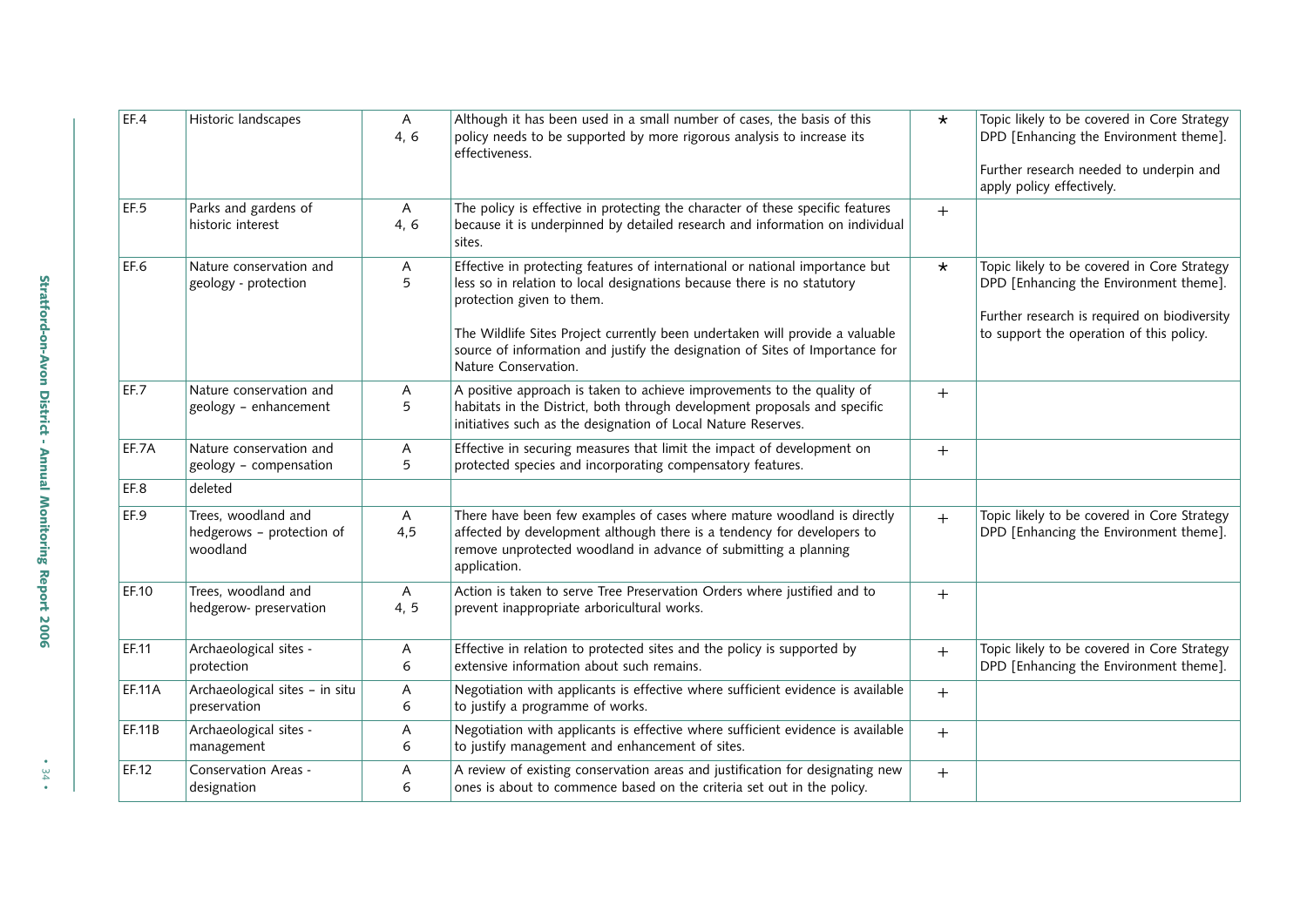| EF.13 | Conservation Areas -<br>preservation | Α<br>6              | Effective in protecting the character of these specific areas because in most<br>cases their designation is underpinned by detailed historical information and                                                                                                                                                                                                                                        | $+$     |                                                                                                                                                 |
|-------|--------------------------------------|---------------------|-------------------------------------------------------------------------------------------------------------------------------------------------------------------------------------------------------------------------------------------------------------------------------------------------------------------------------------------------------------------------------------------------------|---------|-------------------------------------------------------------------------------------------------------------------------------------------------|
|       |                                      |                     | assessment.                                                                                                                                                                                                                                                                                                                                                                                           |         |                                                                                                                                                 |
| EF.14 | Listed buildings                     | Α<br>6              | Effective in protecting the character of such buildings because their<br>designation is underpinned by detailed historical information and<br>assessment.                                                                                                                                                                                                                                             | $^{+}$  |                                                                                                                                                 |
|       |                                      |                     | Promoting and securing appropriate standards of development                                                                                                                                                                                                                                                                                                                                           |         |                                                                                                                                                 |
| DEV.1 | Layout and design                    | В<br>$\overline{3}$ | This provides an invaluable checklist of issues that need to be considered in<br>determining planning applications. It is founded on national planning<br>guidance and provides the basis for the District Design Guide.                                                                                                                                                                              | $+$     | Topic likely to be covered in Core Strategy<br>DPD [Enhancing the Environment theme].                                                           |
| DEV.2 | Landscaping                          | B<br>3              | Seeks to ensure that landscaping is treated thoroughly as an integral part of<br>development.                                                                                                                                                                                                                                                                                                         | $+$     |                                                                                                                                                 |
| DEV.3 | Amenity open space                   | $\sf B$<br>3        | Intended to ensure that sufficient provision is made within a development.<br>Some concern is arising that higher density schemes, often without private<br>gardens, do not provide sufficient amenity space to meet the immediate<br>needs of residents.                                                                                                                                             | $\star$ | A more rigorous assessment of<br>development proposals may be required in<br>view of this concern.                                              |
| DEV.4 | Access                               | C<br>$\overline{3}$ | In conjunction with the County Highway Authority, the provision of<br>appropriate access arrangements both within and beyond the proposed<br>development is sought by this policy. As a rule, recent schemes have<br>achieved a more successful layout because of greater flexibility applied to<br>the design of highways.                                                                           | $+$     |                                                                                                                                                 |
| DEV.5 | Car parking                          | $\mathsf{C}$<br>3   | Together with associated supplementary guidance, national policy on car<br>parking provision is applied. In particular, this utilises maximum rather than<br>minimum standards.<br>Some concern has been expressed about the effect of this approach on the<br>function of residential, industrial and commercial areas and impact on<br>neighbouring areas due to reduced levels of on-site parking. | $\star$ | A more refined approach to the application<br>of parking standards may be justified in<br>certain cases to reflect particular<br>circumstances. |
| DEV.6 | Services                             | C<br>3              | This policy has been effective in providing the basis for ensuring that new<br>development incorporates additional infrastructure to meet the additional<br>demands generated.                                                                                                                                                                                                                        | $+$     |                                                                                                                                                 |
| DEV.7 | Drainage                             | A<br>9              | Responds to the critical issue of protecting water resources. The<br>incorporation of Sustainable Drainage Systems into development proposals<br>is becoming more commonplace and developers are responding more<br>positively through the negotiation process.                                                                                                                                       | $+$     | Topic likely to be covered in Core Strategy<br>DPD [Prudent Use of Resources theme].                                                            |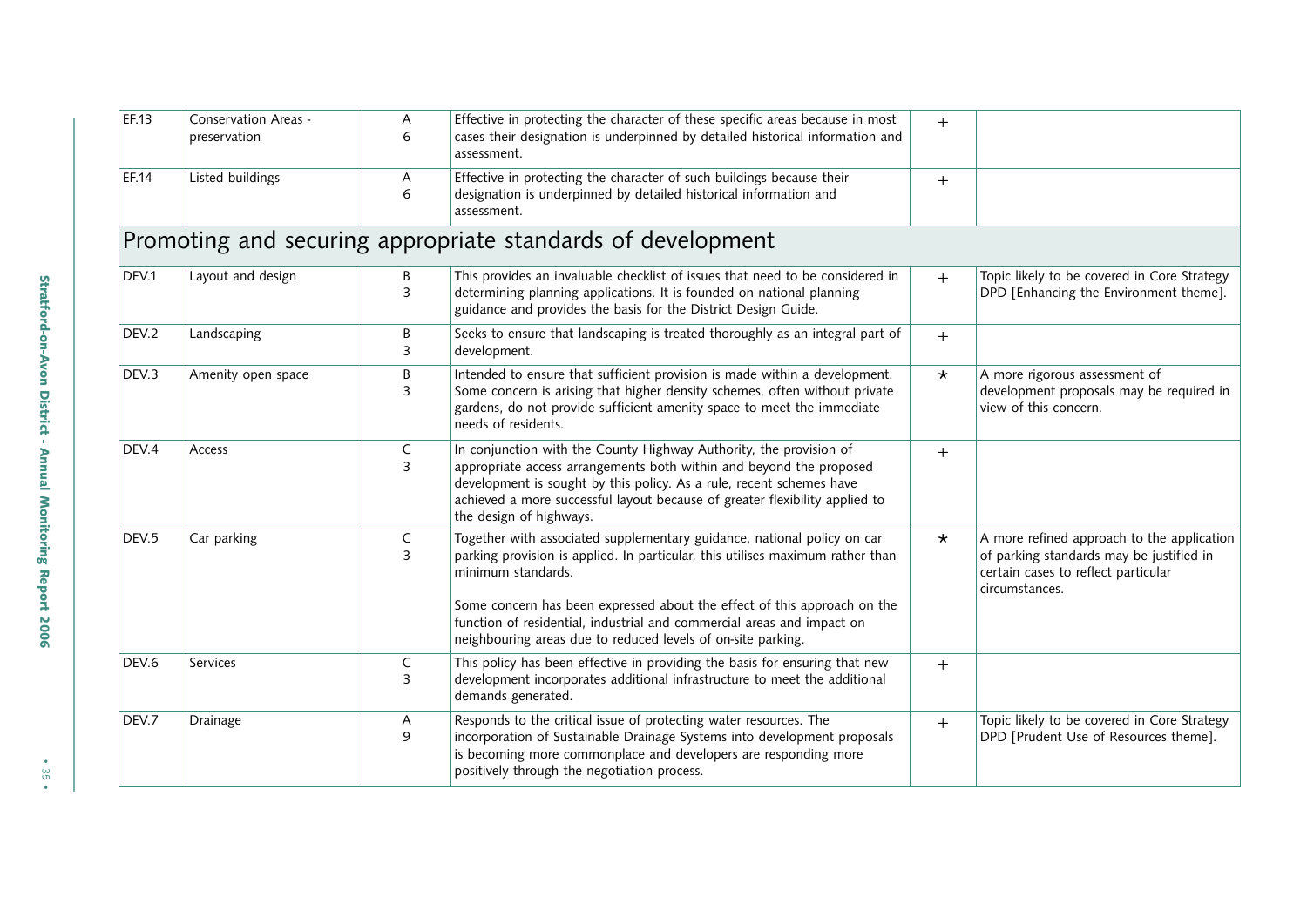| DEV.8         | Energy conservation                    | A<br>8              | Relates to the critical issue of climate change by seeking to reduce energy<br>consumption. To date, it has been less successful than the previous policy in<br>seeking to encourage developers to utilise effective features.                                                                                                                                                         | $\star$ | Topic likely to be covered in Core Strategy<br>DPD [Prudent Use of Resources theme].<br>More detailed guidance is required<br>although stronger national policy would be<br>particularly effective. |
|---------------|----------------------------------------|---------------------|----------------------------------------------------------------------------------------------------------------------------------------------------------------------------------------------------------------------------------------------------------------------------------------------------------------------------------------------------------------------------------------|---------|-----------------------------------------------------------------------------------------------------------------------------------------------------------------------------------------------------|
| DEV.9         | Access for people with<br>disabilities | C<br>3              | Generally effective in ensuring that buildings and the wider environment are<br>accessible although some criticism expressed that more should be done to<br>apply the provisions of the Disability Discrimination Act. Supplementary<br>guidance has been produced by the District Council to assist this process<br>although it needs updating.                                       | $+$     |                                                                                                                                                                                                     |
| <b>DEV.10</b> | Crime prevention                       | C<br>$\overline{3}$ | Role of planning in reducing crime and the fear of crime through the design<br>and layout of development is now acknowledged. However, care needs to<br>be taken to achieve the appropriate balance between what can sometimes<br>be conflicting objectives, such as over permeability of developments.<br>Supplementary guidance has recently been published by the District Council. | $+$     |                                                                                                                                                                                                     |
| <b>DEV.11</b> | Public art                             | B                   | Beginning to have a greater influence in encouraging developers and other<br>parties to provide public art features in their schemes.                                                                                                                                                                                                                                                  | $+$     |                                                                                                                                                                                                     |
| <b>DEV.12</b> | Telecommunications                     | A, C<br>4           | Consistent with national guidance in providing an appropriate balance<br>between meeting the needs of the telecommunications network and<br>protecting the environment.                                                                                                                                                                                                                | $+$     |                                                                                                                                                                                                     |
| DEV.13        | Satellite dishes                       | A, C<br>3           | Ensures that the impact of satellite dishes on the character of the<br>environment is minimised.                                                                                                                                                                                                                                                                                       | $+$     |                                                                                                                                                                                                     |
| DEV.14        | Advertisements                         | A, C<br>4           | Ensures that issues of amenity and highway safety are thoroughly addressed.<br>Current concern over trailer advertisements adjacent to motorways requires<br>particular attention.                                                                                                                                                                                                     | $+$     |                                                                                                                                                                                                     |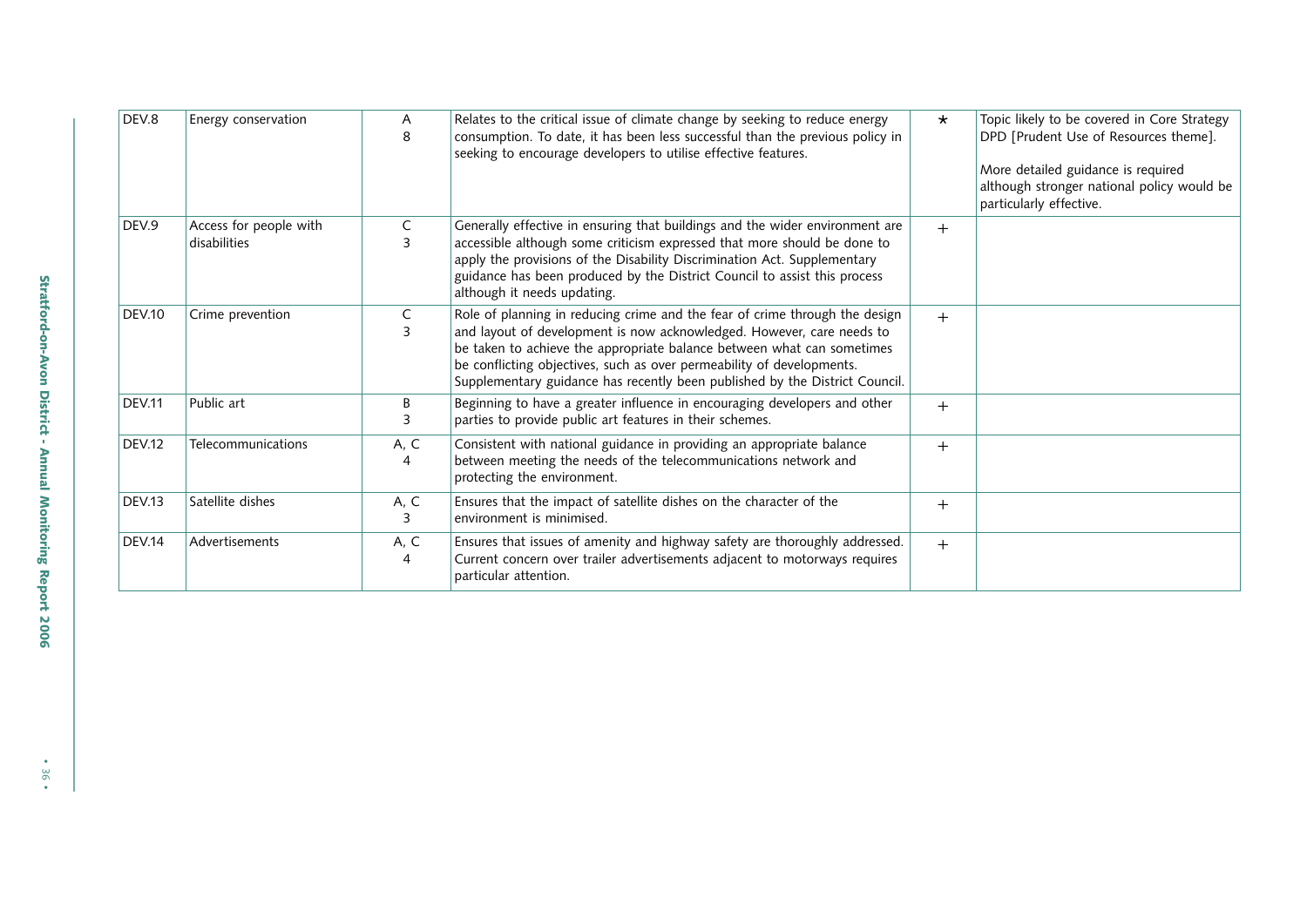|       | Supporting and building communities     |                    |                                                                                                                                                                                                                                                                                                                                                                                                                                                                                                                                                                                                                                                                                                                                                                                                                                                              |         |                                                                                                                                                                                                                                                        |  |  |  |  |
|-------|-----------------------------------------|--------------------|--------------------------------------------------------------------------------------------------------------------------------------------------------------------------------------------------------------------------------------------------------------------------------------------------------------------------------------------------------------------------------------------------------------------------------------------------------------------------------------------------------------------------------------------------------------------------------------------------------------------------------------------------------------------------------------------------------------------------------------------------------------------------------------------------------------------------------------------------------------|---------|--------------------------------------------------------------------------------------------------------------------------------------------------------------------------------------------------------------------------------------------------------|--|--|--|--|
| COM.1 | Local choice                            | C<br>1, 2          | This policy is a key component of the strategy of the Plan in providing<br>scope for communities to meet their own needs. At a time when most<br>development should be focussed on Stratford-upon-Avon, in accordance with<br>regional planning policy, this approach seeks to ensure that small-scale<br>housing and employment development can take place in smaller settlements<br>where clearly justified.<br>By 1.4.06, 58 dwellings had been granted planning permission through the<br>operation of the policy, of which 24 had been built. It is anticipated that<br>more will emerge in coming years through the Parish Plan process. A<br>number of schemes are beginning to materialise although there is an<br>important issue to address relating to the identification of local housing<br>need and meeting it effectively at the local level. | $\star$ | Topic likely to be covered in Core Strategy<br>DPD [Securing Sustainable Communities<br>theme].<br>A more proactive approach may be<br>required by the District Council to<br>encourage schemes that meet an identified<br>local need to come forward. |  |  |  |  |
| COM.2 | Local shops and services -<br>retention | C<br>11            | The effect of this policy has been variable with some success in resisting the<br>loss of local facilities but also instances of a facility being lost (including on<br>appeal). In this respect, every case is different and extensive evidence is<br>required to support a case for retaining a local facility.                                                                                                                                                                                                                                                                                                                                                                                                                                                                                                                                            | $\star$ | Topic likely to be covered in Core Strategy<br>DPD [Securing Sustainable Communities<br>theme].                                                                                                                                                        |  |  |  |  |
| COM.3 | Local shops and services -<br>provision | C<br>11            | This is an aspect of providing communities with a reasonable range of<br>facilities to meet their day-to-day needs. Development proposals are<br>expected to make such provision where justified although there have been<br>no examples to date where significant new facilities have been provided.<br>The West of Shottery proposal in the Local Plan incorporates a local centre<br>to comprise a shop, surgery and new primary school.                                                                                                                                                                                                                                                                                                                                                                                                                  |         | Topic likely to be covered in Core Strategy<br>DPD [Securing Sustainable Communities<br>theme].                                                                                                                                                        |  |  |  |  |
| COM.4 | Open space - overall<br>standards       | C<br>14            | Provision of sufficient open space makes an important contribution to<br>people's health and to the amenity of an area. The District Council has<br>undertaken an audit of open space for Stratford-upon-Avon and the Main<br>Rural Centres and has adopted SPG to secure financial contributions from<br>residential developers towards off-site provision of open space. A Green<br>Space Strategy has recently been adopted by the District Council which,<br>inter alia, seeks to ensure that sufficient provision is made in quantitative<br>and qualitative terms.                                                                                                                                                                                                                                                                                     | $+$     | Topic likely to be covered in Core Strategy<br>DPD [Securing Sustainable Communities<br>theme].                                                                                                                                                        |  |  |  |  |
| COM.5 | Open space - through<br>development     | $\mathsf{C}$<br>14 | Seeks to ensure that development makes sufficient provision, either on-site<br>or off-site. The District Council has produced supplementary guidance to<br>help assess the scale and nature of provision by developers. This focuses on<br>financial contributions towards off-site provision given the higher densities of<br>residential development that are now promoted which add further pressure<br>on existing facilities.                                                                                                                                                                                                                                                                                                                                                                                                                           | $+$     |                                                                                                                                                                                                                                                        |  |  |  |  |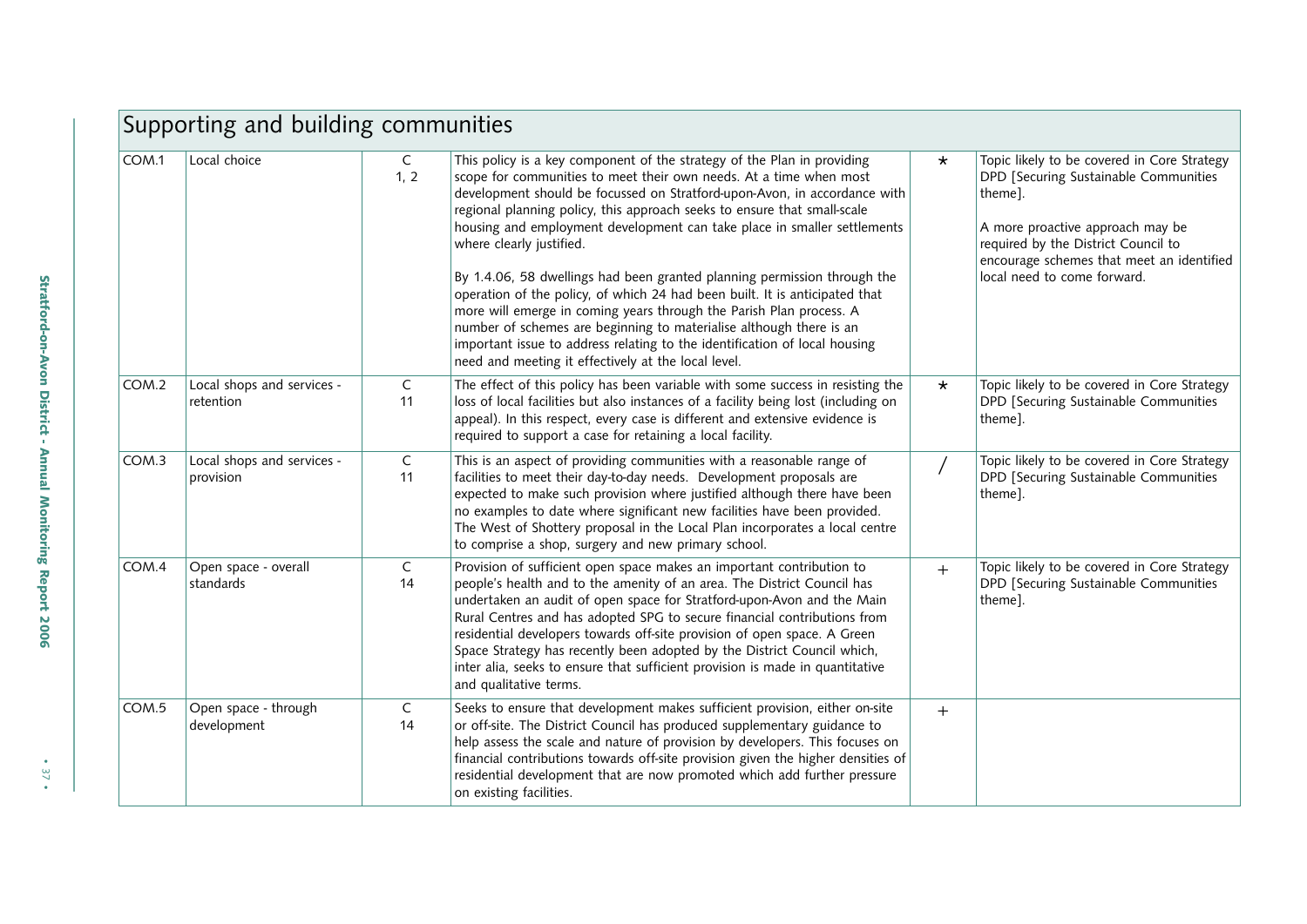| COM.6  | Open space - retention | A, C<br>14          | The protection of existing open spaces has been raised in profile over recent<br>years and the involvement of Sport England has helped to resist their loss<br>except where fully justified.                                                                                                                                                                                                                                                                                                                                                                                                                                                                                                                                                | $+$ |  |
|--------|------------------------|---------------------|---------------------------------------------------------------------------------------------------------------------------------------------------------------------------------------------------------------------------------------------------------------------------------------------------------------------------------------------------------------------------------------------------------------------------------------------------------------------------------------------------------------------------------------------------------------------------------------------------------------------------------------------------------------------------------------------------------------------------------------------|-----|--|
| COM.7  | Bus service support    | $\mathsf{C}$<br>7,8 | The District Council has been working in partnership with the County<br>Council and other stakeholders through the Rural Transport Partnership to<br>improve and promote rural bus services. One of the initiatives presently<br>being promoted is the Back and 4th Transport which is a door-to-door bus<br>service in the local area. Anther initiative promoted through the RTP is the<br>Southam Shuttle which was launched in January 2003 and links surrounding<br>villages with the market town at the hub.<br>Of fundamental significance is the construction of a 750-space park and ride<br>facility in Stratford-upon-Avon. The first phase of the scheme opened in<br>November 2005 and the remainder in January/February 2006. | $+$ |  |
| COM.8  | Rail service support   | $\mathsf{C}$<br>7,8 | The intention of providing a bus-rail interchange at Stratford station was<br>fully endorsed by the Local Plan Inquiry Inspector. It has been merged with<br>the proposal to redevelop the Cattle Market (Proposal SUA.I) in order to<br>emphasise the importance of providing such a facility as an integral part of<br>any scheme affecting this site and to assist its delivery.<br>The District Council is a key partner in the Shakespeare Line Steering Group<br>which seeks to promote the line between Stratford-upon-Avon and<br>Birmingham for a wide range of journeys and to improve facilities at stations<br>along the route.                                                                                                 | $+$ |  |
| COM.8A | Aviation               | C<br>14             | The main role of the three airfields in the District, ie. Long Marston,<br>Wellesbourne and Snitterfield, is of a leisure nature. Further commercial<br>development is to be resisted and to date there has been little pressure for<br>such provision.<br>Concern has been expressed about the scale and nature of flying activities,<br>particularly at Wellesbourne Airfield, but this is authorised through the<br>Established Use Certificate that applies.                                                                                                                                                                                                                                                                            | $+$ |  |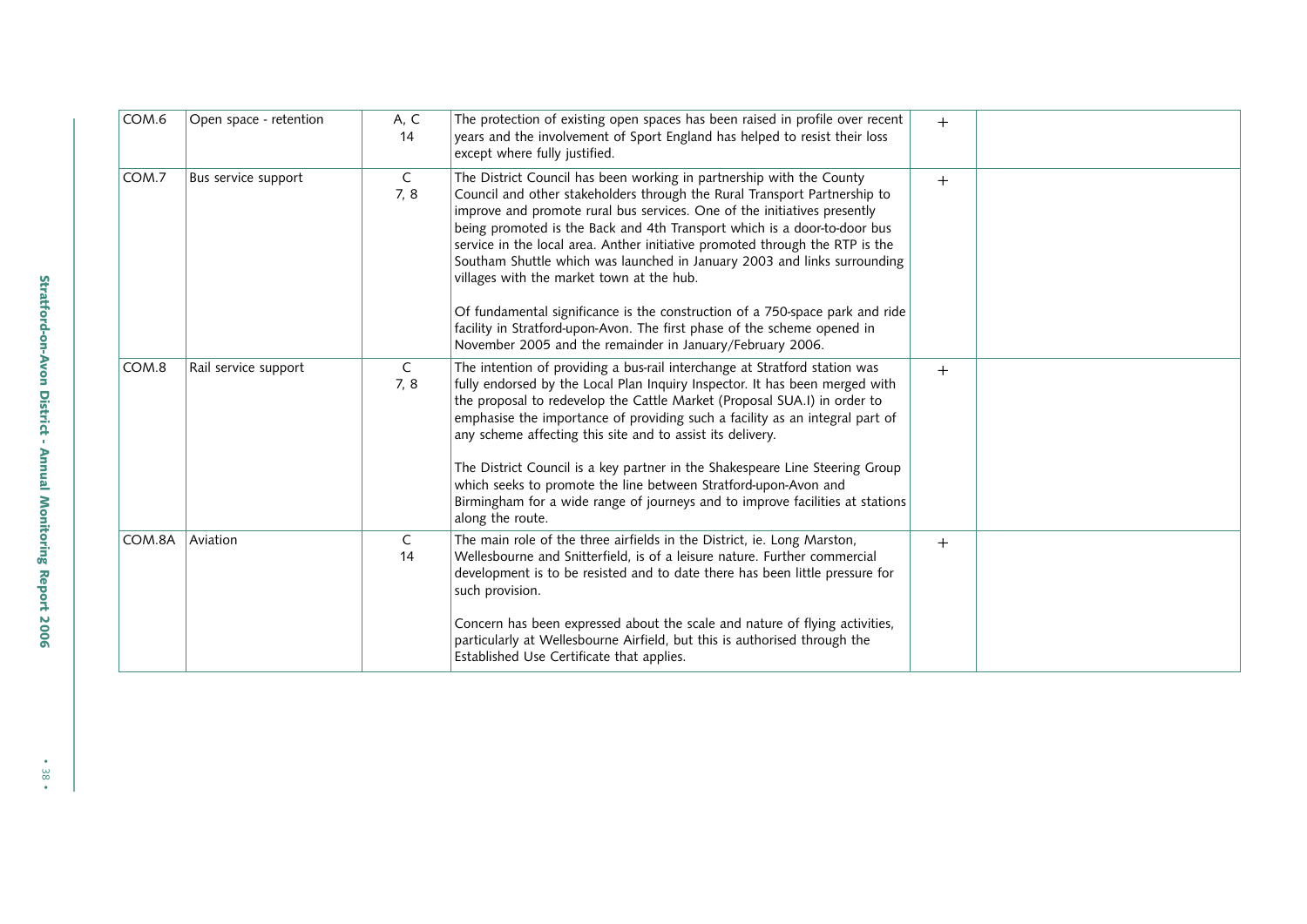| COM.9         | Walking and cycling                                          | C<br>7, 14 | This subject is now considered far more extensively in the assessment of<br>development proposals and facilities have been incorporated into a number<br>of larger schemes such as Trinity Mead in Stratford-upon-Avon. The County<br>Council has also introduced various pedestrian crossings and cycle lanes<br>throughout the District.<br>Investigation continues on various pedestrian/cycle links in Stratford-upon-<br>Avon such as a route between Masons Road and Western Road identified in<br>the District Local Plan (see Proposal SUA.D.1).                                                                                    | $+$ |  |
|---------------|--------------------------------------------------------------|------------|---------------------------------------------------------------------------------------------------------------------------------------------------------------------------------------------------------------------------------------------------------------------------------------------------------------------------------------------------------------------------------------------------------------------------------------------------------------------------------------------------------------------------------------------------------------------------------------------------------------------------------------------|-----|--|
| COM.10        | Public car parks                                             | C<br>11    | The role of existing car parks in Stratford-upon-Avon is due to be assessed in<br>the light of the provision and operation of park-and-ride facilities. It is<br>anticipated that the amount of long-stay parking in the town centre will be<br>reduced to make park-and-ride a more attractive alternative, while off-street<br>short-stay parking could be increased.<br>No schemes have come forward in recent years to increase the amount of<br>off-street parking in the Main Rural Centres, although it is evident from<br>various Parish and Town Plans that this is an issue that should be addressed,<br>such as in Wellesbourne. |     |  |
| <b>COM.11</b> | Traffic management                                           | B<br>3, 6  | Various schemes have been implemented, many of them through Parish and<br>Town Plans. The County Council, in conjunction with the District Council<br>and communities have introduced gateway features to villages, safe routes<br>to school and pedestrian crossings. It is anticipated that home zones and<br>other restrictions on the use of vehicles will be introduced in future years in<br>response to concerns about the detrimental effect of traffic on residential<br>areas and town centres, although the need to gain access to businesses and<br>facilities has to be accommodated.                                          | $+$ |  |
|               | COM.11A Traffic management (Vale of<br>Evesham Control Zone) | B          | The District Council, along with neighbouring authorities, has produced<br>supplementary planning guidance to assist in the consideration of proposals<br>that would generate additional HGV traffic in the Vale of Evesham. This has<br>been effective in resisting such schemes, although there can often be<br>exceptions where specific benefits would accrue to the operation of an<br>established business or to provide job opportunities.                                                                                                                                                                                           | $+$ |  |
| <b>COM.12</b> | Existing housing stock                                       | A, C<br>-1 | The policy has provided an effective means of controlling the use and<br>adaptation of existing dwellings in accordance with the strategy of the Local<br>Plan.                                                                                                                                                                                                                                                                                                                                                                                                                                                                             | $+$ |  |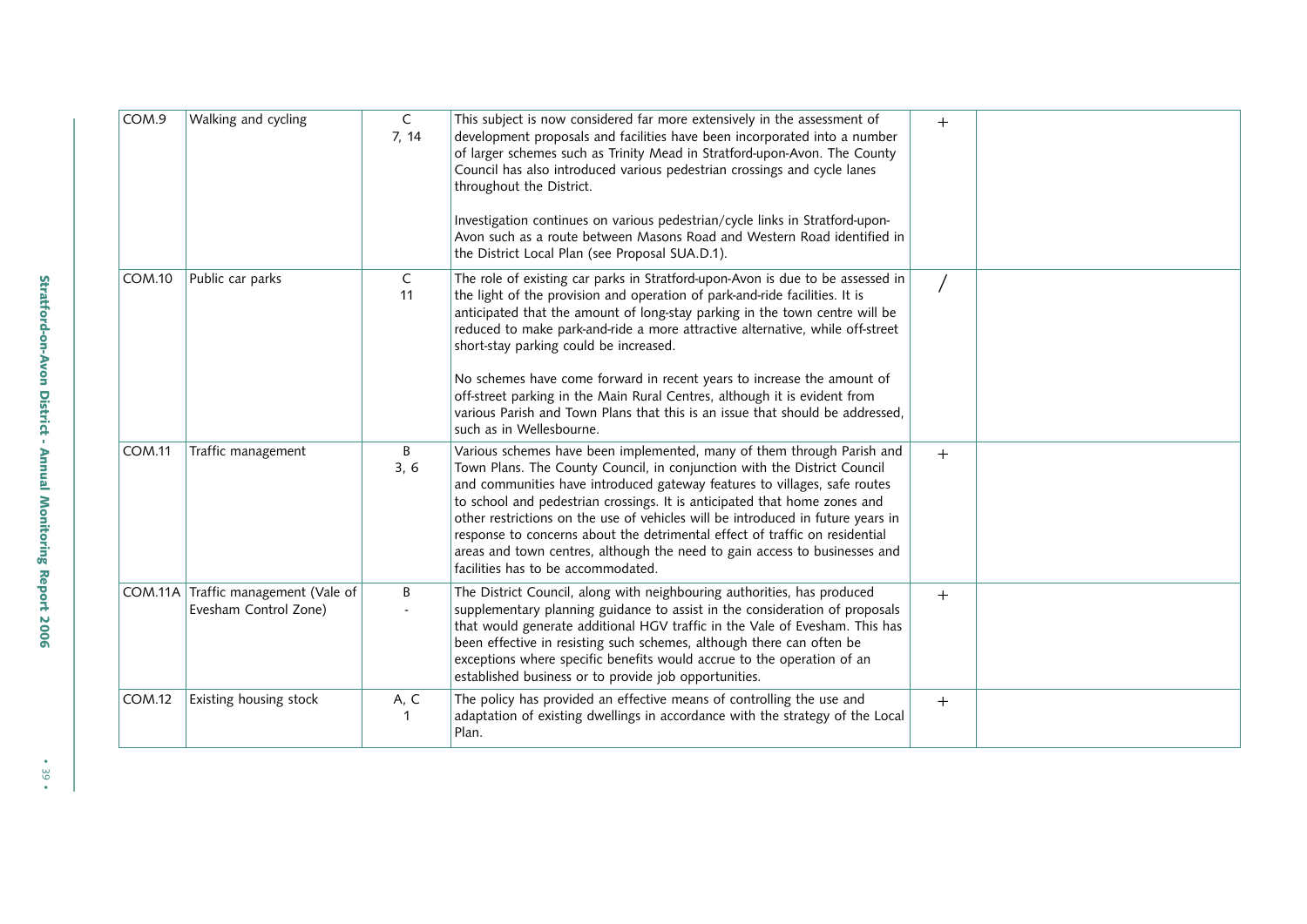| COM.13        | Affordable housing     | C<br>-1             | Between 1996 and 2005, 750 new build affordable dwellings (rented or<br>shared ownership) were provided in the District. A further 185 have been<br>provided in the year 2005-06, making 935 dwellings in total. Of these, 786<br>(84%) were secured as part of private development and 149 (16%) on other<br>sites.                                                                                                                                                                                                                                                                                                                                                                                                                      | $\star$ | Topic likely to be covered in Core Strategy<br>DPD [Securing Sustainable Communities<br>theme].                                                                                                                                                                |
|---------------|------------------------|---------------------|-------------------------------------------------------------------------------------------------------------------------------------------------------------------------------------------------------------------------------------------------------------------------------------------------------------------------------------------------------------------------------------------------------------------------------------------------------------------------------------------------------------------------------------------------------------------------------------------------------------------------------------------------------------------------------------------------------------------------------------------|---------|----------------------------------------------------------------------------------------------------------------------------------------------------------------------------------------------------------------------------------------------------------------|
|               |                        |                     | The District Council has increased the percentage of affordable dwellings on<br>qualifying sites from 30% to 35% due to the high level of housing need. A<br>Housing Assessment has been commissioned jointly with Warwick District<br>and the results. The outcome of the study is likely to have a major impact<br>on future housing policies and performance in the District.                                                                                                                                                                                                                                                                                                                                                          |         |                                                                                                                                                                                                                                                                |
| <b>COM.14</b> | Mix of dwelling types  | C<br>$\mathbf{1}$   | While this policy provides a valuable approach for seeking to ensure a range<br>of housing types and sizes is maintained in existing communities and<br>provided in new development to meet the needs of residents, its application<br>is dependent on robust evidence being available. Already, it has been used<br>effectively to negotiate amendments to housing schemes where too much<br>emphasis has been placed on certain dwelling types.                                                                                                                                                                                                                                                                                         | $+$     | Topic likely to be covered in Core Strategy<br>DPD [Securing Sustainable Communities<br>theme].<br>The current Housing Assessment Study will<br>assist in the implementation of this policy<br>and the Meeting Housing Needs SPD will<br>also cover the issue. |
| <b>COM.15</b> | Accessible housing     | C<br>$\mathbf 1$    | The incorporation of features to meet the needs of people with disabilities<br>has become readily accepted in the design of new dwellings, and the<br>District Council has been successful in securing higher standards in a<br>proportion of dwellings as sought in this policy.                                                                                                                                                                                                                                                                                                                                                                                                                                                         | $+$     |                                                                                                                                                                                                                                                                |
| COM.16        | Existing business uses | C<br>$\overline{2}$ | Despite this policy, there have been a number of cases where sites in<br>industrial uses have been granted planning permission for redevelopment. In<br>some instances, this has been as a result of clear evidence that there was<br>little prospect of attracting an alternative business use to the site. However,<br>there is concern that the emphasis of national policy on re-using brownfield<br>sites continues to place undue pressure and incentive on businesses to<br>dispose of their land. The District Council, through the operation of this<br>policy and Policy STR.4, considers schemes of this nature thoroughly and, in<br>particular, at the scope for mixed-use schemes that provide some level of<br>employment. |         | Topic likely to be covered in Core Strategy<br>DPD [Securing Sustainable Communities<br>theme].                                                                                                                                                                |
| <b>COM.17</b> | Rural employment       | C<br>$\overline{2}$ | A wide range of small-scale employment opportunities have been provided<br>throughout the rural parts of the District as a result of the District Council<br>being generally supportive of such schemes. Only where there is clear<br>evidence of conflict with strategic planning policies or harm to the character<br>of the local area due to the scale and/or nature of a proposal is planning<br>permission refused.                                                                                                                                                                                                                                                                                                                 | $+$     | Topic likely to be covered in Core Strategy<br>DPD [Supporting the Local Economy<br>theme].                                                                                                                                                                    |

• 40 •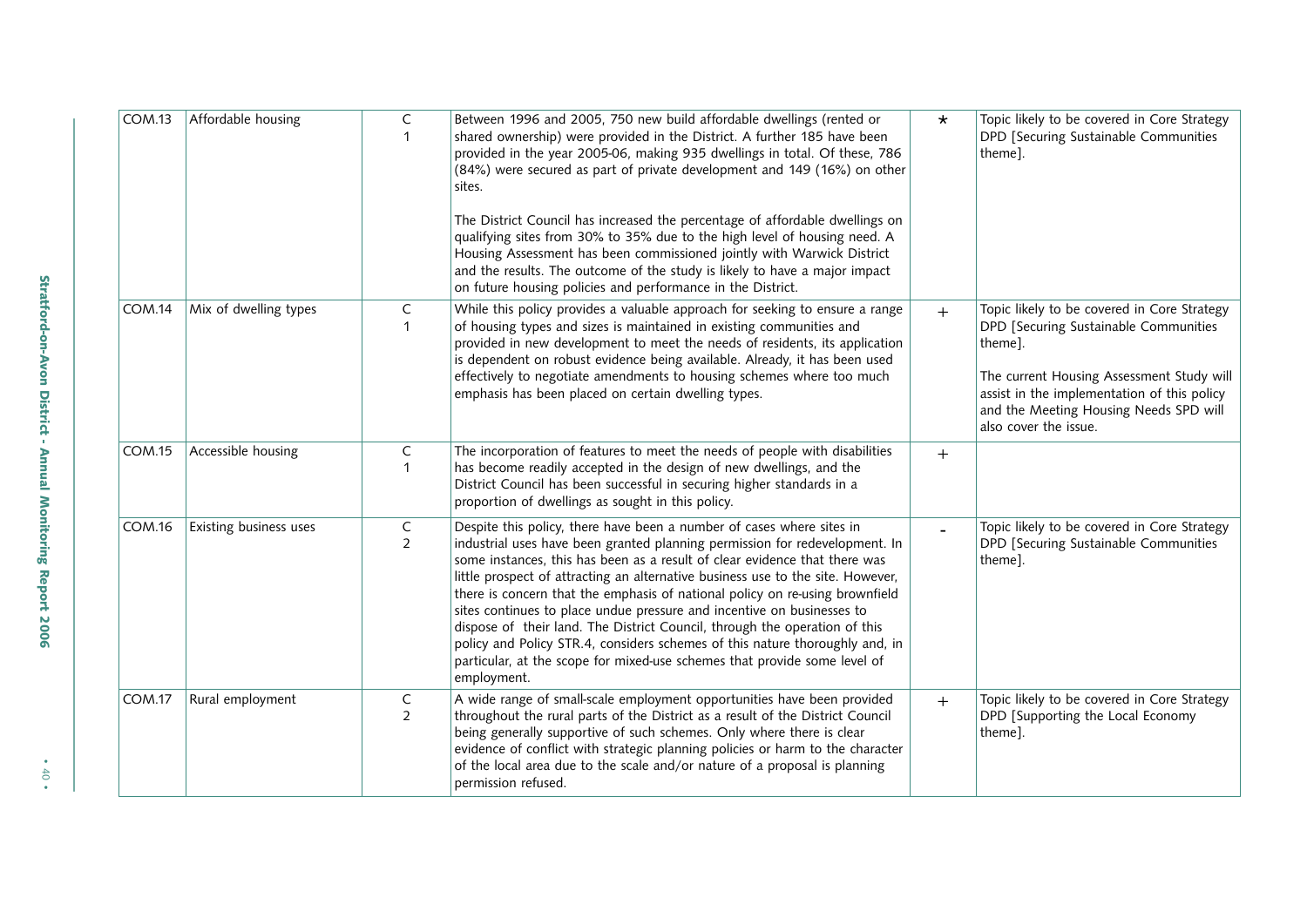| <b>COM.18</b> | Home-based working    | C<br>2, 3   | There is little evidence of this policy having a major bearing on the provision<br>of workspace associated with dwellings, over and above that which can be<br>provided without planning permission. The only scheme of substance that<br>sought to provide a substantial number of live/work units, at Napton<br>Brickworks, was refused planning permission and dismissed on appeal<br>because its scale and impact was deemed to be inappropriate to a location<br>in open countryside.                                                                                                                                                                                                                                                                                                                                                                                                                                                                                                                                                                                                                                                                                                                                                                                                                                                                           |     |                                                                                                 |
|---------------|-----------------------|-------------|----------------------------------------------------------------------------------------------------------------------------------------------------------------------------------------------------------------------------------------------------------------------------------------------------------------------------------------------------------------------------------------------------------------------------------------------------------------------------------------------------------------------------------------------------------------------------------------------------------------------------------------------------------------------------------------------------------------------------------------------------------------------------------------------------------------------------------------------------------------------------------------------------------------------------------------------------------------------------------------------------------------------------------------------------------------------------------------------------------------------------------------------------------------------------------------------------------------------------------------------------------------------------------------------------------------------------------------------------------------------|-----|-------------------------------------------------------------------------------------------------|
| <b>COM.19</b> | Retail development    | C<br>11, 12 | Since 1996, planning permission has been granted for the extensions to<br>both the Tesco and Safeway (now Morrison) foodstores which lie outside<br>Stratford-upon-Avon town centre. Both were greater than 1000 square<br>metres in size but it was concluded that no harm would be caused to the<br>vitality and viability of the town centre and no opportunity within or on the<br>edge of the centre was readily available. In addition, permission was granted<br>in June 2006 for a major extension to the Maybird Retail Park, comprising<br>6,350 square metres of non-food floorspace. Again, a comprehensive<br>assessment was carried out which, together with the findings of a Retail<br>Study for the town, found that no harm would be caused to the town<br>centre and there was considerable capacity to provide additional retail<br>warehouse floorspace to meet existing and future requirements.<br>In the Main Rural centres, the following significant retail schemes have been<br>implemented since 1996: Budgen, Bidford-on-Avon (980 sq.m.), Co-op,<br>Wellesbourne (810 sq.m. and subsequent extension comprising 330 sq.m);<br>Co-op, Studley (replacement of existing store with no additional floorspace<br>involved. Proposals for large food stores on the edges of Shipston-on-Stour<br>and Southam have been dismissed on appeal. | $+$ | Topic likely to be covered in Core Strategy<br>DPD [Securing Sustainable Communities<br>theme]. |
| COM.20        | deleted               |             |                                                                                                                                                                                                                                                                                                                                                                                                                                                                                                                                                                                                                                                                                                                                                                                                                                                                                                                                                                                                                                                                                                                                                                                                                                                                                                                                                                      |     |                                                                                                 |
| <b>COM.21</b> | Visitor accommodation | C<br>13     | There have been very few proposals for new hotels in Stratford-upon-Avon<br>or the Main Rural Centres. There is the prospect of a travelodge-type hotel<br>being developed on Birmingham Road in the ex-NCJ site. Planning<br>permission has been granted for a major extension of overnight<br>accommodation at the Bidford Grange golf and leisure complex. The<br>principle of a new hotel next to the Heritage Motor Museum at Gaydon has<br>been supported based on evidence of latent demand to stay overnight when<br>attending events and conferences.<br>Planning permission has been refused for various hotels in rural locations<br>that are not associated with existing recreation leisure attractions, eg.<br>Mappleborough Green.                                                                                                                                                                                                                                                                                                                                                                                                                                                                                                                                                                                                                    | $+$ | Topic likely to be covered in Core Strategy<br>DPD [Supporting the Local Economy<br>theme].     |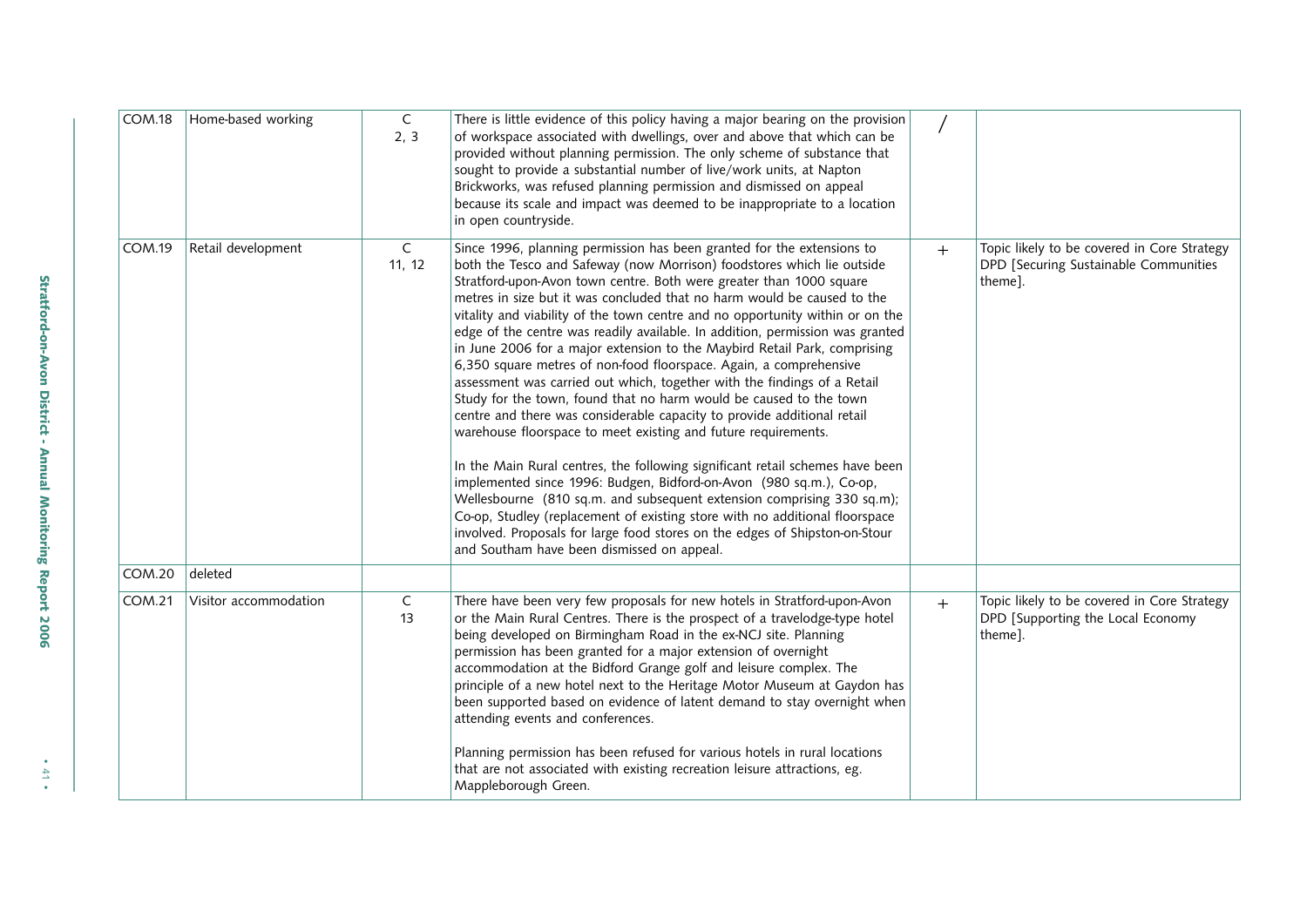| <b>COM.22</b>     | Visitor attractions       | A, C<br>13, 14 | There have been no proposals since 1996 to develop large-scale visitor<br>attractions in the District. A number of more modest facilities have been<br>supported, such as the museum about Roman Alcester and a facility at<br>Bearley for displaying artefacts from the English Civil War.                                                                                                                                                                                                                                                          | $+$ | Topic likely to be covered in Core Strategy<br>DPD [Supporting the Local Economy<br>theme].                                                                                                                                                                                                                                                                                                |
|-------------------|---------------------------|----------------|------------------------------------------------------------------------------------------------------------------------------------------------------------------------------------------------------------------------------------------------------------------------------------------------------------------------------------------------------------------------------------------------------------------------------------------------------------------------------------------------------------------------------------------------------|-----|--------------------------------------------------------------------------------------------------------------------------------------------------------------------------------------------------------------------------------------------------------------------------------------------------------------------------------------------------------------------------------------------|
| COM.23            | Water-based recreation    | A, C<br>13, 14 | The canal network in the District provides a major resource and this has<br>lead to pressure for providing extensive marinas, particularly in the Napton<br>area where the Grand Union and Oxford canals converge. However, this is a<br>relatively remote location which, together with landscape impact, has<br>resulted in a recent refusal of planning permission for a new marina at<br>Marston Doles.<br>There has been no formal progress in promoting a scheme for extending<br>navigation on the Higher Avon between Stratford and Warwick. | $+$ | Controlling the location, scale and mix of<br>development - Stratford-upon-Avon<br>Note: this section of the Local Plan Review<br>contains a wide range of policies that<br>relate to the function and control of<br>development in the town. It is likely that<br>the Core Strategy DPD will contain an<br>overarching policy (or policies) on the<br>future role of Stratford-upon-Avon. |
|                   |                           |                | Controlling the location, scale and mix of development - Stratford-upon-Avon<br>Note: this section of the Local Plan Review contains a wide range of policies that relate to the function and control of development in the<br>town. It is likely that the Core Strategy DPD will contain an overarching policy (or policies) on the future role of Stratford-upon-Avon.                                                                                                                                                                             |     |                                                                                                                                                                                                                                                                                                                                                                                            |
| SUA.1             | Town setting              | A, B<br>4      | The character approach to landscape assessment is taken forward in more<br>detail to deal with pressures for development on the edge of Stratford-upon-<br>Avon. The Stratford Town's Urban Edge Study has provided a valuable tool<br>in assessing proposals through the Local Plan process and in determining<br>planning applications.                                                                                                                                                                                                            | $+$ |                                                                                                                                                                                                                                                                                                                                                                                            |
| SUA.2             | Town character            | A, B<br>3, 6   | The approach taken by this policy and the various complementary guidance<br>documents has assisted in achieving forms of development that are of<br>higher quality and more consistent with the character of the town than had<br>been the tendency in the recent past.                                                                                                                                                                                                                                                                              | $+$ |                                                                                                                                                                                                                                                                                                                                                                                            |
| CIIA <sub>2</sub> | Environmental enhancement | D              | A number of concific areas of the town that would benefit from                                                                                                                                                                                                                                                                                                                                                                                                                                                                                       |     |                                                                                                                                                                                                                                                                                                                                                                                            |

| SUA.2 | Town character            | A, B<br>3, 6 | The approach taken by this policy and the various complementary guidance<br>documents has assisted in achieving forms of development that are of<br>higher quality and more consistent with the character of the town than had<br>been the tendency in the recent past.                                                                                                                                                                                                                                                                                                                                                                                                                                                                                                          | $\pm$ |  |
|-------|---------------------------|--------------|----------------------------------------------------------------------------------------------------------------------------------------------------------------------------------------------------------------------------------------------------------------------------------------------------------------------------------------------------------------------------------------------------------------------------------------------------------------------------------------------------------------------------------------------------------------------------------------------------------------------------------------------------------------------------------------------------------------------------------------------------------------------------------|-------|--|
| SUA.3 | Environmental enhancement | B.           | A number of specific areas of the town that would benefit from<br>improvement are identified in the policy. The river environs and Bridgeway<br>areas are covered by the Waterfront Masterplan and it is anticipated that<br>considerable investment will take place in accordance with this strategy. It is<br>hoped that the appearance of Birmingham Road will continue to improve<br>through the redevelopment of a number of large sites along its frontage. In<br>addition, attention needs to be given to the public realm, for example<br>through resurfacing of footpaths and tree planting. The current World Class<br>Stratford initiative has identified the major opportunity that exists to<br>improve the canal corridor for its amenity and environmental value. |       |  |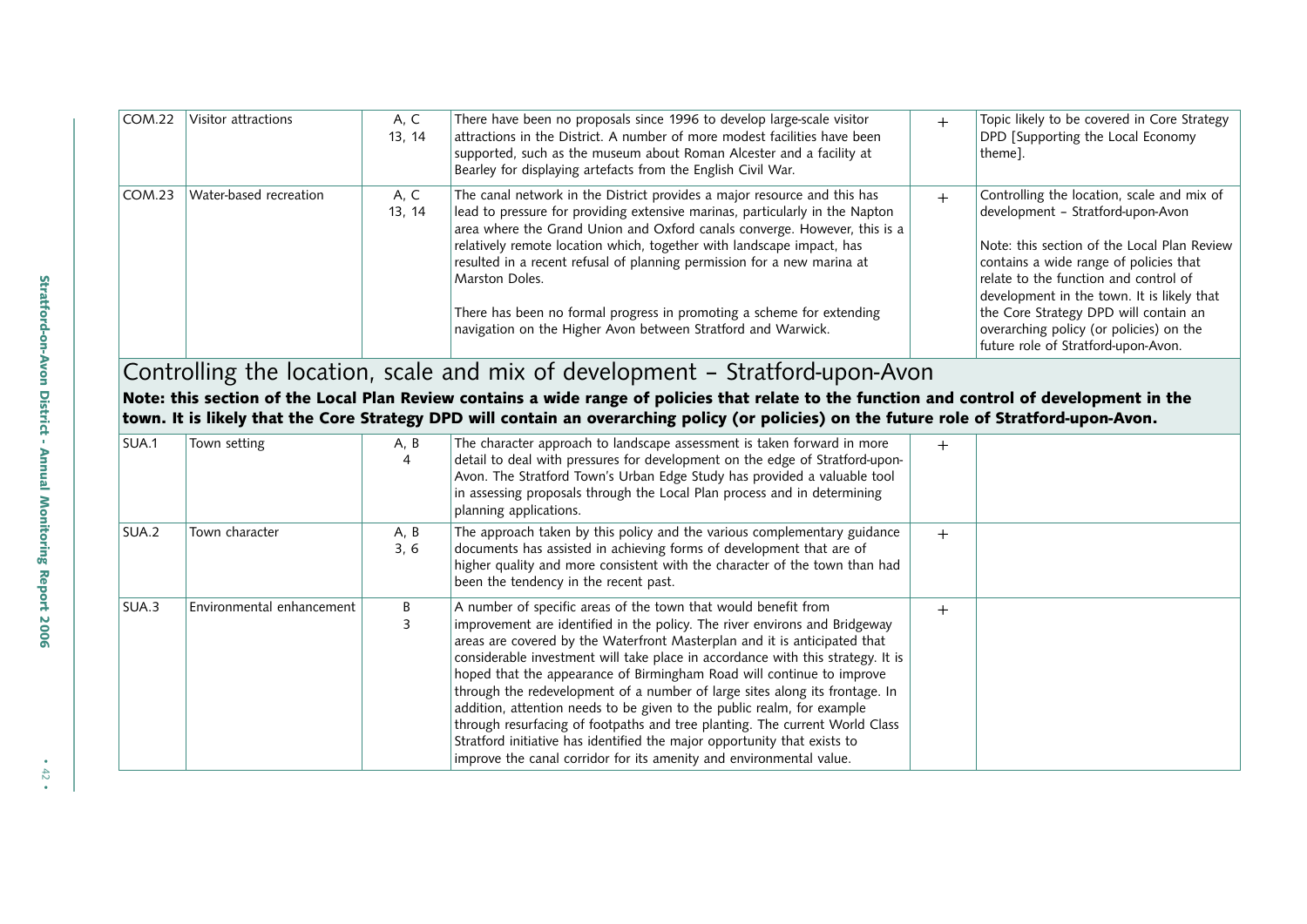| SUA.4 | Transport - park-and-ride<br>facilities   | B, C<br>7          | The first park-and-ride facility off Bishopton Lane on the north-side of town<br>is now fully operational and level of use is gradually increasing. Attention<br>has now moved to identifying the most appropriate site for another facility<br>to the south of the town. A site on Shipston Road, near its junction with<br>Campden Road, is the favoured option at this stage.                                                                                                                                                                                                    | $+$ |  |
|-------|-------------------------------------------|--------------------|-------------------------------------------------------------------------------------------------------------------------------------------------------------------------------------------------------------------------------------------------------------------------------------------------------------------------------------------------------------------------------------------------------------------------------------------------------------------------------------------------------------------------------------------------------------------------------------|-----|--|
| SUA.5 | Transport - pedestrian<br>environment     | B, C<br>7, 12      | The enhancement of the town centre to reduce conflict for the benefit of<br>pedestrians is being taken forward by the World Class Stratford initiative. It<br>is anticipated that a major investment to improve the character and function<br>of Bridge Street will be identified as a priority as a result. The approach<br>taken on High Street is less clear and is likely to be dependent on the<br>treatment of Waterside.                                                                                                                                                     | $+$ |  |
| SUA.6 | Town centre - commercial<br>development   | B, C<br>12         | This policy identifies the main commercial area of the town centre where<br>further retail and other business uses would be appropriate. There have<br>been very few changes to the overall fabric of this area mainly due to the<br>constraints imposed by the historic nature of the buildings. It is hoped that<br>further enhancement of Town Square, which lies behind and between High<br>Street and Wood Street, with some increase in retail floorspace, will come<br>to fruition in the near future.                                                                       | $+$ |  |
| SUA.7 | Town centre - primary<br>shopping area    | C<br>12            | The original justification for a policy to ensure that retail uses remained<br>predominant along primary frontages was due to the increase in the number<br>of banks and building societies. This trend has now run its course, but there<br>is some concern about the preponderance of cafes and restaurants. It should<br>be recognised that such outlets have an important<br>role to play in a town centre that attracts large numbers of visitors but this<br>issue will be monitored closely to check whether any restraint on non-retail<br>uses is justified in the future. | $+$ |  |
| SUA.8 | Town centre - secondary<br>shopping areas | $\mathsf{C}$<br>12 | The World Class Stratford initiative has acknowledged the opportunity to<br>extend the attractiveness of the town centre by improving the attractiveness<br>of fringe streets. It is anticipated that the Greenhill Street/Rother Street area<br>will benefit from the redevelopment of the Cattle Market and improved<br>links to the railway station. A major opportunity is emerging on the western<br>side of Rother Street involving the potential redevelopment of the Civic Hall,<br>Magistrates Court and Police Station.                                                   |     |  |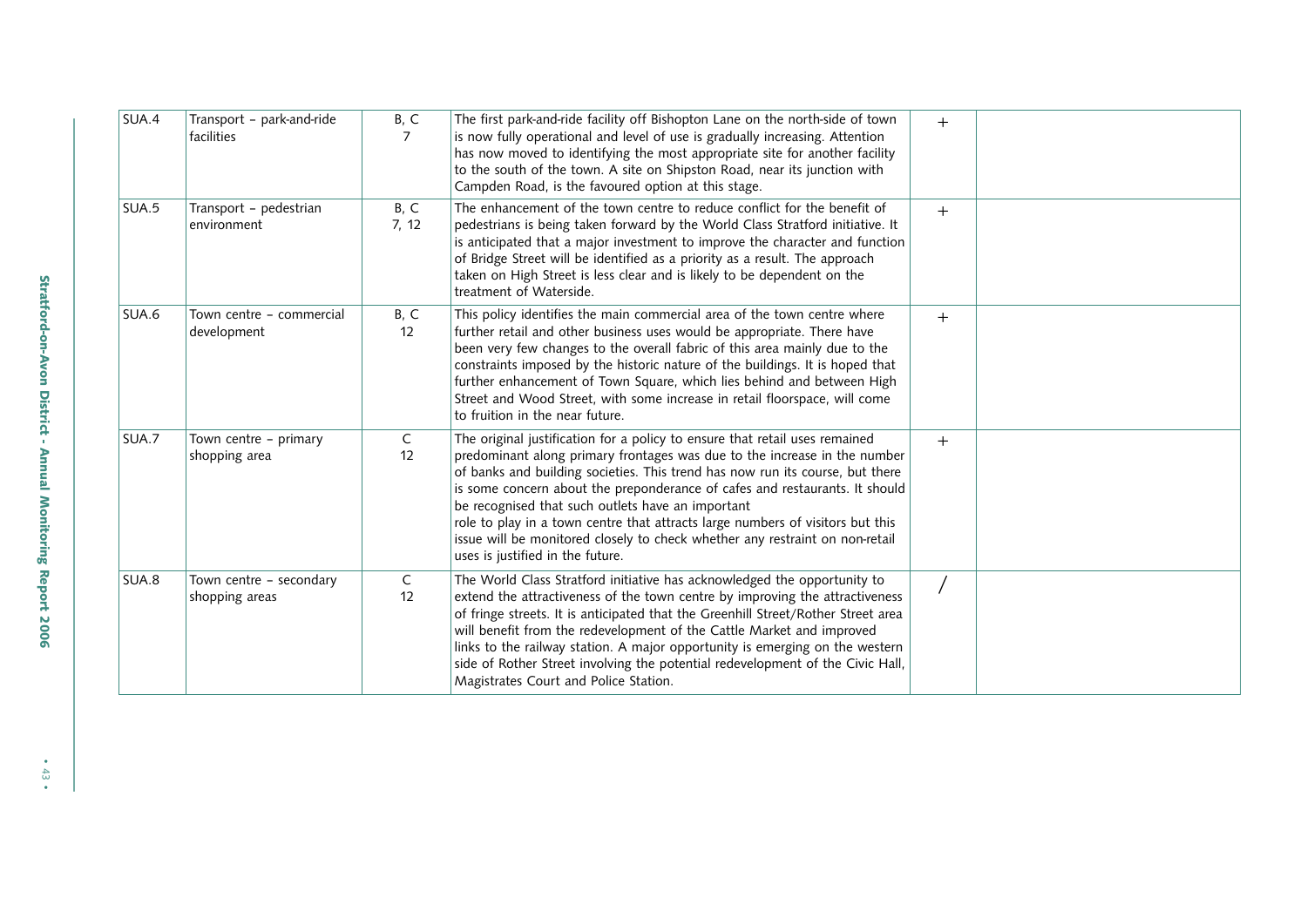| SUA.9         | Town centre - loss of<br>commercial uses                        | C<br>12                | It is important that business uses are not lost from the central area of the<br>town as they all contribute in different ways to the critical commercial mass<br>of the centre and its pulling power. The town centre is also accessible by all<br>forms of transport and the wide range of uses tend to complement one<br>another. Generally speaking, the healthy nature of the town centre has<br>served to limit the interest in redeveloping or reusing commercial property.<br>The exception is the pressure to convert guest houses to residential<br>dwellings. Each case is looked at thoroughly to assess whether the loss of a<br>guest house is justified bearing in mind the need to provide a wide range of<br>accommodation for visitors. There have been cases where a marketing<br>exercise and/or building survey has lead to the conclusion that a property is<br>no longer viable or capable of adaptation to meet current expectations, and<br>change of use has been granted. | $+$    |  |
|---------------|-----------------------------------------------------------------|------------------------|-----------------------------------------------------------------------------------------------------------------------------------------------------------------------------------------------------------------------------------------------------------------------------------------------------------------------------------------------------------------------------------------------------------------------------------------------------------------------------------------------------------------------------------------------------------------------------------------------------------------------------------------------------------------------------------------------------------------------------------------------------------------------------------------------------------------------------------------------------------------------------------------------------------------------------------------------------------------------------------------------------|--------|--|
| <b>SUA.10</b> | Town centre - residential<br>uses                               | $\mathsf{C}$<br>1, 12  | Increasing the number of households living within or close to the town<br>centre can have a major benefit on its vibrancy and the viability of shops<br>and other businesses. A number of redevelopment schemes on the fringe of<br>the town centre have been implemented in recent years.<br>Unfortunately, there seems to be little scope or interest in using upper floors<br>for residential purposes. A recent exception is the permission to convert<br>Central Chambers on Cooks Alley into eight apartments.                                                                                                                                                                                                                                                                                                                                                                                                                                                                                | $+$    |  |
| <b>SUA.11</b> | Tourism, leisure and the Arts<br>- Royal Shakespeare<br>Company | B, C<br>6, 12, 13, 14  | The RSC is synonymous with Stratford-upon-Avon and their futures are<br>inextricably linked. There has been close co-operation between the District<br>Council and the RSC to ensure that the best outcome possible is achieved.<br>This resulted in the Courtyard Theatre being constructed to provide a<br>temporary space for performances while the main theatre is upgraded and<br>refurbished. A planning application is due shortly for this project of<br>international significance.                                                                                                                                                                                                                                                                                                                                                                                                                                                                                                       | $^{+}$ |  |
| <b>SUA.12</b> | Tourism, leisure and the Arts<br>- conference facilities        | C<br>12                | There are a number of existing conference facilities in the town linked to<br>hotels. There is evidence to suggest that Stratford-upon-Avon could fulfil a<br>role as a major conference venue given its image excellent transport links<br>and proximity to Birmingham and the NEC. However, no proposal has come<br>forward to date.                                                                                                                                                                                                                                                                                                                                                                                                                                                                                                                                                                                                                                                              |        |  |
| <b>SUA.13</b> | Tourism, leisure and the Arts<br>- visitor accommodation        | $\mathsf{C}$<br>12, 13 | Certain areas of the town have become a focus for guest houses and this<br>policy supports the retention of this function rather than to allow their<br>dispersal around the town. This sector is tending to contract so the<br>importance of the policy is diminishing.                                                                                                                                                                                                                                                                                                                                                                                                                                                                                                                                                                                                                                                                                                                            |        |  |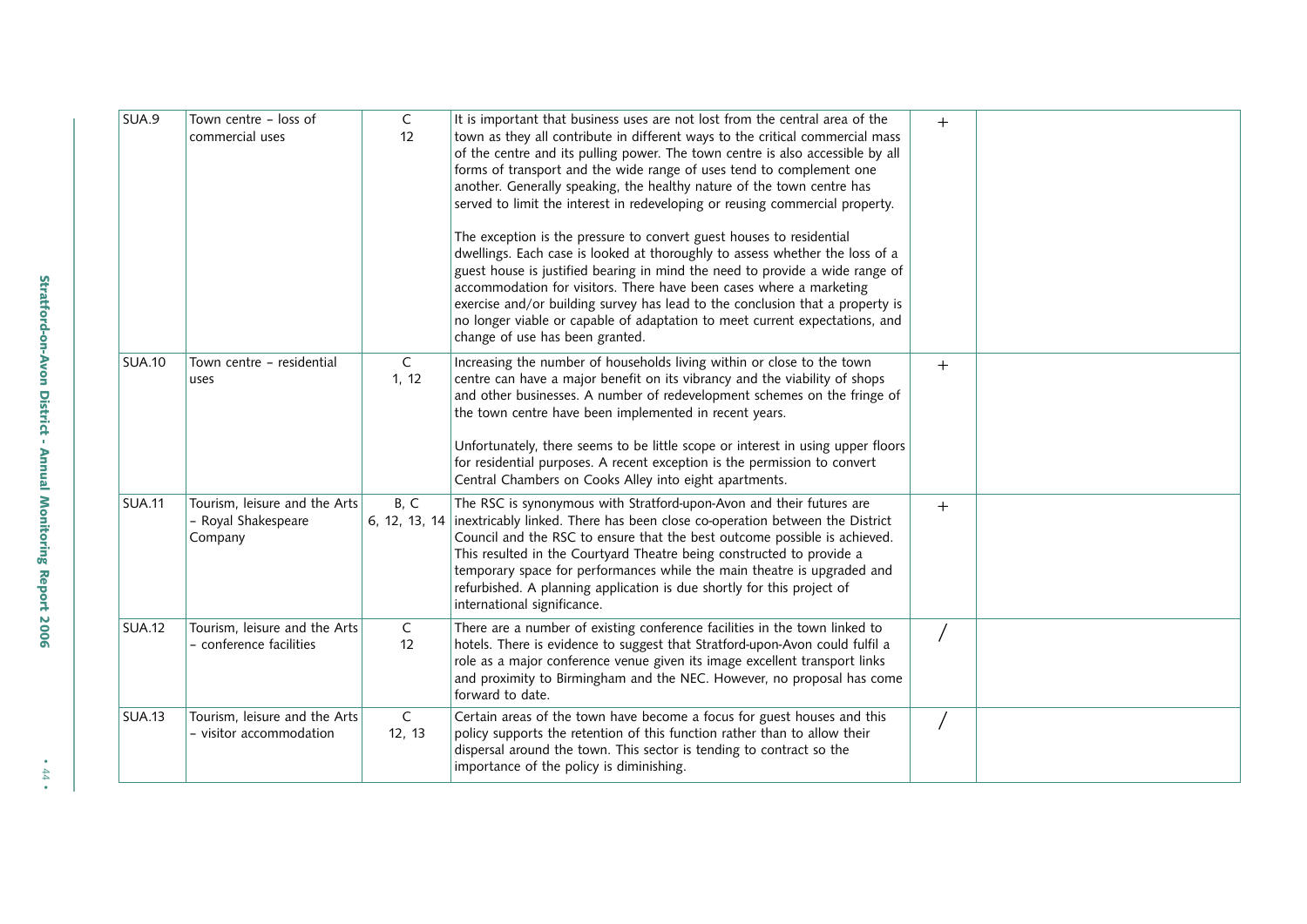| SUA.14 | Facilities - shops and<br>services         |        | The provision of facilities that serve local people can easily be overlooked<br>when catering for a town that is a major tourist attraction. It is important<br>that local shops and services in residential areas are retained and there are a<br>number distributed throughout the town. Despite this policy, there have<br>been recent examples where such facilities have been lost, eg. Shottery<br>General Store and Post Office. |  |
|--------|--------------------------------------------|--------|-----------------------------------------------------------------------------------------------------------------------------------------------------------------------------------------------------------------------------------------------------------------------------------------------------------------------------------------------------------------------------------------------------------------------------------------|--|
| SUA.15 | Facilities - Leisure and<br>Visitor Centre | 13, 14 | The Leisure Centre expanded considerably about ten years ago to provide a<br>wider range of facilities and to incorporate a reception area for visitors<br>arriving in the town by coach. There is the prospect of the role of the<br>Centre changing again through the World Class Stratford initiative to<br>embrace an even wider function.                                                                                          |  |

Controlling the location, scale and mix of development – Main Rural Centres

Note: this section of the Local Plan Review contains a set of policies that relate to the function and control of development in these settlements. It is likely that the Core Strategy DPD will contain an overarching policy (or policies) on the future role of such Centres.

| MRC.1 | Retail and commercial |    | One of the major aspects of the Plan's strategy is to bolster the role of the                                                                              | $^{+}$ |  |
|-------|-----------------------|----|------------------------------------------------------------------------------------------------------------------------------------------------------------|--------|--|
|       | development           | 11 | Main Rural Centres in providing a wide range of shops and services to meet                                                                                 |        |  |
|       |                       |    | the needs of their residents and businesses and those of a wider catchment.                                                                                |        |  |
|       |                       |    | The scope for significant commercial development and the level of interest                                                                                 |        |  |
|       |                       |    | in making such investment in these centres is not that significant. New                                                                                    |        |  |
|       |                       |    | foodstores were provided in Bidford and Wellesbourne in the mid 1990s                                                                                      |        |  |
|       |                       |    | and have successfully widened the retail offer. A replacement Co-op store                                                                                  |        |  |
|       |                       |    | was built in Studley in 2004 and has created a far more attractive shopping                                                                                |        |  |
|       |                       |    | environment than its predecessor. A scheme in the centre of Southam to                                                                                     |        |  |
|       |                       |    | create a one-stop shop for public services and possibly a larger foodstore is                                                                              |        |  |
|       |                       |    | currently being considered.                                                                                                                                |        |  |
|       |                       |    | While businesses come and go in all the Main Rural Centres, there have<br>been very few examples of commercial premises being lost to residential<br>uses. |        |  |
| MRC.2 | Public transport      | C  | As key part of the strategy for bus service provision, overseen by the Rural                                                                               | $^{+}$ |  |
|       |                       |    | Transport Partnership, is a focus on linking networks of small villages to                                                                                 |        |  |
|       |                       |    | their Main Rural Centre hub. This has been particularly successful in the                                                                                  |        |  |
|       |                       |    | Southam area.                                                                                                                                              |        |  |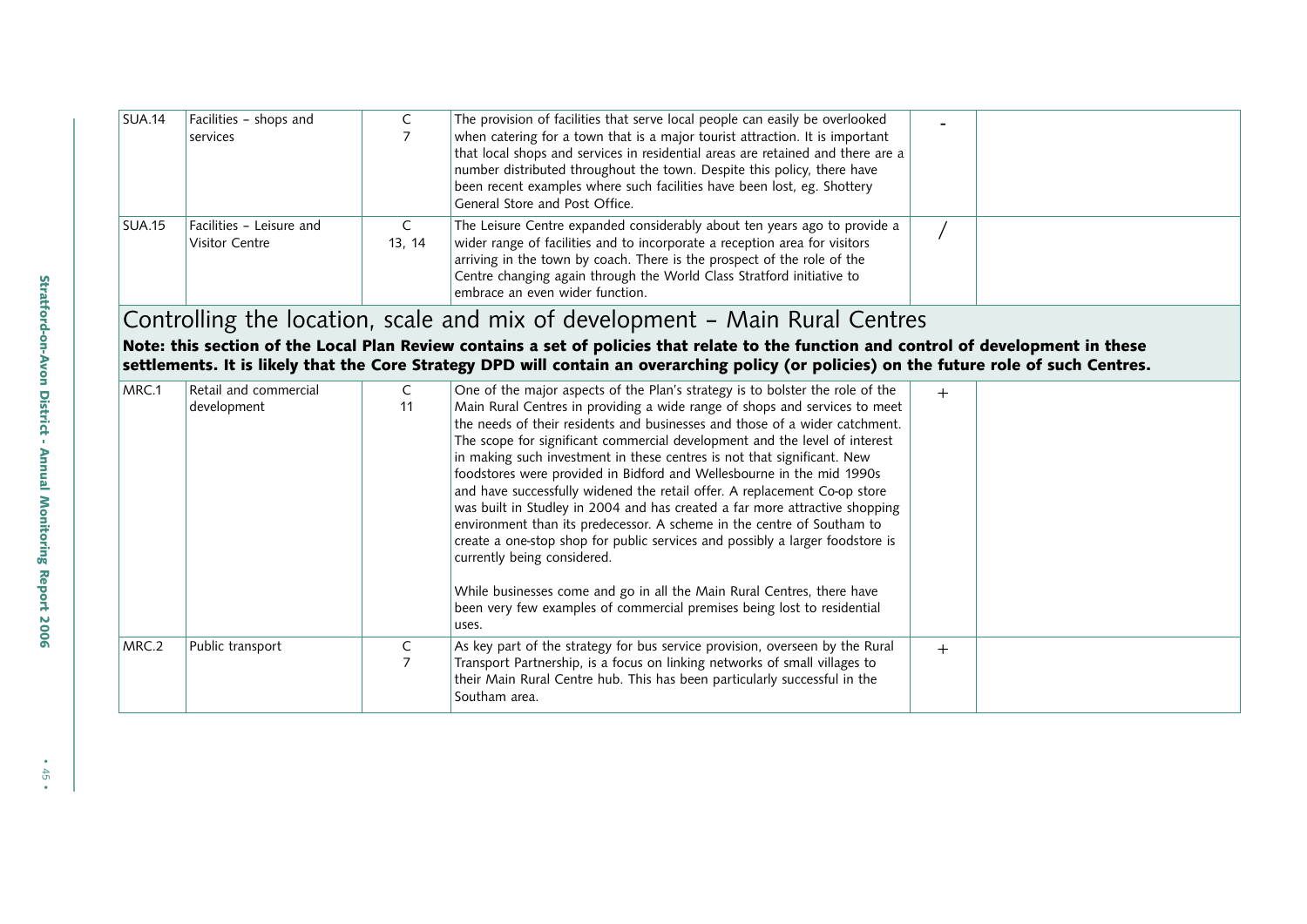| MRC.3 | Environmental enhancement                      | B<br>3, 4, 11        | The Parish Appraisals/Plans that have been prepared for each of the Main<br>Rural Centres all identify the need to improve their central area through<br>traffic management and upgrading the public realm. Various small projects<br>have been implemented in recent years, such as High Street and the Tueries<br>(passageways) in Alcester and new street signage in Shipston-on-Stour. A<br>scheme for Market Hill in Southam is currently being considered.                                                                                       | $+$     |                                                                                                                        |
|-------|------------------------------------------------|----------------------|--------------------------------------------------------------------------------------------------------------------------------------------------------------------------------------------------------------------------------------------------------------------------------------------------------------------------------------------------------------------------------------------------------------------------------------------------------------------------------------------------------------------------------------------------------|---------|------------------------------------------------------------------------------------------------------------------------|
| MRC.4 | Community facilities                           | C<br>11              | It is critical for maintaining the role of the Main Rural Centres that a wide<br>range of facilities, such as leisure, education and health, are provided. In<br>recent years, the District Council has funded the provision of a new<br>swimming pool in Shipston-on-Stour and the County Council has built a new<br>primary school and library in Bidford-on-Avon. A new leisure and community<br>facility is planned for Wellesbourne.                                                                                                              | $+$     |                                                                                                                        |
| MRC.5 | Public open space                              | C<br>14              | An audit of existing open space was carried out in 2004/5. This showed<br>that there is a deficit in provision of publicly accessible space for youth and<br>adult use in Alcester, Bidford, Southam, Studley and Wellesbourne. With<br>respect to children's play space, only Henley had a surplus of provision. This<br>situation underpins the various open space proposals in the Local Plan, but<br>it is evident that particular attention should be given to providing additional<br>public open space for active recreational use in Alcester. |         |                                                                                                                        |
|       |                                                |                      | Controlling the location, scale and mix of development – Countryside                                                                                                                                                                                                                                                                                                                                                                                                                                                                                   |         |                                                                                                                        |
| CTY.1 | Control over development                       | $\mathsf{A}$<br>4, 7 | This policy provides scope to consider the merits of development proposals<br>that are not covered elsewhere in the Plan but which could reasonably be<br>located in the countryside. To date, there have been no significant or large-<br>scale schemes that have been promoted using the policy for its primary<br>justification.                                                                                                                                                                                                                    | $+$     | Topic likely to be covered in Core Strategy<br>DPD [Enhancing the Environment and<br>Prudent Use of Resources themes]. |
| CTY.2 | Re-use of rural buildings -<br>non-residential | A, C<br>2, 4, 10     | National policy is to prefer the use of rural buildings for business and other<br>forms of commercial activity and the District Council seeks to be supportive<br>of such uses. However, there can often be tension between the potential<br>impact of business activity on traffic generation, landscape and residential<br>amenity. Each scheme is considered carefully against the criteria in this<br>policy to ensure that it is appropriate in the circumstances.                                                                                | $\star$ | Topic likely to be covered in Core Strategy<br>DPD [Supporting the Local Economy<br>theme].                            |
|       |                                                |                      | Interestingly, recent research shows that the proportion of applications for<br>Class B uses involving the conversion of rural buildings granted planning<br>permission has fallen from nearly 80% in 2000 and 2001 to around 50% in<br>2005. The research concludes that this is due partly to the finite number of<br>farm buildings that are appropriate for conversion and also because the<br>impacts of such uses now tend to be considered more rigorously by local<br>communities and the District Planning Authority.                         |         |                                                                                                                        |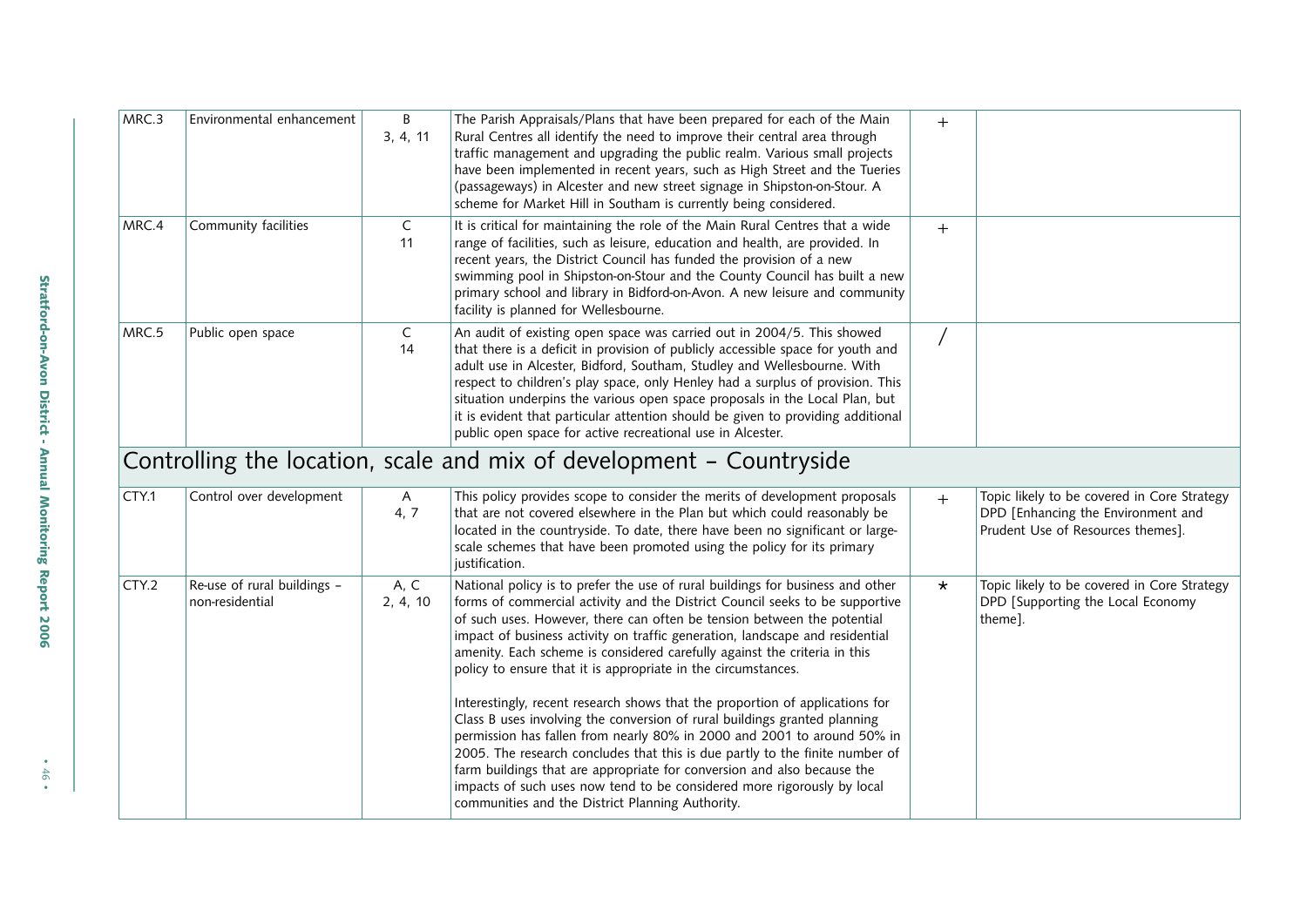| CTY.2A            | Re-use of rural buildings -<br>residential | A, C<br>4                   | Generally speaking, residential conversion of rural buildings do not make a<br>positive contribution to the function of the countryside. The policy identifies<br>certain circumstances where the creation of new dwellings might be<br>appropriate. This approach is applied very strictly although, since 1996, 217<br>dwellings have been granted planning permission through such conversion.<br>Since 2002, when the First Deposit version of the District Local Plan Review<br>came into effect, 73 such dwellings have been granted planning permission<br>and applications for 82 dwellings in total have been refused. Both figures<br>exclude holiday lets. | $\star$ |                                                                                                                                                                                                                                     |
|-------------------|--------------------------------------------|-----------------------------|-----------------------------------------------------------------------------------------------------------------------------------------------------------------------------------------------------------------------------------------------------------------------------------------------------------------------------------------------------------------------------------------------------------------------------------------------------------------------------------------------------------------------------------------------------------------------------------------------------------------------------------------------------------------------|---------|-------------------------------------------------------------------------------------------------------------------------------------------------------------------------------------------------------------------------------------|
| CTY.3             | Re-use of rural buildings -<br>expansion   | A, C<br>4, 10               | There are no apparent instances of such schemes being promoted under the<br>provisions of this policy. Nevertheless, it does provide scope for an extra<br>degree of flexibility to increase business floorspace in highly accessible rural<br>locations.                                                                                                                                                                                                                                                                                                                                                                                                             |         | Topic likely to be covered in Core Strategy<br>DPD [Supporting the Local Economy<br>theme].                                                                                                                                         |
| CTY.4A            | Agriculture                                | C<br>$\overline{4}$         | This policy provides useful criteria for assessing the appropriateness of<br>agricultural buildings and structures that need planning permission in order<br>to reduce impact on the landscape and amenity.                                                                                                                                                                                                                                                                                                                                                                                                                                                           | $+$     |                                                                                                                                                                                                                                     |
| CTY.4             | Farm diversification                       | A, C<br>10 <sup>°</sup>     | It is vital that schemes to diversify and bolster the rural economy are<br>encouraged and supported wherever possible. However, it is necessary to<br>assess the potential impact of such schemes on the local area.<br>The District Council has published an advice note to farmers and other<br>owners of rural properties, on how to bring forward farm diversification<br>schemes and the wide range of issues that need to be taken into account.                                                                                                                                                                                                                | $+$     | Topic likely to be covered in Core Strategy<br>DPD [Supporting the Local Economy<br>theme].                                                                                                                                         |
| CTY <sub>.5</sub> | Housing 'exception' schemes                | $\mathsf C$<br>$\mathbf{1}$ | The principle of supporting housing schemes in small villages to meet local<br>needs has become well-established. However, only two such scheme have<br>come forward since 1996; a development of 10 dwellings has been<br>completed at Dog Lane, Napton-on-the-Hill and a permission for 4 dwellings<br>is still to be implemented at Malthouse Lane, Earlswood. Such schemes tend<br>not to be encouraged in villages with limited facilities.                                                                                                                                                                                                                      |         | Topic likely to be covered in Core Strategy<br>DPD [Securing Sustainable Communities<br>theme].<br>Consideration might be given to promoting<br>such schemes in order to sustain the social<br>fabric of smaller rural communities. |
| CTY.6             | Rural workers' dwellings                   | C<br>$\mathbf{1}$           | The justification for such proposals are assessed rigorously to ensure that the<br>provision of a dwelling is necessary for the proper operation of an<br>agricultural or other rural-based operation. Since 1996, 34 permanent<br>dwellings of this nature, restricted by an occupancy condition, have been<br>granted planning permission.                                                                                                                                                                                                                                                                                                                          | $+$     |                                                                                                                                                                                                                                     |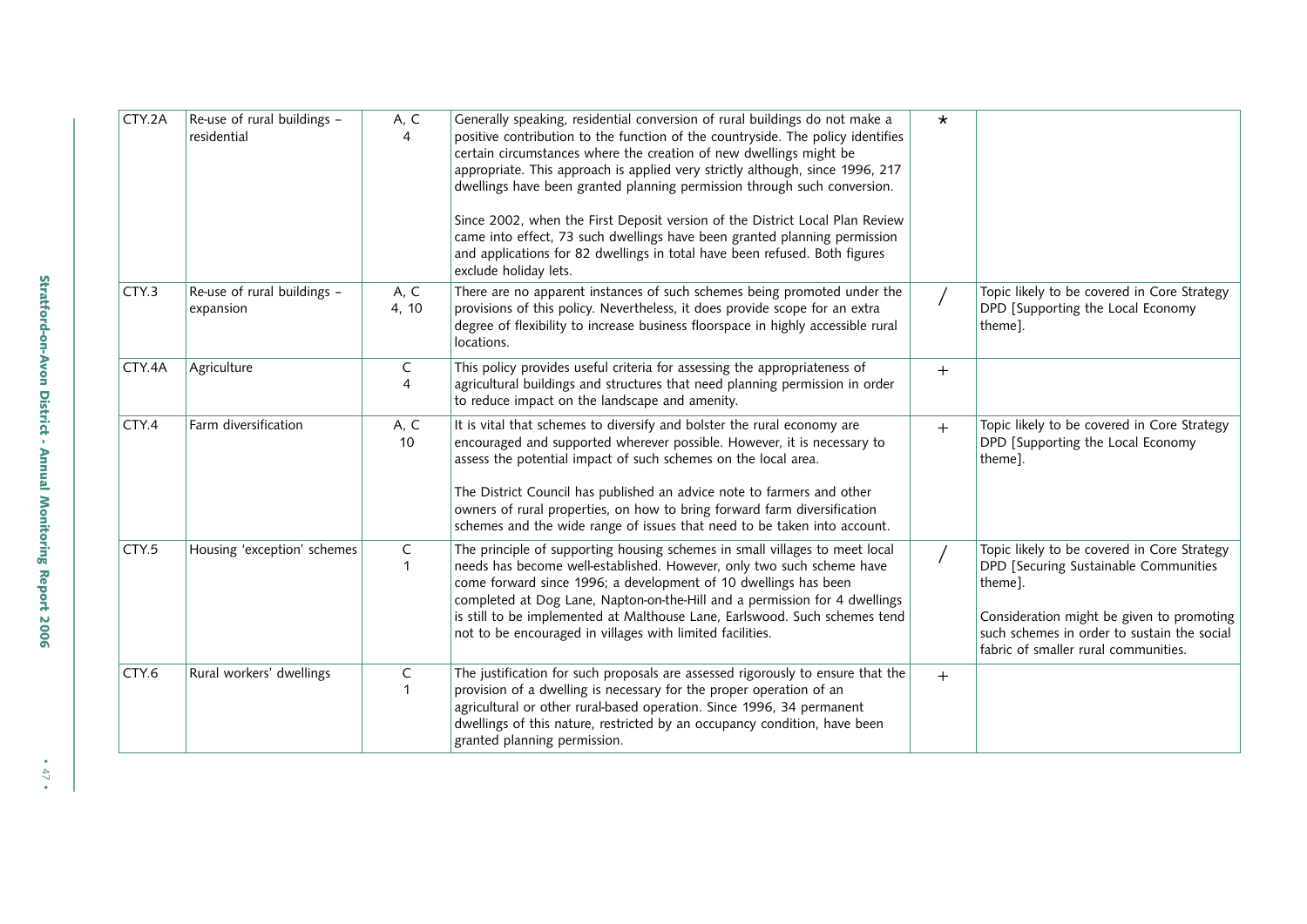| CTY.7         | Gypsy sites                                                      | $\mathsf C$<br>$\mathbf{1}$ | Since 1994, when local authorities lost their duty to provide<br>accommodation for gypsies, there have been very few examples of sites<br>being promoted by private interests in the District. Five such applications,<br>comprising 15 vans in total, have been refused since 1996. There have been<br>no permissions granted during that period.                                                                                                                                                                                                                                                                                                                                                                                                             |        | Through the Planning and Compulsory<br>Purchase Act 2004, local authorities have<br>reassumed the responsibility for identifying<br>gypsy sites where there is a proven need.<br>The LDF will need to be more proactive in<br>this matter. |
|---------------|------------------------------------------------------------------|-----------------------------|----------------------------------------------------------------------------------------------------------------------------------------------------------------------------------------------------------------------------------------------------------------------------------------------------------------------------------------------------------------------------------------------------------------------------------------------------------------------------------------------------------------------------------------------------------------------------------------------------------------------------------------------------------------------------------------------------------------------------------------------------------------|--------|--------------------------------------------------------------------------------------------------------------------------------------------------------------------------------------------------------------------------------------------|
| CTY.8         | Mobile homes                                                     | A<br>$\overline{4}$         | There have been a number of applications for individual mobile homes since<br>1996. These have generally been refused, including 30 individual temporary<br>mobile homes and a proposal for 25 units at Dodwell Park to the west of<br>Stratford-upon-Avon. The exceptions relate to those for rural workers for<br>which 18 have been granted permission since 1996 with an occupancy<br>condition.<br>The only scheme involving a large mobile home park involved the Dodwell<br>site where the operators wished to convert the holiday caravan part of the<br>site to permanent residential accommodation. This application was refused<br>because it is a location where new dwellings are not appropriate in<br>accordance with the strategy of the Plan. | $+$    |                                                                                                                                                                                                                                            |
| CTY.9         | Holiday accommodation                                            | A, C<br>4, 14               | It is acknowledged that provision should be made for a wide range of<br>overnight accommodation to meet the needs of visitors to the District.<br>Caravans and chalets make a useful contribution to the choice of<br>accommodation available. However, it is important that such uses do not<br>have a detrimental effect on the character of the landscape and<br>communities. There have been proposals to extend the touring caravan<br>parks alongside the River Avon outside Stratford but these have been<br>resisted because of visual impact across the river meadows.                                                                                                                                                                                | $+$    |                                                                                                                                                                                                                                            |
| <b>CTY.10</b> | Rural recreation -<br>facilities                                 | C<br>14                     | While this policy supports the provision of small-scale facilities in the<br>countryside, there are few examples of such projects being implemented.                                                                                                                                                                                                                                                                                                                                                                                                                                                                                                                                                                                                           |        |                                                                                                                                                                                                                                            |
| <b>CTY.11</b> | Rural recreation -<br>footpaths, bridle-ways and<br>cycle routes | $\mathsf C$<br>14           | The District Council has been pro-active in working with Sustrans to develop<br>the National Cycle Network. Two routes cross the District; one between<br>Redditch and Banbury which passes through Stratford-upon-Avon is fully in<br>place, while a second linking Warwick with Evesham via Stratford-upon-<br>Avon is well advanced. Both use a stretch of disused railway south of the<br>town, known as the Greenway, and is a very popular feature.                                                                                                                                                                                                                                                                                                      | $^{+}$ |                                                                                                                                                                                                                                            |
| <b>CTY.12</b> | Golf courses                                                     | A, C<br>4, 14               | The rash of interest in providing golf courses experienced in the early/mid<br>1990s has diminished considerably. There is now very little pressure to<br>provide more courses, although a facility has recently been established near<br>Welford-on-Avon. The policy provides effective criteria to ensure that<br>landscape impact is mitigated and biodiversity enhanced.                                                                                                                                                                                                                                                                                                                                                                                   | $+$    |                                                                                                                                                                                                                                            |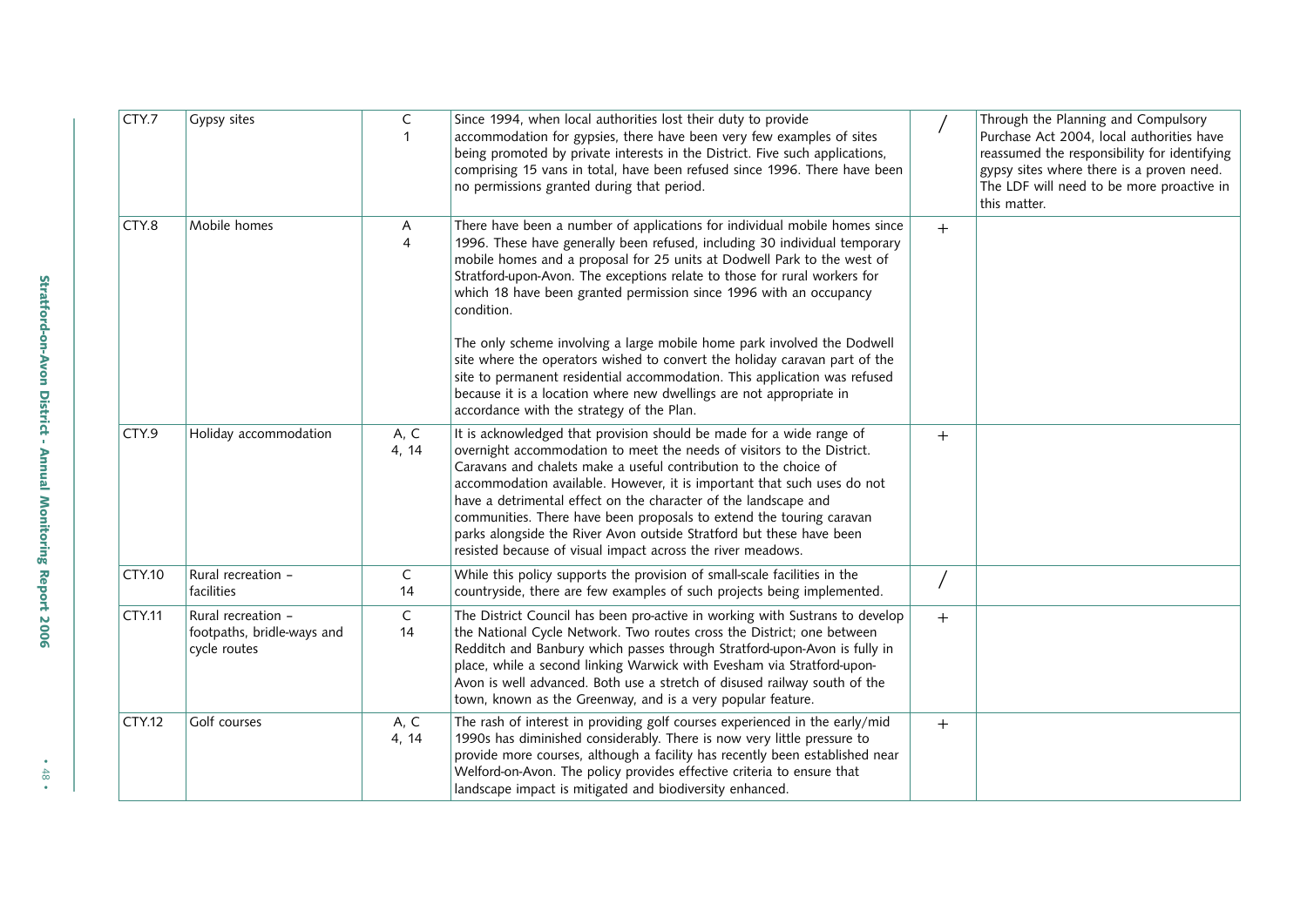| CTY.13        | Equestrian activities                     | A, C<br>14             | The provision of facilities for horse-based recreation is becoming increasingly<br>popular. Generally speaking, small-scale structures such as manege can be<br>absorbed into the landscape satisfactorily. However, there have been cases<br>where the size of buildings for stabling and exercising horses has been<br>inappropriate and planning permission has been refused.<br>A major polo complex has developed just outside Southam in recent years.<br>While it has achieved national significance there are concerns about its<br>impact on the character of the local area. | $\star$ |                                                                                                                                  |
|---------------|-------------------------------------------|------------------------|----------------------------------------------------------------------------------------------------------------------------------------------------------------------------------------------------------------------------------------------------------------------------------------------------------------------------------------------------------------------------------------------------------------------------------------------------------------------------------------------------------------------------------------------------------------------------------------|---------|----------------------------------------------------------------------------------------------------------------------------------|
| CTY.14        | Farm shops                                | C<br>10                | While wishing to encourage such outlets in order to benefit farm operations,<br>few proposals have come forward in recent years.                                                                                                                                                                                                                                                                                                                                                                                                                                                       |         |                                                                                                                                  |
| CTY.15        | Cattle Market relocation                  | A, C<br>$\overline{4}$ | There has been no recent proposal to relocate Henley Cattle Market.                                                                                                                                                                                                                                                                                                                                                                                                                                                                                                                    |         |                                                                                                                                  |
| CTY.16        | Gaydon Site                               | A, C                   | The scale of development on this site since 1996 has been considerable, ie.<br>nearly 30 ha. completed and a further 15 ha. with detailed planning<br>permission. This development has been deemed to be in the wider interest<br>of the national and regional economy by helping to maintain the motor<br>vehicle sector. The policy provides a framework for considering the<br>appropriateness of further development taking into account its purpose and<br>impact.                                                                                                                | $\star$ | It is unclear how the site should be treated<br>in the LDF as it could be dependent on the<br>outcome of the RSS Review process. |
| CTY.17        | deleted                                   |                        |                                                                                                                                                                                                                                                                                                                                                                                                                                                                                                                                                                                        |         |                                                                                                                                  |
| <b>CTY.18</b> | Engineer Resources Depot,<br>Long Marston | A, C<br>1, 2, 4, 7, 13 | The policy provides a framework for considering the merits and impacts of<br>major development proposals for the site. Temporary planning permission<br>has been granted for industrial and warehouse uses but the permanent use<br>of the site for this type and scale of activity would be inconsistent with the<br>current Regional Spatial Strategy.<br>No progress has been made to date on the preparation of a Masterplan for<br>the site.                                                                                                                                      |         | It is unclear how the site should be treated<br>in the LDF as it could be dependent on the<br>outcome of the RSS Review process. |
| CTY.19        | Southam Cement Works                      | A, C<br>2, 4, 7, 14    | The policy provides a framework for considering the merits and impacts of<br>major development proposals for the site. The site is still being used in<br>association with the extraction from the adjacent limestone quarries and<br>some recycling operations are also based there.<br>No progress has been made to date on the preparation of a Masterplan for<br>the site.                                                                                                                                                                                                         |         | It is unclear how the site should be treated<br>in the LDF as it could be dependent on the<br>outcome of the RSS Review process. |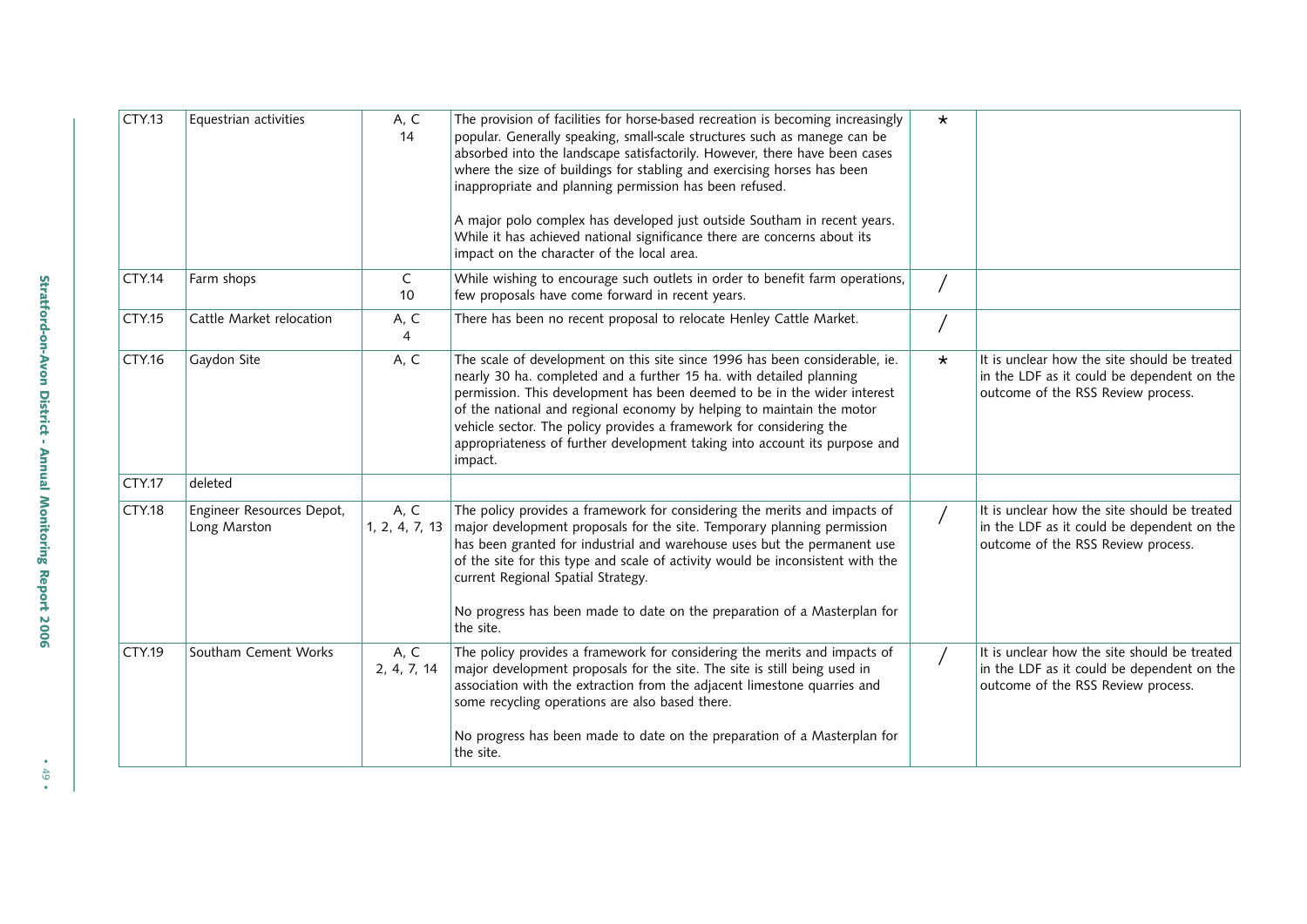| <b>CTY.20</b> | Harbury Cement Works,<br>Bishops Itchington | A, C    | The policy provides a framework for considering the merits and impacts of<br>1, 2, 4, 5, 14 major development proposals for the site.                                                                                                                                                                                                                                                                                                 |         | It is unclear how the site should be treated<br>in the LDF as it could be dependent on the<br>outcome of the RSS Review process. |
|---------------|---------------------------------------------|---------|---------------------------------------------------------------------------------------------------------------------------------------------------------------------------------------------------------------------------------------------------------------------------------------------------------------------------------------------------------------------------------------------------------------------------------------|---------|----------------------------------------------------------------------------------------------------------------------------------|
|               |                                             |         | The preparation of a Masterplan is progressing with the involvement of local<br>communities, site owner and various specialists.                                                                                                                                                                                                                                                                                                      |         |                                                                                                                                  |
|               | Implementation                              |         |                                                                                                                                                                                                                                                                                                                                                                                                                                       |         |                                                                                                                                  |
| IMP.1         | Supporting information                      | A, B, C | While many applications, particularly those involving large-scale<br>developments or complex issues, have tended to be accompanied by<br>sufficient supporting information, many have not. The lack of such material<br>can make it difficult for interested parties to understand what is proposed<br>and affect the process of determining an application.<br>The new requirement for a Design and Access Statement to be submitted | $\star$ |                                                                                                                                  |
|               |                                             |         | with most applications should result in a much improved situation.                                                                                                                                                                                                                                                                                                                                                                    |         |                                                                                                                                  |
| IMP.2         | Supplementary planning<br>guidance          | A, B, C | Now known as Supplementary Planning Documents under the new planning<br>system. The District Council is currently looking to convert certain SPG into<br>SPD.                                                                                                                                                                                                                                                                         |         |                                                                                                                                  |
|               |                                             |         | SPD is currently being prepared on 'Managing Housing Supply'. This sets out<br>the justification for applying a moratorium on further housing development,<br>in accordance with the provisions of Policy STR.2.                                                                                                                                                                                                                      |         |                                                                                                                                  |
| IMP.3         | Development/<br>Design Briefs               | A, B, C | These are particularly useful in providing more detailed guidance on the<br>expectations of development on certain large and/or complex sites. The<br>most recent example of such a Brief is that prepared for the Cattle Market<br>site in Stratford-upon-Avon adopted in July 2001.                                                                                                                                                 |         |                                                                                                                                  |
| IMP.4         | Infrastructure provision -<br>general       | A, B, C | It is essential that all development proposals provide the necessary<br>infrastructure to meet their own needs and the additional pressures they<br>exert on the existing situation.                                                                                                                                                                                                                                                  | $+$     | Topic likely to be covered in Core Strategy<br>DPD [Securing Sustainable Communities<br>theme].                                  |
|               |                                             |         | Since 1996, around £7.4m has been secured from developers towards<br>improving infrastructure and services across the District. Approximately<br>£4.5m relates to Stratford-upon-Avon, of which £1.2m has been to improve<br>education facilities.                                                                                                                                                                                    |         |                                                                                                                                  |